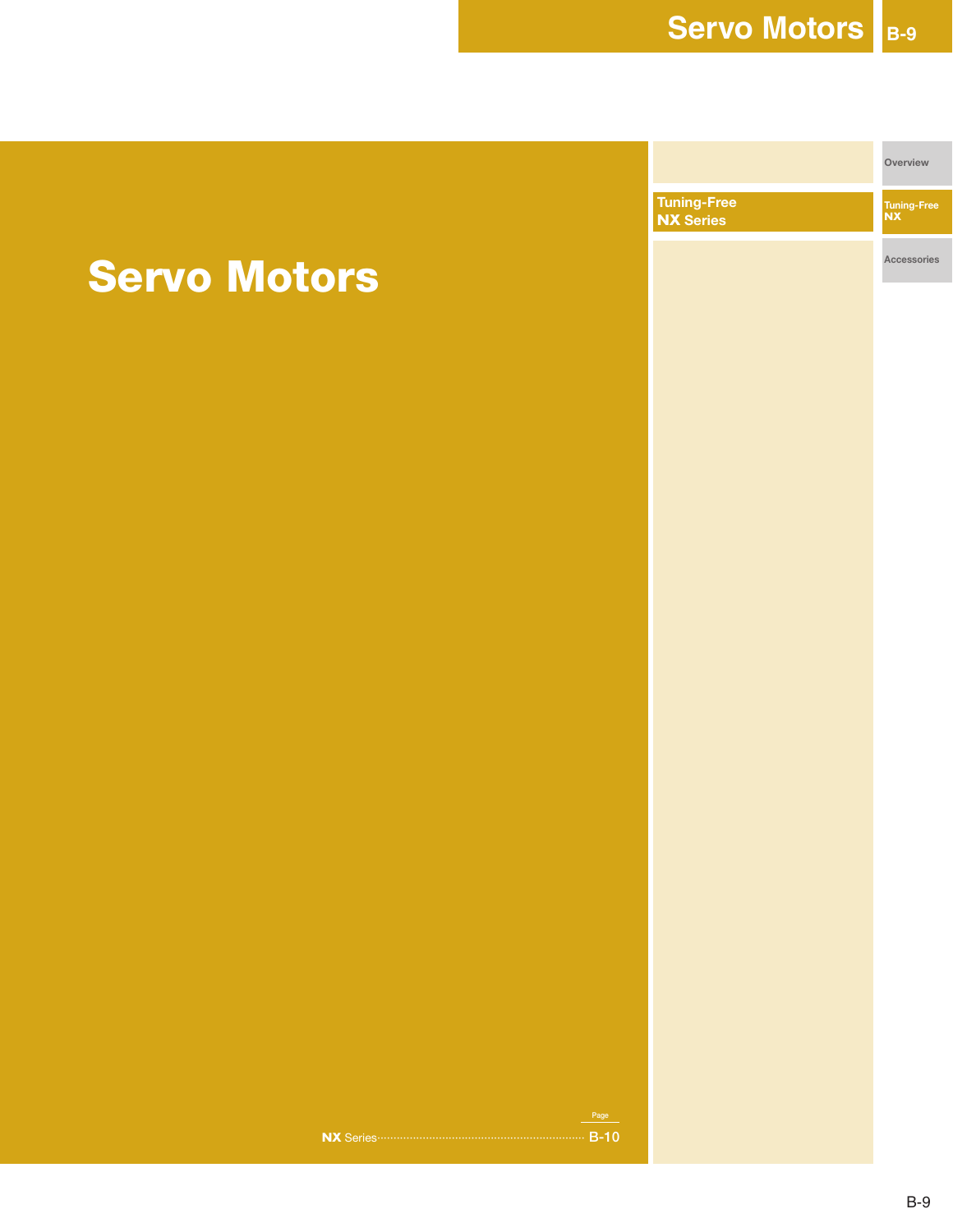**Additional Information** ● Technical reference → Page H-1 ● Regulations & Standards → Page I-2

# **CONSIST OF STAND SET ASSESS**<br>The For detailed information about regulations and standards, please see the Oriental

Motor website.



View Expanded Product Information, Specifications, CAD, Accessories & more online.<br>Visit www.orientalmotor.com/catalog or use **Video** or use the QR code and select "**NX** Series".

## ■**Features**

### **Easy Operation**

As with a stepper motor, stable operation can be achieved in high inertia drive and belt mechanism drive applications without gain adjustment. Also, adjusting the gain manually enables operation under even more stringent load conditions.

#### ●**Achieves High Inertia Drive**

With automatic tuning, operation up to 50 times the rotor inertia is possible. With manual tuning, operation up to 100 times the rotor inertia is possible.

#### ●**Achieves Smooth Operation with Belt Mechanisms**

Belt mechanisms can be operated with the same performance as a stepper motor without the occurrence of vibration before stopping.

●Conventional Products



●**NX** Series



## **Easy Handling**

Basic settings and adjustments are made with switches and potentiometers on the front panel. This design allows for easy control without a computer and even saves the hassle of complicated UP and DOWN key operations.

The tuning-free servo motor and driver package in the **NX** Series are easy to operate and allows for smooth operation

with large inertial loads and belt mechanisms.



## **Easy Setting and Easy Monitoring**

By using the separately sold control module (**OPX-2A**) or data setting software (**MEXE02**), it is possible to perform changing of parameters, function setting and monitoring that is better suited to your system.

#### ● **Operating Status Waveform Monitoring**✽



 ✽Monitoring the operating status waveform requires the data setting software (**MEXE02**). The data setting software can be downloaded from the website. Please contact us for details.

**Page Features B-10 / System Configuration B-13 / Product Line B-14 / Specifications, Characteristics B-15 Dimensions B-23 / Connection and Operation B-30 / Motor and Driver Combinations B-39**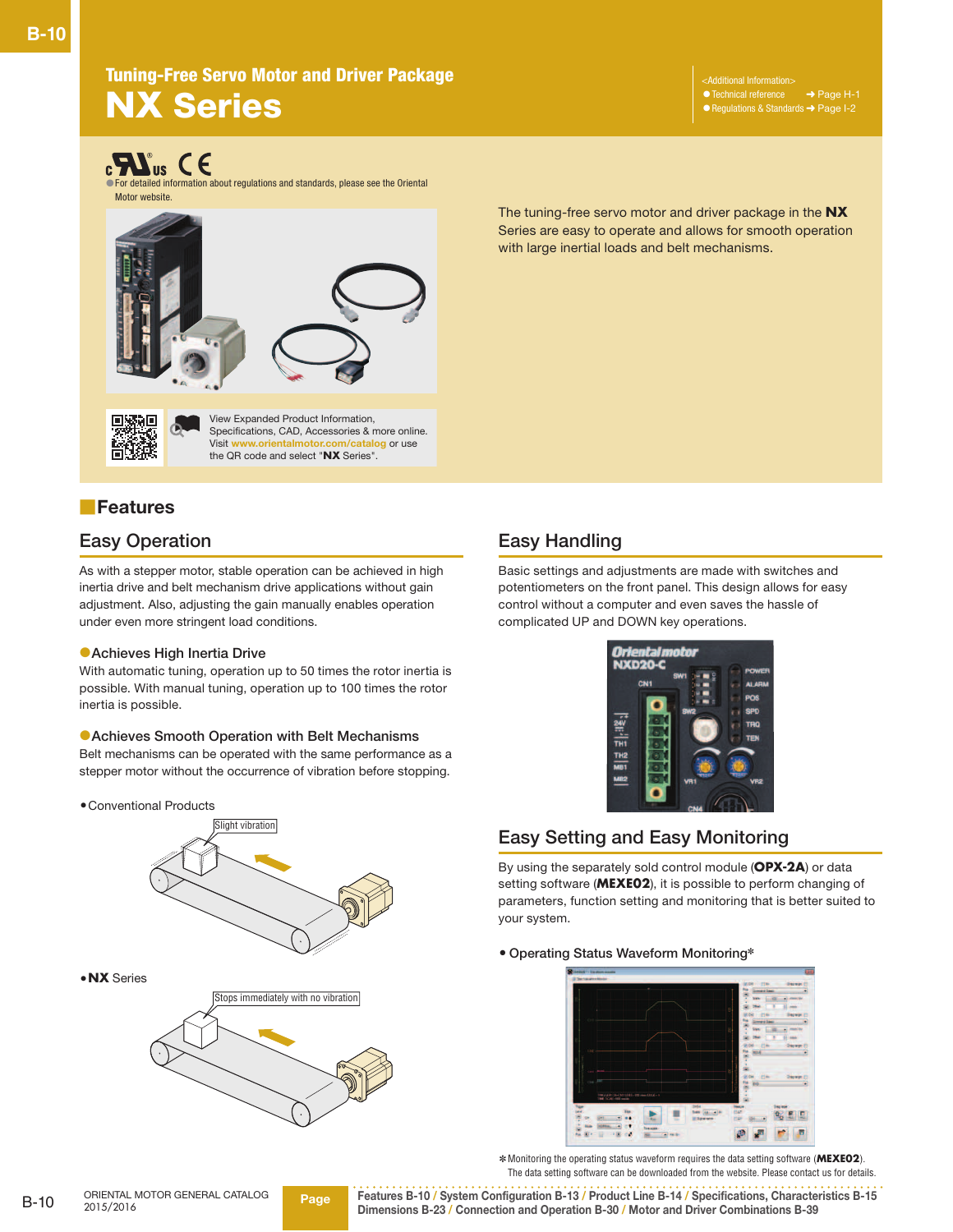## **4 Control Modes**

This servo unit can operate in 4 control modes. Also, with the separately sold control module (**OPX-2A**) or data setting software (**MEXE02**), the functions of each control mode can be extended.

#### ●**Position Control**

The built-in, high-resolution 20-bit absolute encoder enables highly accurate positioning.

#### ◇**High Speed and High Response**

High-speed positioning can be performed utilizing the high-speed and high-response characteristics.

## Maximum Speed 5500 r/min Factory Settling Time 60 to 70 ms

## **NX620AA-3**



#### ◇**Damping Control**

Eliminates load resonance by adjusting the potentiometer. This adjustment can be made easily and without searching for the resonance frequency.

#### **<Application Example: Image inspection equipment>**

Camera vibration during stopping can be suppressed by using the damping control.



#### ◇**Absolute System**

Use as an absolute system by attaching an optional battery **BAT01A** (sold separately) is possible. The current position of the encoder can be stored, so resetting after a blackout or similar occurrence is easy.

#### ●**Speed Control**

The reduction of motor cogging torque and the use of a highresolution encoder have substantially reduced variation in rotation in the low-speed range (the flutter characteristic), resulting in smooth operation even at low speeds.



**Overview**

**Tuning-Free NX**

**Accessories**

#### ●**Torque Control**

Variation of the generated torque relative to the set torque (torque accuracy) has been improved, resulting in highly accurate torque control.



#### ●**Tension Control**

Tension control such as winding film can be easily performed without using a tension detector or control equipment.



## **Degree of Protection IP65**

These motors conform to IP65 and are ideal for use in environments requiring dust resistance and water resistance. (Excluding installation surface and connector locations)

## **Simple Connections with Included Cables**

The **NX** Series comes with cables 3 m (9.8 ft.) to connect the motor and driver. If you need cables longer than 3 m (9.8 ft.) or cables offering superior flexibility, appropriate cables are available as accessories (sold separately).

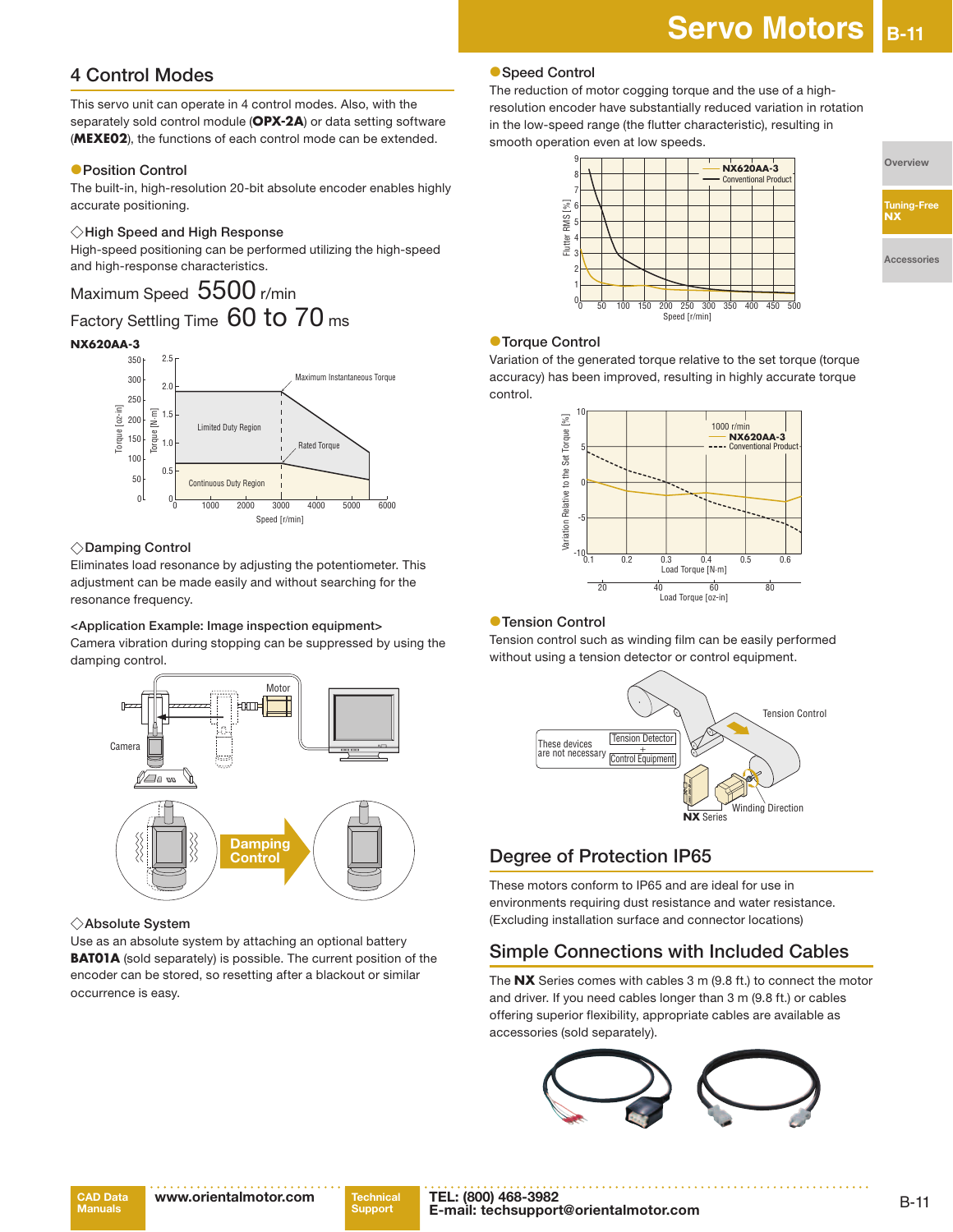### **Separate Main Power Supply and Control Power Supply**

A control power supply terminal that is separate from the main power supply is provided. Even when the main power supply is cut off in the case of, for example, an emergency stop, operations such as position detection and alarm contents checking can be performed if 24 VDC power is supplied to the control power supply terminal. (Operation with only the main power supply is also possible.)

## **High Performance Geared Motors**

#### ●**High Torque and Wide Speed Range**

These geared motors with high torque fully utilize the motor output torque.

#### **NX65AA-PS25-3**



#### ●**PS Geared Type**

The **PS** geared type is a geared motor that employs a planetary gear mechanism.

#### ◇**Low Backlash**

The backlash is 15 arc minutes (0.25°) max. These motors can be used in a wide range of applications.

#### ◇**Compact and Lightweight Design**

These are compact, lightweight geared motors.



#### ◇**Product Line of PS Geared Type**

Motor and driver packages come with geared motors with an output of 50 to 400 W. ["□60 (□2.36)" indicates a motor frame size of 60 mm (2.36 in.).]

|                                                     |            |                                      |                               | <b>Output Power</b>          |                              |                     |
|-----------------------------------------------------|------------|--------------------------------------|-------------------------------|------------------------------|------------------------------|---------------------|
| Geared Type                                         | Gear Ratio | Power Supply Input                   | 50 W<br>$(1/15$ HP)           | 100W<br>$(1/8$ HP)           | 200 W<br>$(1/4$ HP)          | 400W<br>$(1/2$ HP)  |
| <b>PS</b> Geared Type<br>(Planetary Gear Mechanism) |            | Single-Phase 100-115 VAC             | $\Box 60$<br>$(\square 2.36)$ | $\square$ 60<br>$\Box$ 2.36) | $\square$ 90<br>$\Box$ 3.54) |                     |
|                                                     | 5.10.25    | Single-Phase/Three-Phase 200-230 VAC | $\Box 60$<br>$\Box$ 2.36)     | $\Box 60$<br>$\Box$ 2.36)    | $\Box$ 90<br>$\Box$ 3.54)    |                     |
|                                                     |            | Three-Phase 200-230 VAC              |                               |                              |                              | ∏90<br>$\Box$ 3.54) |

### **Conforms to Semiconductor Equipment and Materials International Standards "SEMI F47"**

- ●Conforms to SEMI Standards regarding power supply voltage drop.
- ●Effective for use in semiconductor equipment. (Always evaluate the product with it mounted on actual equipment.)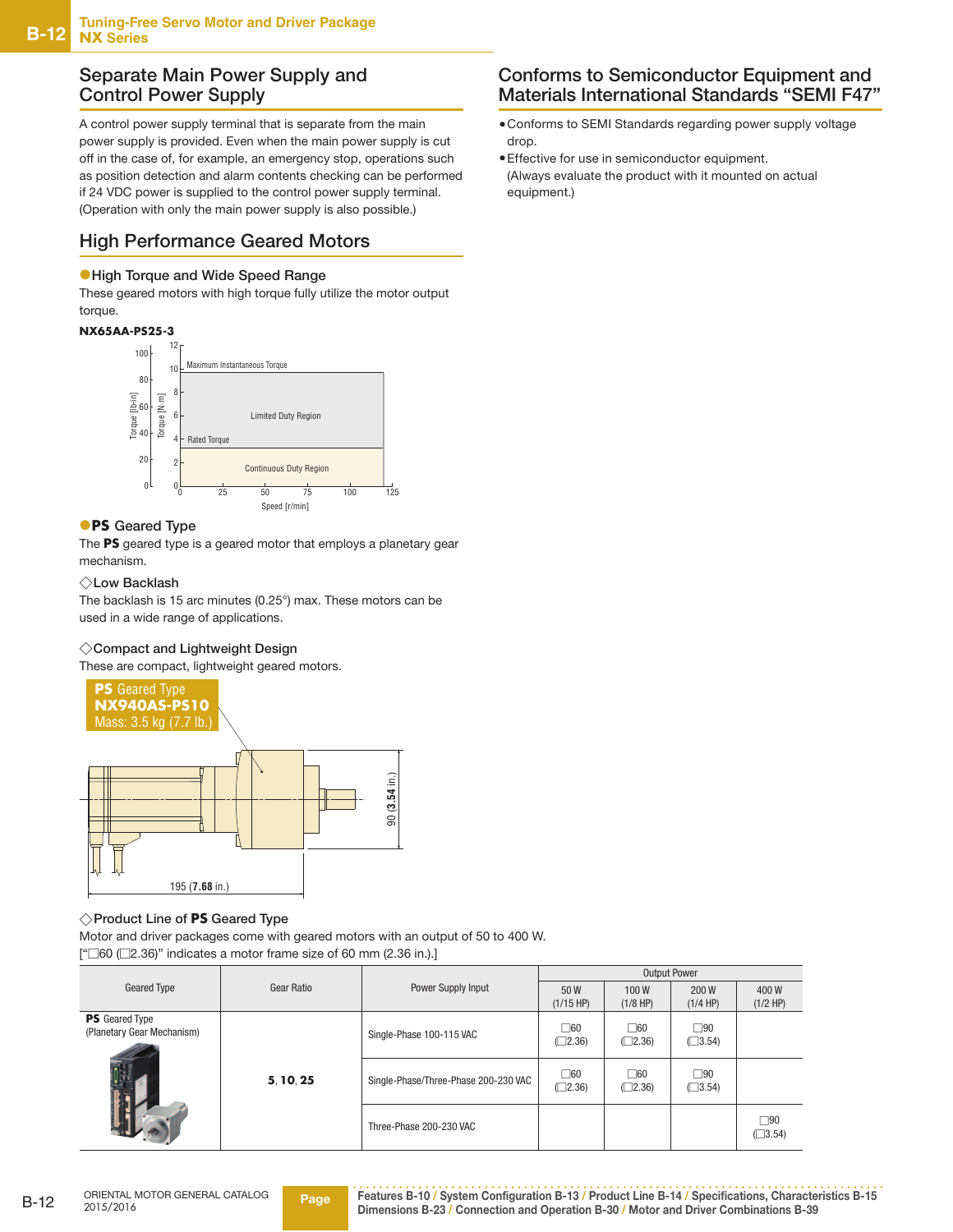## ■**System Configuration**

#### ●**Standard Type with Electromagnetic Brake**

An example of a single axis system configuration with the **SCX11** controller in position control mode is shown below. <br><sup>\*</sup> Not supplied



 ●The User Manual, which describes how to operate the product, is available. Contact us for more details or download from the Oriental Motor website. http://www.orientalmotor.com

#### $\bullet$  **Example of System Configuration**

|                  |                   |                                    |                                    | <b>Sold Separately</b> |                                |                                                                                                    |                                                                      |
|------------------|-------------------|------------------------------------|------------------------------------|------------------------|--------------------------------|----------------------------------------------------------------------------------------------------|----------------------------------------------------------------------|
| <b>NX Series</b> | <b>Controller</b> | <b>Flexible</b><br><b>Coupling</b> | <b>Regeneration</b><br><b>Unit</b> | <b>Battery</b>         | <b>Accessory</b><br><b>Set</b> | Connector – Terminal Block<br><b>Conversion Unit <math>[1 \text{ m } (3.3 \text{ ft.})]</math></b> | <b>Data Setting</b><br><b>Software</b><br><b>Communication Cable</b> |
| <b>NX620MC-3</b> | <b>SCX11</b>      | MCV300814                          | <b>RGB100</b>                      | <b>BATO1A</b>          | AS-SV <sub>2</sub>             | <b>CC36T10E</b>                                                                                    | <b>CCO5IF-USB</b>                                                    |
| \$1777.00        | \$349.00          | \$83.00                            | \$59.00                            | \$61.00                | \$77.00                        | \$284.00                                                                                           | \$120.00                                                             |

● The system configuration shown above is an example. Other combinations are available.

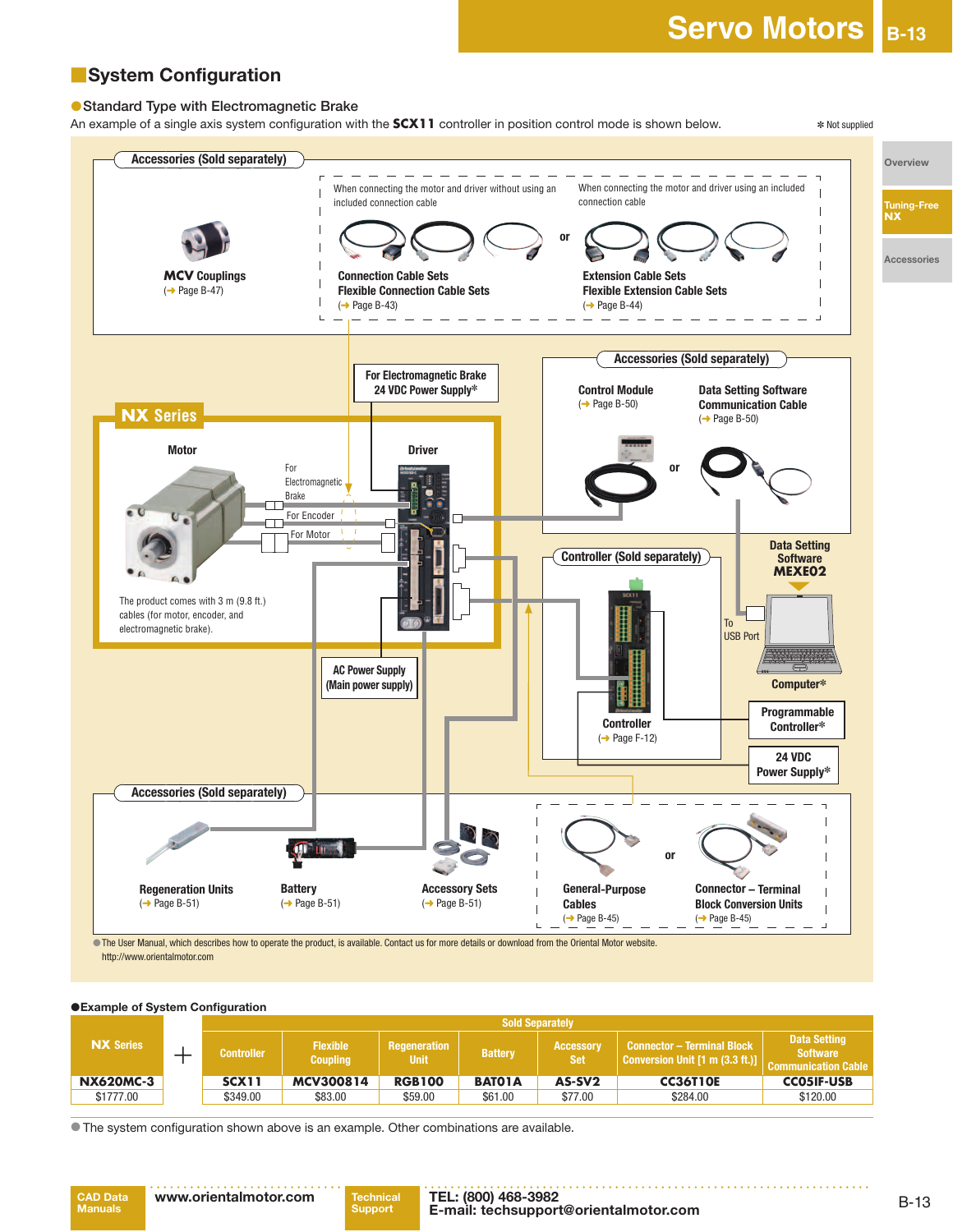

| ⋒             | Series Name                               | <b>NX: NX Series</b>                                                                                                                                 |
|---------------|-------------------------------------------|------------------------------------------------------------------------------------------------------------------------------------------------------|
| ②             | Motor Frame Size                          | 4: 42 mm (1.65 in.) 6: 60 mm (2.36 in.) [60 mm (2.36 in.)]<br>9: 85 mm (3.35 in.) [90 mm (3.54 in.)]<br>[] indicates the frame size for the gearhead |
| ③             | <b>Output Power</b>                       | 5: 50 W (1/15 HP) 10: 100 W (1/8 HP) 20: 200 W (1/4 HP)<br>40: 400 W (1/2 HP) 75: 750 W (1 HP)                                                       |
| ④             | Configuration                             | A: Standard M: With Electromagnetic Brake                                                                                                            |
| (5)           | Power-Supply Input                        | $A:$ Single-Phase $100 - 115$ VAC<br>C: Single-Phase/Three-Phase 200-230 VAC<br>$S:$ Three-Phase 200 - 230 VAC                                       |
| $\circledast$ | <b>Geared Type</b>                        | <b>PS: PS</b> Geared Type<br><b>Blank: Standard Type</b>                                                                                             |
| ℗             | Gear Ratio                                |                                                                                                                                                      |
| (8)           | Cable Length (Included) $3:3$ m (9.8 ft.) |                                                                                                                                                      |

## ■**Product Line**

#### ●**Standard Type**

| Power-Supply Input          | <b>Output Power</b> | <b>Product Name</b> | <b>List Price</b> |
|-----------------------------|---------------------|---------------------|-------------------|
| Single-Phase<br>100-115 VAC | 50 W (1/15 HP)      | <b>NX45AA-3</b>     | \$1,097.00        |
|                             | 100 W (1/8 HP)      | <b>NX410AA-3</b>    | \$1,119.00        |
|                             | 200 W (1/4 HP)      | <b>NX620AA-3</b>    | \$1,175.00        |
| Single-Phase/               | 50 W (1/15 HP)      | <b>NX45AC-3</b>     | \$1,097.00        |
| Three-Phase                 | 100 W (1/8 HP)      | <b>NX410AC-3</b>    | \$1.119.00        |
| 200-230 VAC                 | 200 W (1/4 HP)      | <b>NX620AC-3</b>    | \$1,175.00        |
| Three-Phase                 | 400 W (1/2 HP)      | <b>NX640AS-3</b>    | \$1,307.00        |
| 200-230 VAC                 | 750 W (1 HP)        | <b>NX975AS-3</b>    | \$1.515.00        |

#### ●**PS Geared Type**

| Power-Supply Input          | <b>Output Power</b> | <b>Product Name</b>   | <b>List Price</b> |
|-----------------------------|---------------------|-----------------------|-------------------|
|                             |                     | <b>NX65AA-PS5-3</b>   | \$1,854.00        |
|                             | 50 W (1/15 HP)      | <b>NX65AA-PS10-3</b>  | \$1,854.00        |
|                             |                     | <b>NX65AA-PS25-3</b>  | \$1.943.00        |
|                             |                     | <b>NX610AA-PS5-3</b>  | \$1,882.00        |
| Single-Phase<br>100-115 VAC | 100 W (1/8 HP)      | NX610AA-PS10-3        | \$1,882.00        |
|                             |                     | NX610AA-PS25-3        | \$1.971.00        |
|                             |                     | <b>NX920AA-PS5-3</b>  | \$2,072.00        |
|                             | 200 W (1/4 HP)      | NX920AA-PS10-3        | \$2,072.00        |
|                             |                     | <b>NX920AA-PS25-3</b> | \$2,226.00        |
|                             |                     | <b>NX65AC-PS5-3</b>   | \$1,854.00        |
|                             | 50 W (1/15 HP)      | <b>NX65AC-PS10-3</b>  | \$1,854.00        |
|                             |                     | <b>NX65AC-PS25-3</b>  | \$1,943.00        |
| Single-Phase/               |                     | <b>NX610AC-PS5-3</b>  | \$1,882.00        |
| Three-Phase                 | 100 W (1/8 HP)      | NX610AC-PS10-3        | \$1,882.00        |
| 200-230 VAC                 |                     | <b>NX610AC-PS25-3</b> | \$1,971.00        |
|                             |                     | <b>NX920AC-PS5-3</b>  | \$2,072.00        |
|                             | 200 W (1/4 HP)      | NX920AC-PS10-3        | \$2,072.00        |
|                             |                     | <b>NX920AC-PS25-3</b> | \$2,226.00        |
|                             |                     | <b>NX940AS-PS5-3</b>  | \$2,235.00        |
| Three-Phase<br>200-230 VAC  | 400 W (1/2 HP)      | NX940AS-PS10-3        | \$2,235.00        |
|                             |                     | <b>NX940AS-PS25-3</b> | \$2,388.00        |

#### ●**Standard Type with Electromagnetic Brake**

| Power-Supply Input          | <b>Output Power</b> | <b>Product Name</b> | <b>List Price</b> |
|-----------------------------|---------------------|---------------------|-------------------|
| Single-Phase<br>100-115 VAC | 50 W (1/15 HP)      | <b>NX45MA-3</b>     | \$1.673.00        |
|                             | 100 W (1/8 HP)      | <b>NX410MA-3</b>    | \$1,701.00        |
|                             | 200 W (1/4 HP)      | <b>NX620MA-3</b>    | \$1,777.00        |
| Single-Phase/               | 50 W (1/15 HP)      | <b>NX45MC-3</b>     | \$1,673.00        |
| Three-Phase                 | 100 W (1/8 HP)      | <b>NX410MC-3</b>    | \$1,701.00        |
| 200-230 VAC                 | 200 W (1/4 HP)      | <b>NX620MC-3</b>    | \$1,777.00        |
| Three-Phase<br>200-230 VAC  | 400 W (1/2 HP)      | <b>NX640MS-3</b>    | \$1,939.00        |
|                             | 750 W (1 HP)        | <b>NX975MS-3</b>    | \$2,204.00        |

#### ●**PS Geared Type with Electromagnetic Brake**

| Power-Supply Input          | <b>Output Power</b> | <b>Product Name</b>   | <b>List Price</b> |
|-----------------------------|---------------------|-----------------------|-------------------|
|                             |                     | <b>NX65MA-PS5-3</b>   | \$2,134.00        |
|                             | 50 W (1/15 HP)      | NX65MA-PS10-3         | \$2,134.00        |
|                             |                     | NX65MA-PS25-3         | \$2,223.00        |
|                             |                     | <b>NX610MA-PS5-3</b>  | \$2,162.00        |
| Single-Phase<br>100-115 VAC | 100 W (1/8 HP)      | NX610MA-PS10-3        | \$2,162.00        |
|                             |                     | NX610MA-PS25-3        | \$2,251.00        |
|                             |                     | <b>NX920MA-PS5-3</b>  | \$2,352.00        |
|                             | 200 W (1/4 HP)      | NX920MA-PS10-3        | \$2,352.00        |
|                             |                     | NX920MA-PS25-3        | \$2,506.00        |
|                             |                     | <b>NX65MC-PS5-3</b>   | \$2,134.00        |
|                             | 50 W (1/15 HP)      | <b>NX65MC-PS10-3</b>  | \$2,134.00        |
|                             |                     | <b>NX65MC-PS25-3</b>  | \$2,223.00        |
| Single-Phase/               | 100 W (1/8 HP)      | <b>NX610MC-PS5-3</b>  | \$2,162.00        |
| Three-Phase                 |                     | NX610MC-PS10-3        | \$2,162.00        |
| 200-230 VAC                 |                     | NX610MC-PS25-3        | \$2,251.00        |
|                             |                     | <b>NX920MC-PS5-3</b>  | \$2,352.00        |
|                             | 200 W (1/4 HP)      | NX920MC-PS10-3        | \$2,352.00        |
|                             |                     | <b>NX920MC-PS25-3</b> | \$2,506.00        |
|                             |                     | NX940MS-PS5-3         | \$2,515.00        |
| Three-Phase<br>200-230 VAC  | 400 W (1/2 HP)      | NX940MS-PS10-3        | \$2,515.00        |
|                             |                     | NX940MS-PS25-3        | \$2,668.00        |

●If you need cables longer than 3 m (9.8 ft.) or cables offering excellent flexibility, select appropriate cables from the accessories (sold separately). Refer to page B-42 for details.

The following items are included in each product. -

Motor, Driver, Cable for Motor<sup>\*</sup>, Cable for Encoder<sup>\*</sup>, Cable for Electromagnetic Brake<sup>\*</sup> (Electromagnetic brake type only), Connector for I/O Signal, Motor Connector, Connector for Regeneration Unit Input/Main Power Input Terminals, Connector for 24 VDC Power-Supply Input/Regeneration Unit Thermal Input/Electromagnetic Brake Terminals, Connector Wiring Lever, Operating Manual, User Manual (CD-ROM)

✽The product comes with 3 m (9.8 ft.) cables including a cable for motor, cable for encoder, and cable for electromagnetic brake (electromagnetic brake type only).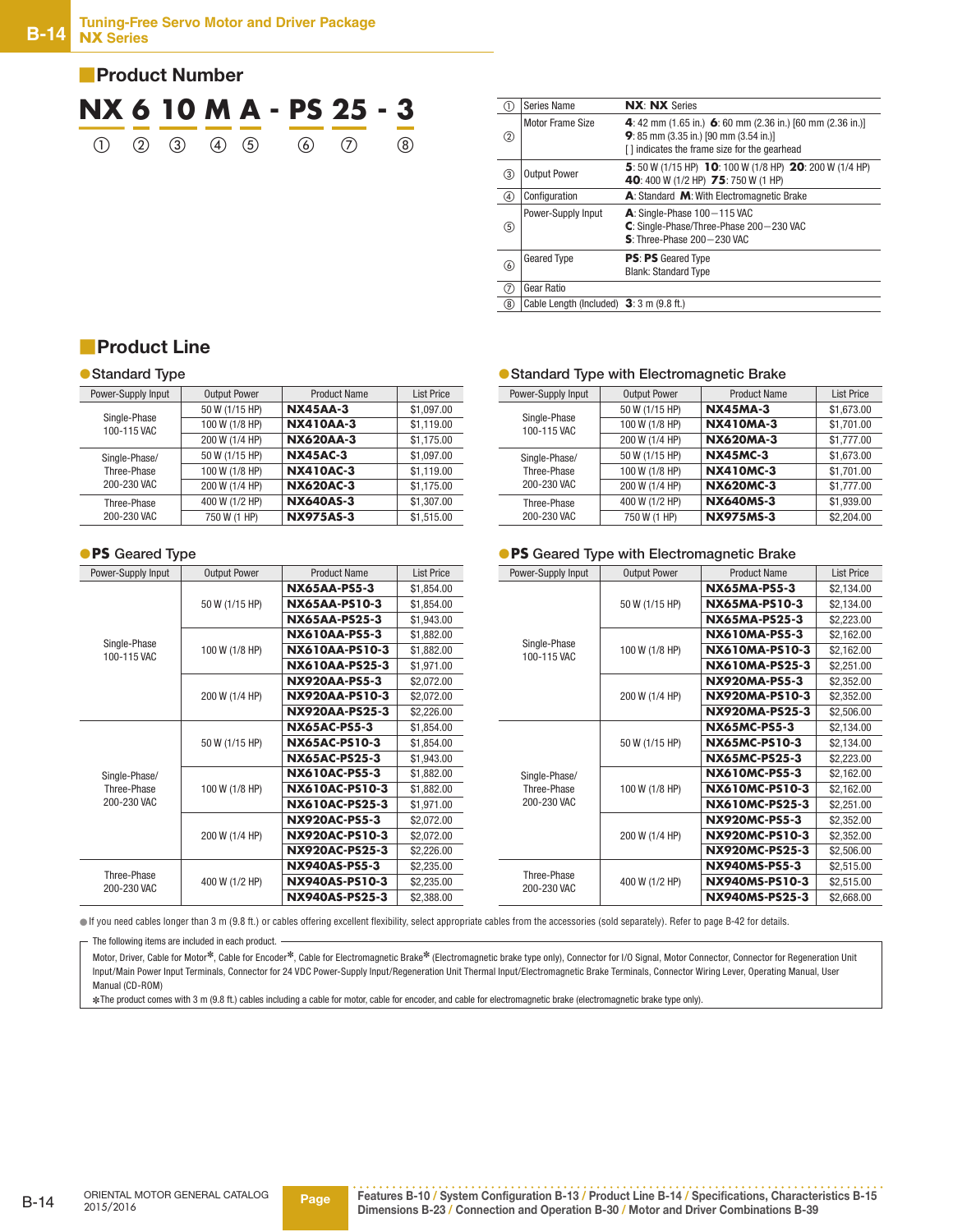$\mathbf{M}_{\text{us}}$  (  $\epsilon$ 

# **Standard Type** Frame Size 42 mm (1.65 in.), 60 mm (2.36 in.), 85 mm (3.35 in.)

|  |  | Specifications |  |  |
|--|--|----------------|--|--|
|  |  |                |  |  |

|                              |                          | Standard                                            | <b>NX45A</b> -3                                                       | <b>NX410A</b> -3                                                                                                                                              | <b>NX620A</b> -3                                                    | <b>NX640AS-3</b>                                                      | <b>NX975AS-3</b>                                                 | Overview           |
|------------------------------|--------------------------|-----------------------------------------------------|-----------------------------------------------------------------------|---------------------------------------------------------------------------------------------------------------------------------------------------------------|---------------------------------------------------------------------|-----------------------------------------------------------------------|------------------------------------------------------------------|--------------------|
| <b>Product Name</b>          |                          | <b>Electromagnetic Brake</b>                        | <b>NX45M</b> -3                                                       | <b>NX410M-3</b>                                                                                                                                               | <b>NX620M</b> -3                                                    | <b>NX640MS-3</b>                                                      | <b>NX975MS-3</b>                                                 |                    |
| <b>Rated Output Power</b>    |                          | W(HP)                                               | 50(1/15)                                                              | 100(1/8)                                                                                                                                                      | 200(1/4)                                                            | 400(1/2)                                                              | 750(1)                                                           |                    |
| <b>Rated Speed</b>           |                          | r/min                                               |                                                                       |                                                                                                                                                               | 3000                                                                |                                                                       |                                                                  | <b>Tuning-Free</b> |
| Maximum Speed                |                          | r/min                                               |                                                                       |                                                                                                                                                               | 5500                                                                |                                                                       |                                                                  | <b>NX</b>          |
| <b>Rated Torque</b>          |                          | $N·m$ (oz-in)                                       | 0.159(22)                                                             | 0.318(45)                                                                                                                                                     | 0.637(90)                                                           | 1.27(180)                                                             | 2.39 (330)                                                       |                    |
| Maximum Instantaneous Torque |                          | $N·m$ (oz-in)                                       | 0.478(67)                                                             | 0.955(135)                                                                                                                                                    | 1.91(270)                                                           | 3.82(540)                                                             | 7.16 (1010)                                                      | Accessories        |
| Rotor Inertia                |                          | J: $kg·m2$ (oz-in <sup>2</sup> )                    | $0.0174\times10^{-4}$ (0.095)<br>$[0.0217 \times 10^{-4} (0.119)]$ *1 | $0.0290\times10^{-4}$ (0.159)<br>$[0.0334 \times 10^{-4} (0.183)]$ * <sup>1</sup>                                                                             | $0.162\times10^{-4}$ (0.89)<br>$[0.185 \times 10^{-4} (1.01)]^{*1}$ | $0.291 \times 10^{-4}$ (1.59)<br>$[0.314 \times 10^{-4} (1.72)]^{*1}$ | $0.948\times10^{-4}$ (5.2)<br>$[1.03 \times 10^{-4} (5.6)]^{*1}$ |                    |
| Permissible Load Inertia*2   |                          | J: $\text{kg}\cdot\text{m}^2$ (oz-in <sup>2</sup> ) | $1.74 \times 10^{-4}$ (9.5)                                           | $2.90\times10^{-4}$ (15.9)                                                                                                                                    | $16.2\times10^{-4}$ (89)                                            | $29.1 \times 10^{-4}$ (159)                                           | $94.8 \times 10^{-4}$ (520)                                      |                    |
| Resolution                   |                          | P/R                                                 |                                                                       |                                                                                                                                                               | 100 to 100000 (Factory setting 1000)                                |                                                                       |                                                                  |                    |
| Detector                     |                          |                                                     | Absolute Encoder<br>1 rotation 20 bits, multiple rotations 16 bits    |                                                                                                                                                               |                                                                     |                                                                       |                                                                  |                    |
|                              | Voltage and<br>Frequency | <b>AC Main Power Supply</b>                         |                                                                       | Single-Phase 100-115 VAC $-15%$ to $+10%$ 50/60 Hz<br>Single-Phase 200-230 VAC $-15%$ to $+10%$ 50/60 Hz<br>Three-Phase 200-230 VAC $-15%$ to $+10%$ 50/60 Hz |                                                                     | Three-Phase 200-230 VAC $-15%$ to $+10%$<br>50/60 Hz                  |                                                                  |                    |
| Power-Supply<br>Input        |                          | DC Control Power Supply                             |                                                                       |                                                                                                                                                               | 24 VDC±10% 0.8 A                                                    |                                                                       |                                                                  |                    |
|                              | Rated                    | Single-Phase 100-115 VAC                            | 1.9                                                                   | 2.9                                                                                                                                                           | 4.6                                                                 | $\overline{\phantom{0}}$                                              |                                                                  |                    |
|                              | Current <sup>*3</sup> A  | Single-Phase 200-230 VAC                            | 1.2                                                                   | 1.8                                                                                                                                                           | 2.8                                                                 |                                                                       |                                                                  |                    |
|                              |                          | Three-Phase 200-230 VAC                             | 0.7                                                                   |                                                                                                                                                               | 1.6                                                                 | 2.8                                                                   | 4.7                                                              |                    |
| Type                         |                          |                                                     |                                                                       | Power Off Activated Type                                                                                                                                      |                                                                     |                                                                       |                                                                  |                    |
|                              |                          | Power-Supply Input                                  |                                                                       |                                                                                                                                                               | 24 VDC±10%                                                          |                                                                       |                                                                  |                    |
| Electromagnetic Brake*4      |                          | W<br>Power Consumption                              |                                                                       | 6.1                                                                                                                                                           |                                                                     | 7.2                                                                   | 8.5                                                              |                    |
|                              |                          | <b>Excitation Current</b><br>Α                      |                                                                       | 0.25                                                                                                                                                          |                                                                     | 0.3                                                                   | 0.35                                                             |                    |
|                              |                          | <b>Static Friction Torque</b><br>$N·m$ (oz-in)      | 0.159(22)                                                             | 0.318(45)                                                                                                                                                     | 0.637(90)                                                           | 1.27(180)                                                             | 2.39 (330)                                                       |                    |
|                              |                          |                                                     |                                                                       |                                                                                                                                                               |                                                                     |                                                                       |                                                                  |                    |

✽1 The brackets [ ] indicate the specifications for the electromagnetic brake type.

✽2 With automatic tuning, operation up to 50 times the rotor inertia is possible; with manual tuning, operation up to 100 times the rotor inertia is possible.

✽3 These values are for operation in the continuous duty region. For operation in the limited duty region, the maximum current is approximately 3 times the value shown.

✽4 The electromagnetic brake is for holding the position when the power supply is OFF. The electromagnetic brake cannot be used to stop the motor. A separate power supply for the electromagnetic brake is also required.

**Note**

 $\overline{\phantom{a}}$  For continuous operation of the motor at the rated values, a heat sink with aluminum plate size dimensions that are equal to or higher than those shown below is required.

**NX45**□■**-3**, **NX410**□■**-3**, **NX620**□■**-3**: 250×250 mm (9.84×9.84 in) Thickness 6 mm (0.24 in)

**NX640**□**S-3**: 300×300 mm (11.81×11.81 in) Thickness 10 mm (0.39 in)

**NX975**□**S-3**: 350×350 mm (13.78×13.78 in) Thickness 10 mm (0.39 in)

### ■**Speed – Torque Characteristics**



●Either **A** (standard) or **M** (with electromagnetic brake) indicating the motor configuration is entered where the box □ is located within the product name.

Either ▲ (single-phase 100-115 VAC) or € (single-phase 200-230 VAC/three-phase 200-230 VAC) indicating the power supply input is entered where the box ■ is located within the product name. ● Depending on the operating conditions, a regeneration unit may be required. Regeneration Unit → Page B-51

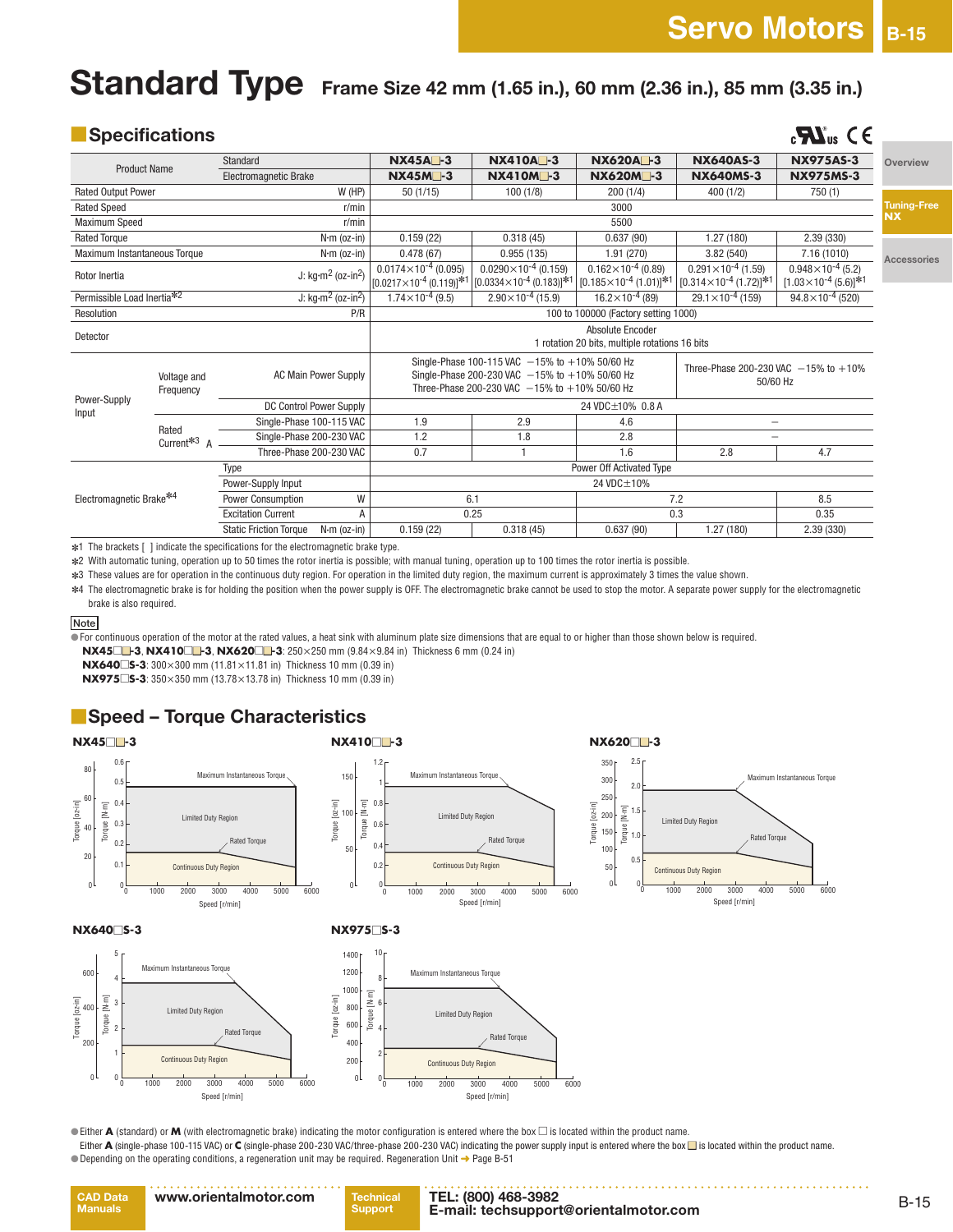## **PS Geared Type Frame Size 60 mm (2.36 in.)**

### ■**Specifications**

## $\mathbf{C}$ **C**<sub>us</sub>  $\mathbf{C} \in$

|                                                                                                                                                                                                                                                                                      | Standard                                                                                                                                                                                                           | NX65A <sup>-PS5-3</sup>                                         | NX65A <sup>-</sup> PS10-3                                                                                                                      | NX65A <sup>-</sup> PS25-3 |                         | NX610A -PS5-3 NX610A -PS10-3 NX610A -PS25-3                             |                         |
|--------------------------------------------------------------------------------------------------------------------------------------------------------------------------------------------------------------------------------------------------------------------------------------|--------------------------------------------------------------------------------------------------------------------------------------------------------------------------------------------------------------------|-----------------------------------------------------------------|------------------------------------------------------------------------------------------------------------------------------------------------|---------------------------|-------------------------|-------------------------------------------------------------------------|-------------------------|
| <b>Product Name</b>                                                                                                                                                                                                                                                                  | Electromagnetic Brake                                                                                                                                                                                              | NX65M-PS5-3                                                     | NX65M-PS10-3                                                                                                                                   | NX65M-PS25-3              |                         | NX610M - PS5-3 NX610M - PS10-3 NX610M - PS25-3                          |                         |
| <b>Rated Output Power</b>                                                                                                                                                                                                                                                            | W (HP)                                                                                                                                                                                                             |                                                                 | 50(1/15)                                                                                                                                       |                           |                         | 100(1/8)                                                                |                         |
| <b>Maximum Input Speed</b>                                                                                                                                                                                                                                                           | r/min                                                                                                                                                                                                              |                                                                 |                                                                                                                                                | 3000                      |                         |                                                                         |                         |
| <b>Rated Torque</b>                                                                                                                                                                                                                                                                  | $N·m$ (lb-in)                                                                                                                                                                                                      | 0.716(6.3)                                                      | 1.43(12.6)                                                                                                                                     | 3.22(28)                  | 1.43(12.6)              | 2.86(25)                                                                | 6.44(56)                |
| <b>Maximum Instantaneous</b><br>$N·m$ (lb-in)<br>Torque                                                                                                                                                                                                                              |                                                                                                                                                                                                                    | 2.15(19.0)                                                      | 4.29(37)                                                                                                                                       | 9.66(85)                  | 4.29(37)                | 8.59(76)                                                                | 19.3 (170)              |
| Speed Range                                                                                                                                                                                                                                                                          | r/min                                                                                                                                                                                                              | $0$ to $600$                                                    | 0 to 300                                                                                                                                       | 0 to 120                  | 0 to 600                | 0 to 300                                                                | 0 to 120                |
| Rotor Inertia                                                                                                                                                                                                                                                                        | J: $kg·m2$ (oz-in <sup>2</sup> )                                                                                                                                                                                   |                                                                 | $0.0174\times10^{-4}$ (0.095)<br>$[0.0217\times10^{-4} (0.119)]^{*1}$                                                                          |                           |                         | $0.0290\times10^{-4}$ (0.159)<br>$[0.0334 \times 10^{-4} (0.183)]^{*1}$ |                         |
|                                                                                                                                                                                                                                                                                      |                                                                                                                                                                                                                    | $0.0431 \times 10^{-4}$                                         | $0.0433 \times 10^{-4}$                                                                                                                        | $0.0436\times10^{-4}$     | $0.0431 \times 10^{-4}$ | $0.0433 \times 10^{-4}$                                                 | $0.0436 \times 10^{-4}$ |
|                                                                                                                                                                                                                                                                                      |                                                                                                                                                                                                                    | (0.24)                                                          | (0.24)                                                                                                                                         | (0.24)                    | (0.24)                  | (0.24)                                                                  | (0.24)                  |
|                                                                                                                                                                                                                                                                                      |                                                                                                                                                                                                                    | 0.0022(120)                                                     | 0.0087(470)                                                                                                                                    | 0.054(3000)               | 0.0036(197)             | 0.0415(2300)                                                            | 0.091(5000)             |
|                                                                                                                                                                                                                                                                                      |                                                                                                                                                                                                                    | 5                                                               | 10                                                                                                                                             | 25                        | 5                       | 10                                                                      | 25                      |
| P/R<br>100 to 100000 (Factory setting 1000)                                                                                                                                                                                                                                          |                                                                                                                                                                                                                    |                                                                 |                                                                                                                                                |                           |                         |                                                                         |                         |
| Detector                                                                                                                                                                                                                                                                             |                                                                                                                                                                                                                    | Absolute Encoder 1 rotation 20 bits, multiple rotations 16 bits |                                                                                                                                                |                           |                         |                                                                         |                         |
| Backlash                                                                                                                                                                                                                                                                             | arcminutes (degrees)                                                                                                                                                                                               | 15 (0.25)                                                       |                                                                                                                                                |                           |                         |                                                                         |                         |
| Voltage and<br>Frequency                                                                                                                                                                                                                                                             | <b>AC Main Power Supply</b>                                                                                                                                                                                        |                                                                 | Single-Phase 100-115 VAC -15 to +10% 50/60 Hz<br>Single-Phase 200-230 VAC -15 to +10% 50/60 Hz<br>Three-Phase 200-230 VAC -15 to +10% 50/60 Hz |                           |                         |                                                                         |                         |
|                                                                                                                                                                                                                                                                                      | DC Control Power Supply                                                                                                                                                                                            | 24 VDC ± 10% 0.8 A                                              |                                                                                                                                                |                           |                         |                                                                         |                         |
|                                                                                                                                                                                                                                                                                      | Single-Phase 100-115 VAC                                                                                                                                                                                           |                                                                 | 1.9                                                                                                                                            |                           | 2.9                     |                                                                         |                         |
|                                                                                                                                                                                                                                                                                      | Single-Phase 200-230 VAC                                                                                                                                                                                           |                                                                 | 1.2                                                                                                                                            |                           |                         | 1.8                                                                     |                         |
|                                                                                                                                                                                                                                                                                      | Three-Phase 200-230 VAC                                                                                                                                                                                            |                                                                 | 0.7                                                                                                                                            |                           |                         | 1.0                                                                     |                         |
|                                                                                                                                                                                                                                                                                      | Type                                                                                                                                                                                                               |                                                                 |                                                                                                                                                | Power Off Activated Type  |                         |                                                                         |                         |
|                                                                                                                                                                                                                                                                                      | Power-Supply Input                                                                                                                                                                                                 |                                                                 |                                                                                                                                                | 24 VDC ± 10%              |                         |                                                                         |                         |
| Electromagnetic Brake <sup>*6</sup>                                                                                                                                                                                                                                                  | W<br>Power Consumption                                                                                                                                                                                             |                                                                 |                                                                                                                                                | 6.1                       |                         |                                                                         |                         |
|                                                                                                                                                                                                                                                                                      | <b>Excitation Current</b><br>A                                                                                                                                                                                     |                                                                 |                                                                                                                                                | 0.25                      |                         |                                                                         |                         |
|                                                                                                                                                                                                                                                                                      | <b>Static Friction Torque</b><br>$N·m$ ( $lb - in$ )                                                                                                                                                               | 0.716(6.3)                                                      | 1.43(12.6)                                                                                                                                     | 3.22(28)                  | 1.43(12.6)              | 2.86(25)                                                                | 6.44(56)                |
| Inertia $*$ <sup>2</sup><br>Permissible Load Inertia*3<br><b>Gear Ratio</b><br>Resolution*4<br>Power-Supply<br>Input<br>Rated<br>Current <sup><math>*5</math></sup> A<br><b>A 77 1 1 1 2 3 4 5 6 7 8 9 10 11 12 4 5 6 7 8 9 10 11 12 4 5 6 7 8 9 11 12 13 14 15 16 17 18 18 18 1</b> | J: $kq·m^2$ (oz-in <sup>2</sup> )<br>J: $\text{kg}\cdot\text{m}^2$ (oz-in <sup>2</sup> )<br><b>Contact Contact Contact Contact Contact Contact Contact Contact Contact Contact Contact Contact Contact Contact</b> |                                                                 |                                                                                                                                                |                           |                         |                                                                         |                         |

✽1 The brackets [ ] indicate the value for the electromagnetic brake type.

✽2 The internal inertia of the gear is the value converted to the motor shaft.

✽3 The value for 50 times the rotor inertia.

✽4 The resolution for the motor output shaft.

✽5 These values are for operation in the continuous duty region. For operation in the limited duty region, the maximum current is approximately 3 times the value shown.

✽6 The electromagnetic brake is for holding the position when the power supply is OFF. The electromagnetic brake cannot be used to stop the motor. A separate power supply for the electromagnetic brake is also required.

### ■**Speed – Torque Characteristics**



 ●Either **A** (standard) or **M** (with electromagnetic brake) indicating the motor configuration is entered where the box □ is located within the product name. Either **A** (single-phase 100-115 VAC) or **C** (single-phase 200-230 VAC/three-phase 200-230 VAC) indicating the power supply input is entered where the box ■ is located within the product name. ● Depending on the operating conditions, a regeneration unit may be required. Regeneration Unit → Page B-51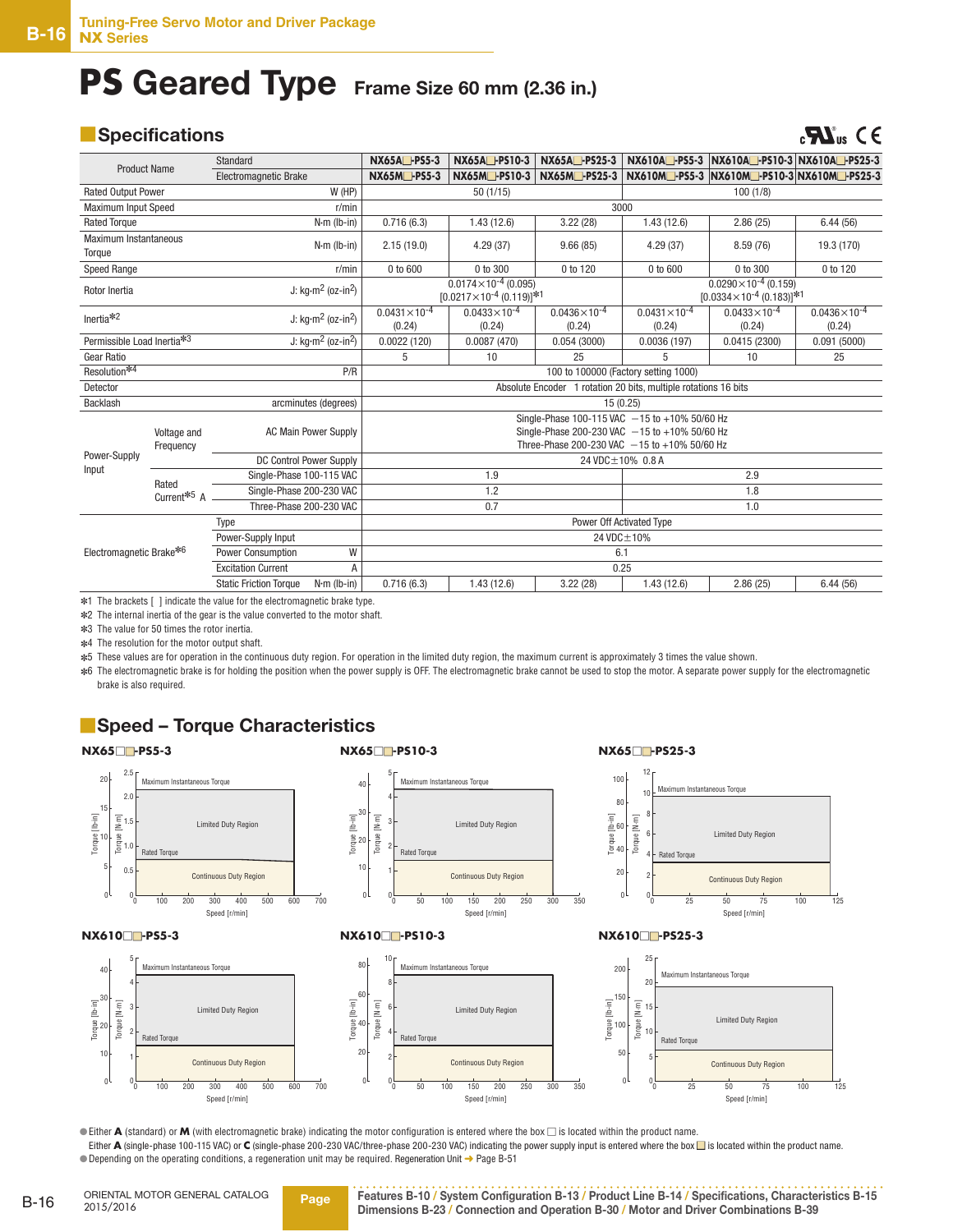$\mathbf{R}$   $\mathbf{M}_{\text{us}}$  C E

**Tuning-Free**

**Accessories**

**Overview**

# **PS Geared Type Frame Size 90 mm (3.54 in.)**

### ■**Specifications**

|                            |                                      | Standard                                            |               | NX920A <sup>-PS5-3</sup>                                        |                                                                                                                                                | NX920A□-PS10-3   NX920A□-PS25-3   NX940AS-PS5-3   NX940AS-PS10-3   NX940AS-PS25-3 |                                  |                                                                       |                                  | Ove       |
|----------------------------|--------------------------------------|-----------------------------------------------------|---------------|-----------------------------------------------------------------|------------------------------------------------------------------------------------------------------------------------------------------------|-----------------------------------------------------------------------------------|----------------------------------|-----------------------------------------------------------------------|----------------------------------|-----------|
| <b>Product Name</b>        | <b>Electromagnetic Brake</b>         |                                                     |               |                                                                 | NX920M - PS5-3   NX920M - PS10-3   NX920M - PS25-3   NX940MS-PS5-3   NX940MS-PS10-3   NX940MS-PS25-3                                           |                                                                                   |                                  |                                                                       |                                  |           |
| <b>Rated Output Power</b>  |                                      |                                                     | $W$ (HP)      |                                                                 | 200(1/4)                                                                                                                                       |                                                                                   |                                  | 400(1/2)                                                              |                                  |           |
| <b>Maximum Input Speed</b> |                                      |                                                     | r/min         |                                                                 |                                                                                                                                                | 3000                                                                              |                                  |                                                                       |                                  | Tun       |
| <b>Rated Torque</b>        |                                      |                                                     | $N·m$ (lb-in) | 2.87(25)                                                        | 5.73(50)                                                                                                                                       | 12.9 (114)                                                                        | 5.72(50)                         | 11.4 (100)                                                            | 25.7 (220)                       | <b>NX</b> |
| Torque                     | <b>Maximum Instantaneous</b>         |                                                     | $N·m$ (lb-in) | 8.6(76)                                                         | 17.2 (152)                                                                                                                                     | 38.7 (340)                                                                        | 17.1(151)                        | 34.3 (300)                                                            | 77.2 (680)                       | Acc       |
| Speed Range                |                                      |                                                     | r/min         | $0$ to $600$                                                    | $0$ to $300$                                                                                                                                   | 0 to 120                                                                          | 0 to 600                         | 0 to 300                                                              | 0 to 120                         |           |
| Rotor Inertia              |                                      | J: $kg·m2$ (oz-in <sup>2</sup> )                    |               |                                                                 | $0.162\times10^{-4}$ (0.89)<br>$[0.185 \times 10^{-4} (1.01)]^{*1}$                                                                            |                                                                                   |                                  | $0.291 \times 10^{-4}$ (1.59)<br>$[0.314 \times 10^{-4} (1.72)]^{*1}$ |                                  |           |
| Inertia $*2$               |                                      | J: $kg·m2$ (oz-in <sup>2</sup> )                    |               | $0.163\times10^{-4}$<br>(0.89)                                  | $0.160\times10^{-4}$<br>(0.88)                                                                                                                 | $0.175 \times 10^{-4}$<br>(0.96)                                                  | $0.163 \times 10^{-4}$<br>(0.89) | $0.160\times10^{-4}$<br>(0.88)                                        | $0.175 \times 10^{-4}$<br>(0.96) |           |
| Permissible Load Inertia*3 |                                      | J: $\text{kg}\cdot\text{m}^2$ (oz-in <sup>2</sup> ) |               | 0.02(1090)                                                      | 0.081(4400)                                                                                                                                    | 0.51(28000)                                                                       | 0.036(1970)                      | 0.146(8000)                                                           | 0.91(50000)                      |           |
| <b>Gear Ratio</b>          |                                      |                                                     |               | 5                                                               | 10                                                                                                                                             | 25                                                                                |                                  | 10                                                                    | 25                               |           |
| Resolution*4               |                                      |                                                     | P/R           | 100 to 100000 (Factory setting 1000)                            |                                                                                                                                                |                                                                                   |                                  |                                                                       |                                  |           |
| Detector                   |                                      |                                                     |               | Absolute Encoder 1 rotation 20 bits, multiple rotations 16 bits |                                                                                                                                                |                                                                                   |                                  |                                                                       |                                  |           |
| Backlash                   |                                      | arcminutes (degrees)                                |               |                                                                 |                                                                                                                                                | 15(0.25)                                                                          |                                  |                                                                       |                                  |           |
|                            | Voltage and<br>Frequency             | <b>AC Main Power Supply</b>                         |               |                                                                 | Single-Phase 100-115 VAC -15 to +10% 50/60 Hz<br>Single-Phase 200-230 VAC -15 to +10% 50/60 Hz<br>Three-Phase 200-230 VAC -15 to +10% 50/60 Hz |                                                                                   |                                  | Three-Phase 200-230 VAC $-15\%$ to $+10\%$ 50/60 Hz                   |                                  |           |
| Power-Supply               |                                      | DC Control Power Supply                             |               |                                                                 |                                                                                                                                                | 24 VDC±10% 0.8 A                                                                  |                                  |                                                                       |                                  |           |
| Input                      | Rated                                | Single-Phase 100-115 VAC                            |               |                                                                 | 4.6                                                                                                                                            |                                                                                   |                                  |                                                                       |                                  |           |
|                            | Current <sup><math>*5</math></sup> A | Single-Phase 200-230 VAC                            |               |                                                                 | 2.8                                                                                                                                            |                                                                                   |                                  |                                                                       |                                  |           |
|                            |                                      | Three-Phase 200-230 VAC<br>1.6<br>2.8               |               |                                                                 |                                                                                                                                                |                                                                                   |                                  |                                                                       |                                  |           |
|                            |                                      | Type                                                |               |                                                                 |                                                                                                                                                | Power Off Activated Type                                                          |                                  |                                                                       |                                  |           |
|                            |                                      | Power-Supply Input                                  |               |                                                                 |                                                                                                                                                | 24 VDC+10%                                                                        |                                  |                                                                       |                                  |           |
| Electromagnetic Brake*6    |                                      | Power Consumption                                   | W             |                                                                 |                                                                                                                                                | 7.2                                                                               |                                  |                                                                       |                                  |           |
|                            |                                      | <b>Excitation Current</b>                           | A             |                                                                 |                                                                                                                                                | 0.3                                                                               |                                  |                                                                       |                                  |           |
|                            |                                      | <b>Static Friction Torque</b>                       | $N·m$ (lb-in) | 2.87(25)                                                        | 5.73 (50)                                                                                                                                      | 12.9 (114)                                                                        | 5.72(50)                         | 11.4 (100)                                                            | 25.7 (220)                       |           |

✽1 The brackets [ ] indicate the specifications for the electromagnetic brake type.

✽2 The internal inertia of the gear is the value converted to the motor shaft.

✽3 The value for 50 times the rotor inertia.

✽4 The resolution for the motor output shaft.

✽5 These values are for operation in the continuous duty region. For operation in the limited duty region, the maximum current is approximately 3 times the value shown.

✽6 The electromagnetic brake is for holding the position when the power supply is OFF. The electromagnetic brake cannot be used to stop the motor. A separate power supply for the electromagnetic brake is also required.

### ■**Speed – Torque Characteristics**



●Either **A** (standard) or **M** (with electromagnetic brake) indicating the motor configuration is entered where the box □ is located within the product name. Either ▲ (single-phase 100-115 VAC) or € (single-phase 200-230 VAC/three-phase 200-230 VAC) indicating the power supply input is entered where the box ■ is located within the product name. ● Depending on the operating conditions, a regeneration unit may be required. Regeneration Unit → Page B-51

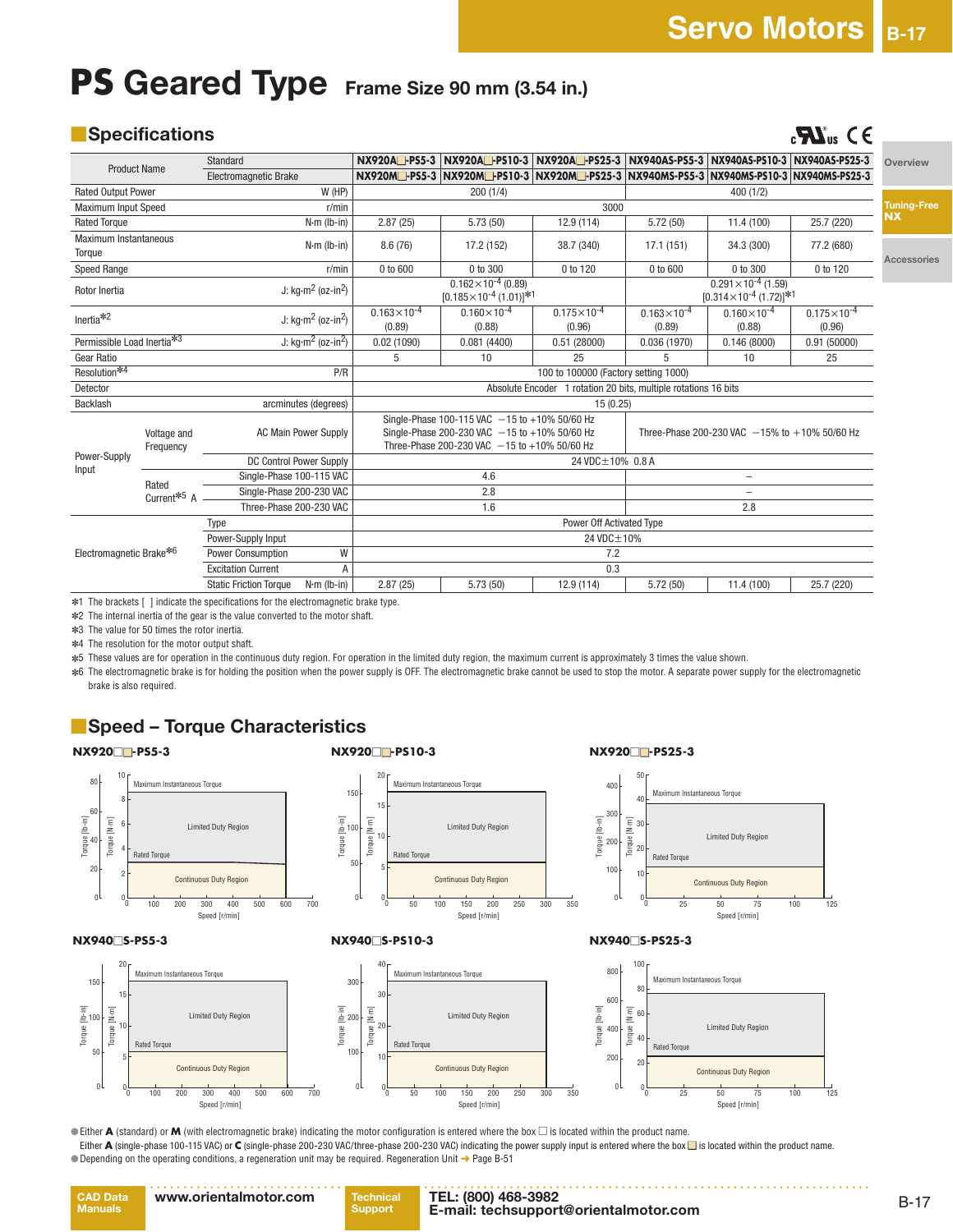## ■**Driver Specifications**

| Interface                                                                                                                              | Pulse, Analog Speed Command Voltage, Analog Torque Command Voltage                                                                                                                                                                                                                                                                                                                                                                                                                                                                                                                                                                                                 |
|----------------------------------------------------------------------------------------------------------------------------------------|--------------------------------------------------------------------------------------------------------------------------------------------------------------------------------------------------------------------------------------------------------------------------------------------------------------------------------------------------------------------------------------------------------------------------------------------------------------------------------------------------------------------------------------------------------------------------------------------------------------------------------------------------------------------|
| Max. Input Pulse Frequency                                                                                                             | Line driver output: 500 kHz (When the pulse duty is 50%)<br>Open collector output: 250 kHz (When the pulse duty is 50%)*<br>Negative Logic Pulse Input (Initial value)                                                                                                                                                                                                                                                                                                                                                                                                                                                                                             |
| <b>Protective Function</b>                                                                                                             | When the following protective functions are activated, an alarm output signal is output and the motor is stopped.<br>Overflow, Overcurrent Protection, Overheat Protection, Overvoltage Protection, Main Power Supply Error, Undervoltage, Motor Overheat<br>Protection, Sensor Error during Operation, Encoder Communication Error, Overload, Overspeed, Position Range Error, Absolute Position Loss,<br>Command Pulse Error, EEPROM Error, Sensor Error during Initialization, Rotor Rotation during Initialization, Encoder EEPROM Error, Motor<br>Combination Error, ABS Not Supported, No Battery, Regeneration Unit Overheat, Electronic Gear Setting Error |
| <b>Input Signal</b>                                                                                                                    | • Photocoupler Input, Input Resistance: $3 k\Omega$ Input Signal Voltage: 4.75 to 26.4 VDC<br>(S-ON, CLR/ALM-RST/P-CK, P-REQ/BRAKE, TL/W-RESET, MO, M1, P-PRESET/M2, FREE)<br>• Photocoupler Input, Input Resistance: 2.7 k $\Omega$ Input Voltage: 21.6 to 26.4 VDC<br>(PLS+24 V/CW+24 V, DIR+24 V/CCW+24 V)<br>• Photocoupler Input, Input Resistance: 200 $\Omega$ Input Voltage: 3 to 5.25 VDC<br>(PLS/CW, DIR/CCW)<br>· Analog Input<br>Set with Internal Potentiometer<br>(VR1. VR2)<br>Analog Input Voltage $\pm$ 10 VDC Input Impedance 15 k $\Omega$<br>Set with External Potentiometer 20 k $\Omega$ 1/4 W<br>(V-REF, T-REF, P-VREF, P-TREF)             |
| <b>Output Signal</b>                                                                                                                   | . Photocoupler and Open Collector Output External use conditions: 30 VDC, 10 mA max.<br>(ALM, WNG/MOVE/MBC, END/VA, READY/AL0/P-OUTR, TLC/VLC/AL1/P-OUT0, ZSG2/NEAR/ZV/AL2/P-OUT1)<br>· Line Driver Output<br>External use condition: Connect a terminating resistor of 100 $\Omega$ min. between the line receiver inputs.<br>(ASG, BSG, ZSG1)<br>• Analog Monitor Output Analog Output Voltage $\pm$ 10 VDC Output Impedance 1 k $\Omega$<br>(V-MON, T-MON, SG)                                                                                                                                                                                                  |
| <b>Other Functions</b>                                                                                                                 | Position Control, Speed Control, Torque Control, Tension Control<br>Automatic Tuning, Damping Control Function (7 to 30 Hz), Position Preset Function, Current Position Output Function, Torque Limiting Function<br>Pulse Input Mode (2-Pulse Input, 1-Pulse Input), Analog Monitor Output Function (Speed, Torque), Absolute System Enabled/Disabled<br>Warning Output Function, (Overflow, Overheat, Overvoltage, Main Power Supply, Undervoltage, Battery Undervoltage, Overload, Overspeed,<br>Absolute Position Loss, Electronic Gear Setting Error)                                                                                                         |
| <b>Extended Functions</b><br>[When using the control module OPX-2A<br>(sold separately) or the <b>MEXEO2</b> data setting<br>softwarel | For details on extended functions, refer to each control mode specification.                                                                                                                                                                                                                                                                                                                                                                                                                                                                                                                                                                                       |

✽ The values when the separately-sold general-purpose cable (**CC36D1E**) is used. General-Purpose Cable ➜ Page B-45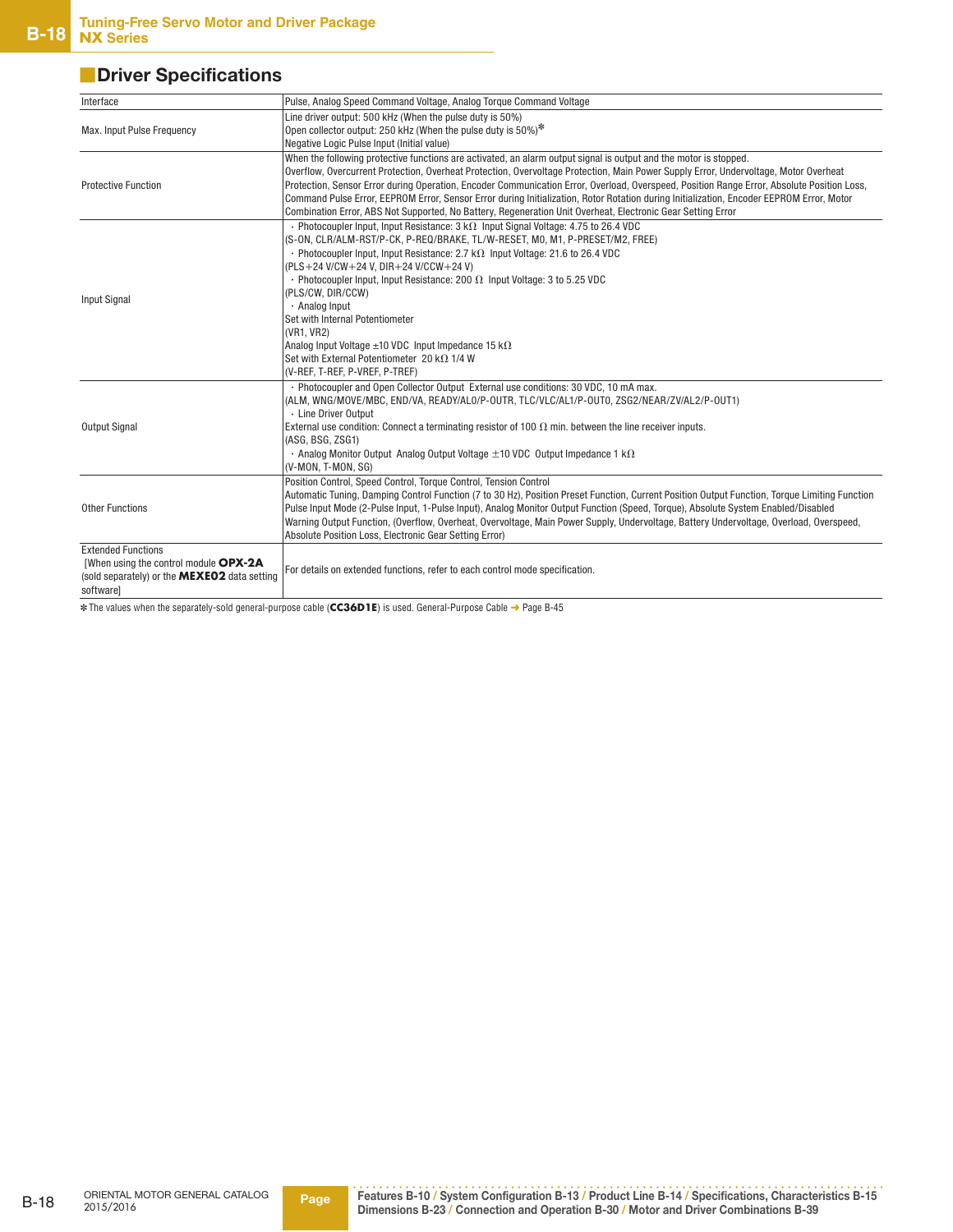## ■**Position Control Mode Specifications**

| Item                                          | <b>Factory Setting</b>                                                                                                                                                                                                      | When Using Extended Functions                                                                                                                                                                                                                                                                                                                                                                                                                                                                                                                                                                                                        |                                 |  |
|-----------------------------------------------|-----------------------------------------------------------------------------------------------------------------------------------------------------------------------------------------------------------------------------|--------------------------------------------------------------------------------------------------------------------------------------------------------------------------------------------------------------------------------------------------------------------------------------------------------------------------------------------------------------------------------------------------------------------------------------------------------------------------------------------------------------------------------------------------------------------------------------------------------------------------------------|---------------------------------|--|
| <b>Command Mode</b>                           | Pulse Input Mode, Select one of the following:<br>· 2-Pulse Input Mode<br>· 1-Pulse Input Mode (Factory setting)                                                                                                            | Pulse Input Mode, Select one of the following:<br>· 2-Pulse Input Mode<br>· 1-Pulse Input Mode                                                                                                                                                                                                                                                                                                                                                                                                                                                                                                                                       |                                 |  |
|                                               |                                                                                                                                                                                                                             | · Phase Difference Input Mode (Internal parameter setting)                                                                                                                                                                                                                                                                                                                                                                                                                                                                                                                                                                           | Overview                        |  |
| Max. Input Pulse Frequency                    |                                                                                                                                                                                                                             | Line driver output by programmable controller: 500 kHz (When the pulse duty is 50%)<br>Open collector output by programmable controller: 250 kHz (When the pulse duty is 50%) <sup>*1</sup>                                                                                                                                                                                                                                                                                                                                                                                                                                          |                                 |  |
| Resolution                                    | 1000 P/R                                                                                                                                                                                                                    | 100 to 100000 P/R                                                                                                                                                                                                                                                                                                                                                                                                                                                                                                                                                                                                                    | <b>Tuning-Free</b><br><b>NX</b> |  |
| <b>Encoder Output Resolution</b>              | 1000 P/R                                                                                                                                                                                                                    | 100 to 10000 P/R                                                                                                                                                                                                                                                                                                                                                                                                                                                                                                                                                                                                                     |                                 |  |
| <b>Damping Control Frequency</b>              | One type of frequency can be established:<br>$\bullet$ Internal potentiometer VR1 (potentiometer) - one product line<br>Disabled/7-30 Hz (internal potentiometer VR1)                                                       | Four types of frequencies can be established in the following two ways:<br>Combination of one type of internal potentiometer VR1 (potentiometer)<br>and three types of internal parameters<br>● Four types of internal parameters<br>Disabled/7-30 Hz (internal potentiometer VR1)<br>Disabled/7-100 Hz (internal parameters established)                                                                                                                                                                                                                                                                                            | Accessories                     |  |
| <b>Absolute System Position Control Range</b> | $-2$ 147 483 648 to 2 147 483 647 pulses                                                                                                                                                                                    |                                                                                                                                                                                                                                                                                                                                                                                                                                                                                                                                                                                                                                      |                                 |  |
| <b>Current Position Output</b>                |                                                                                                                                                                                                                             | 2-bit Serial Output                                                                                                                                                                                                                                                                                                                                                                                                                                                                                                                                                                                                                  |                                 |  |
| Tuning                                        | Automatic tuning only<br><automatic><br/>The rigidity setting (SW2) is selected from 16 levels.<br/>The load inertia is estimated and the gain is automatically adjusted<br/>according to the rigidity setting.</automatic> | Automatic tuning, semi-auto tuning, and manual tuning can be selected.<br><automatic><br/>Select the rigidity setting (SW2 or internal parameter) from 16 levels.<br/>The load inertia is estimated and the gain is automatically adjusted<br/>according to the rigidity setting.<br/><semi-auto><br/>Select the rigidity setting (SW2 or internal parameter) from 16 levels.<br/>Input the load inertia ratio.<br/><math>&lt;</math>Manual<math>&gt;</math><br/>Select the rigidity setting (SW2 or internal parameter) from 16 levels.<br/>Input the load inertia ratio.<br/>All gain can be set manually.</semi-auto></automatic> |                                 |  |
| <b>Torque Limiting</b>                        | 0 to 300% (The rated torque is 100%.)<br>External Potentiometer* <sup>2</sup> (T-REF)                                                                                                                                       | 0 to 300% (The rated torque is 100%. Can be set in steps of 1% with an<br>internal parameter.)<br>Set with External Potentiometer* <sup>2</sup> (T-REF), Internal Parameter                                                                                                                                                                                                                                                                                                                                                                                                                                                          |                                 |  |

●Using extended functions requires the control module **OPX-2A** (sold separately) or the **MEXE02** data setting software (free download at www.orientalmotor.com).

✽1 The values when the separately-sold general-purpose cable (**CC36D1E**) is used. General-Purpose Cable ➜ Page B-45

✽2 Accessory sets are available (sold separately). Accessory Set ➜ Page B-51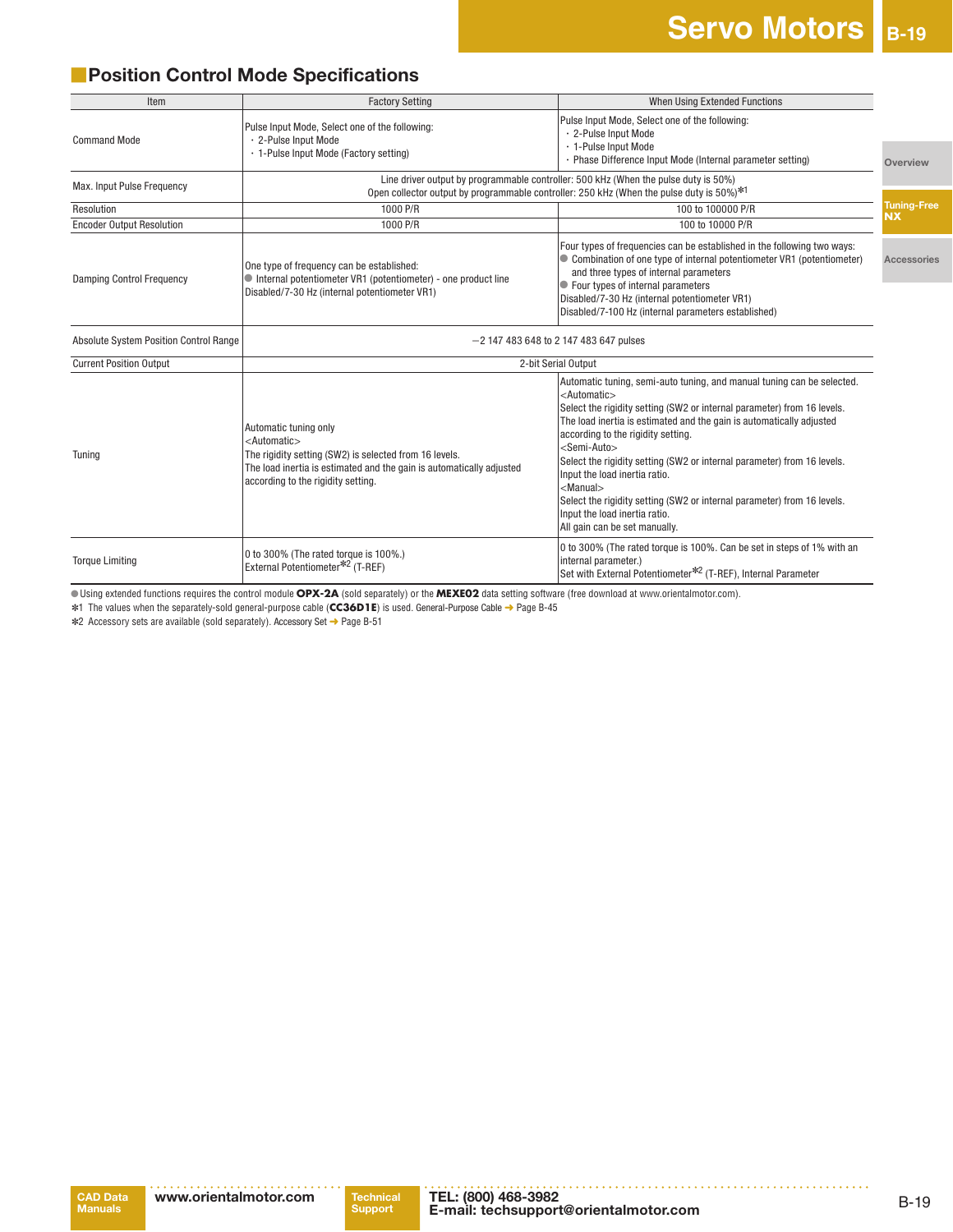### ■**Speed Control Mode Specifications**

| Item                                                   |             | <b>Factory Setting</b>                                                                                                                                                                                                                                                                                                                                                                                                                   | When Using Extended Functions                                                                                                                                                                                                                                                                                                                                                                                                                                                                                                                                                                                                                                                                                                                                                                                                  |
|--------------------------------------------------------|-------------|------------------------------------------------------------------------------------------------------------------------------------------------------------------------------------------------------------------------------------------------------------------------------------------------------------------------------------------------------------------------------------------------------------------------------------------|--------------------------------------------------------------------------------------------------------------------------------------------------------------------------------------------------------------------------------------------------------------------------------------------------------------------------------------------------------------------------------------------------------------------------------------------------------------------------------------------------------------------------------------------------------------------------------------------------------------------------------------------------------------------------------------------------------------------------------------------------------------------------------------------------------------------------------|
| <b>Command Mode</b>                                    |             | Two types of speeds can be established:<br>Internal potentiometer VR1 (potentiometer) - one speed<br>External potentiometer V-REF (potentiometer or external DC voltage<br>selected) - one speed<br>[External potentiometer* V-REF (potentiometer or external DC voltage<br>selected)]<br>$\cdot$ Set using potentiometer: 20 k $\Omega$ 1/4 W<br>$\cdot$ Set using external DC voltage: $\pm 0$ to 10 VDC Input impedance 15 k $\Omega$ | Eight types of speeds can be established in the following two ways:<br>• Combination of one speed of internal potentiometer VR1 (potentiometer), one speed<br>of external potentiometer V-REF (potentiometer or external DC voltage selected), and<br>six internal parameter speeds<br>● Eight internal parameter speeds<br>[External potentiometer* V-REF (potentiometer or external DC voltage selected)]<br>$\cdot$ Set using potentiometer: 20 k $\Omega$ 1/4 W<br>$\cdot$ Set using external DC voltage: $\pm 0$ to 10 VDC Input impedance 15 k $\Omega$                                                                                                                                                                                                                                                                  |
| <b>Speed Setting Range</b>                             |             | 10 to 5500 r/min (Analog speed setting VR1, V-REF)                                                                                                                                                                                                                                                                                                                                                                                       | 10 to 5500 r/min (Analog speed setting VR1, V-REF)<br>1 to 5500 r/min (Internal parameter setting)                                                                                                                                                                                                                                                                                                                                                                                                                                                                                                                                                                                                                                                                                                                             |
| Acceleration/Deceleration<br><b>Time Setting Range</b> |             | 5 ms to 10 sec./(1000 r/min) (Acceleration and deceleration time per<br>1000 r/min)<br>Internal Potentiometer (VR2)                                                                                                                                                                                                                                                                                                                      | 5 ms to 10 sec./(1000 r/min) (Acceleration and deceleration time per 1000 r/min)<br>The setting method can be selected: either an internal potentiometer (VR2) or internal<br>parameter.                                                                                                                                                                                                                                                                                                                                                                                                                                                                                                                                                                                                                                       |
|                                                        | Load        |                                                                                                                                                                                                                                                                                                                                                                                                                                          | $\pm 0.05$ % max. (0 to rated torque, rated speed, rated voltage, normal temperature)                                                                                                                                                                                                                                                                                                                                                                                                                                                                                                                                                                                                                                                                                                                                          |
|                                                        | Voltage     |                                                                                                                                                                                                                                                                                                                                                                                                                                          | $\pm$ 0.05% max. (Power-supply input voltage range, at 3000 r/min no load)                                                                                                                                                                                                                                                                                                                                                                                                                                                                                                                                                                                                                                                                                                                                                     |
| Speed<br>Regulation                                    | Temperature | $\pm$ 0.5% max. (With analog speed setting VR1, V-REF)<br>Common Conditions Operating Ambient Temperature 0 to $+50^{\circ}$ C (+32<br>to +122°F), Rated Speed, No Load, Rated Voltage                                                                                                                                                                                                                                                   | $\pm 0.5$ % max. (With analog speed setting VR1, V-REF)<br>$\pm 0.05$ % max. (When set with internal parameter)<br>Common Conditions Operating Ambient Temperature 0 to $+50^{\circ}$ C (+32 to +122°F),<br>Rated Speed, No Load, Rated Voltage                                                                                                                                                                                                                                                                                                                                                                                                                                                                                                                                                                                |
| <b>Torque Limiting</b>                                 |             | 0 to 300% (100% is rated torque.)<br>Set with External Potentiometer* (T-REF)                                                                                                                                                                                                                                                                                                                                                            | 0 to 300% (100% is rated torque. Can be set in steps of 1% with an internal parameter.)<br>Set with External Potentiometer* (T-REF), Internal Parameter                                                                                                                                                                                                                                                                                                                                                                                                                                                                                                                                                                                                                                                                        |
| <b>Operation When Motor is</b><br>Stopped              |             |                                                                                                                                                                                                                                                                                                                                                                                                                                          | The operation when the motor is stopped can be selected<br>· Motor Non-Excitation<br>· Position Holding by Servo Control Stopped (Motor excitation)                                                                                                                                                                                                                                                                                                                                                                                                                                                                                                                                                                                                                                                                            |
| Tuning                                                 |             | Automatic tuning only<br><automatic><br/>The rigidity setting (SW2) is selected from 16 levels.<br/>The load inertia is estimated and the gain is automatically adjusted<br/>according to the rigidity setting.</automatic>                                                                                                                                                                                                              | Automatic tuning, semi-auto tuning and manual tuning can be selected.<br>When operation when the motor is stopped is set to "Position holding by servo control<br>stopped", the position loop gain and speed feed-forward are set just like position<br>control.<br><automatic><br/>Select the rigidity setting (SW2 or internal parameter) from 16 levels.<br/>The load inertia is estimated and the gain is automatically adjusted according to the<br/>rigidity setting.<br/><semi-auto><br/>Select the rigidity setting (SW2 or internal parameter) from 16 levels.<br/>Input the load inertia ratio.<br/><math>&lt;</math>Manual<math>&gt;</math><br/>Select the rigidity setting (SW2 or internal parameter) from 16 levels.<br/>Input the load inertia ratio.<br/>All gain can be set manually.</semi-auto></automatic> |
| <b>Encoder Output Resolution</b>                       |             | 1000 P/R                                                                                                                                                                                                                                                                                                                                                                                                                                 | 100 to 10000 P/R                                                                                                                                                                                                                                                                                                                                                                                                                                                                                                                                                                                                                                                                                                                                                                                                               |

 ●Using extended functions requires the control module **OPX-2A** (sold separately) or the **MEXE02** data setting software (free download at www.orientalmotor.com). ✽ Accessory sets are available (sold separately). Accessory Set ➜ Page B-51

## ■**Torque Control Mode Specifications**

| Item                             | <b>Factory Setting</b>                                                                                                                                                                                                                                                                                                                       | When Using Extended Functions                                                                                                                                                                                                                                                                                                                                                                                                                                       |
|----------------------------------|----------------------------------------------------------------------------------------------------------------------------------------------------------------------------------------------------------------------------------------------------------------------------------------------------------------------------------------------|---------------------------------------------------------------------------------------------------------------------------------------------------------------------------------------------------------------------------------------------------------------------------------------------------------------------------------------------------------------------------------------------------------------------------------------------------------------------|
| <b>Command Mode</b>              | Two types of torque can be established:<br>Internal potentiometer VR1 (potentiometer) - one type<br>External potentiometer T-REF (potentiometer or external DC voltage<br>selected) - one type<br>[External potentiometer* T-REF (potentiometer or external DC voltage<br>selected)]<br>$\cdot$ Set using potentiometer: 20 k $\Omega$ 1/4 W | Eight types of torque can be established in the following two ways:<br>Combination of one type of internal potentiometer VR1 (potentiometer), one type of<br>external potentiometer T-REF (potentiometer or external DC voltage selected), and<br>six types of internal parameters<br>Eight types of internal parameters<br>[External potentiometer* T-REF (potentiometer or external DC voltage selected)]<br>$\cdot$ Set using potentiometer: 20 k $\Omega$ 1/4 W |
|                                  | Set using external DC voltage: $\pm 0$ to 10 VDC<br>Input impedance 15 k $\Omega$                                                                                                                                                                                                                                                            | $\cdot$ Set using external DC voltage: $\pm$ 0 to 10 VDC Input impedance 15 k $\Omega$                                                                                                                                                                                                                                                                                                                                                                              |
| <b>Torque Control Range</b>      | 0 to 300% (100% is rated torque.)                                                                                                                                                                                                                                                                                                            | 0 to 300% (100% is rated torque. Can be set in steps of 1% with an internal parameter.)                                                                                                                                                                                                                                                                                                                                                                             |
| <b>Speed Limit</b>               | 0 to 5500 r/min<br>Set with internal potentiometer (VR2) or external potentiometer* (V-REF)                                                                                                                                                                                                                                                  | 0 to 5500 r/min (Can be set in 1 r/min steps with an internal parameter.)<br>Set with internal potentiometer (VR2) or external potentiometer* (V-REF), or with an<br>internal parameter                                                                                                                                                                                                                                                                             |
| <b>Encoder Output Resolution</b> | 1000 P/R                                                                                                                                                                                                                                                                                                                                     | 100 to 10000 P/R                                                                                                                                                                                                                                                                                                                                                                                                                                                    |

 ●Using extended functions requires the control module **OPX-2A** (sold separately) or the **MEXE02** data setting software (free download at www.orientalmotor.com). ✽ Accessory sets are available (sold separately). Accessory Set ➜ Page B-51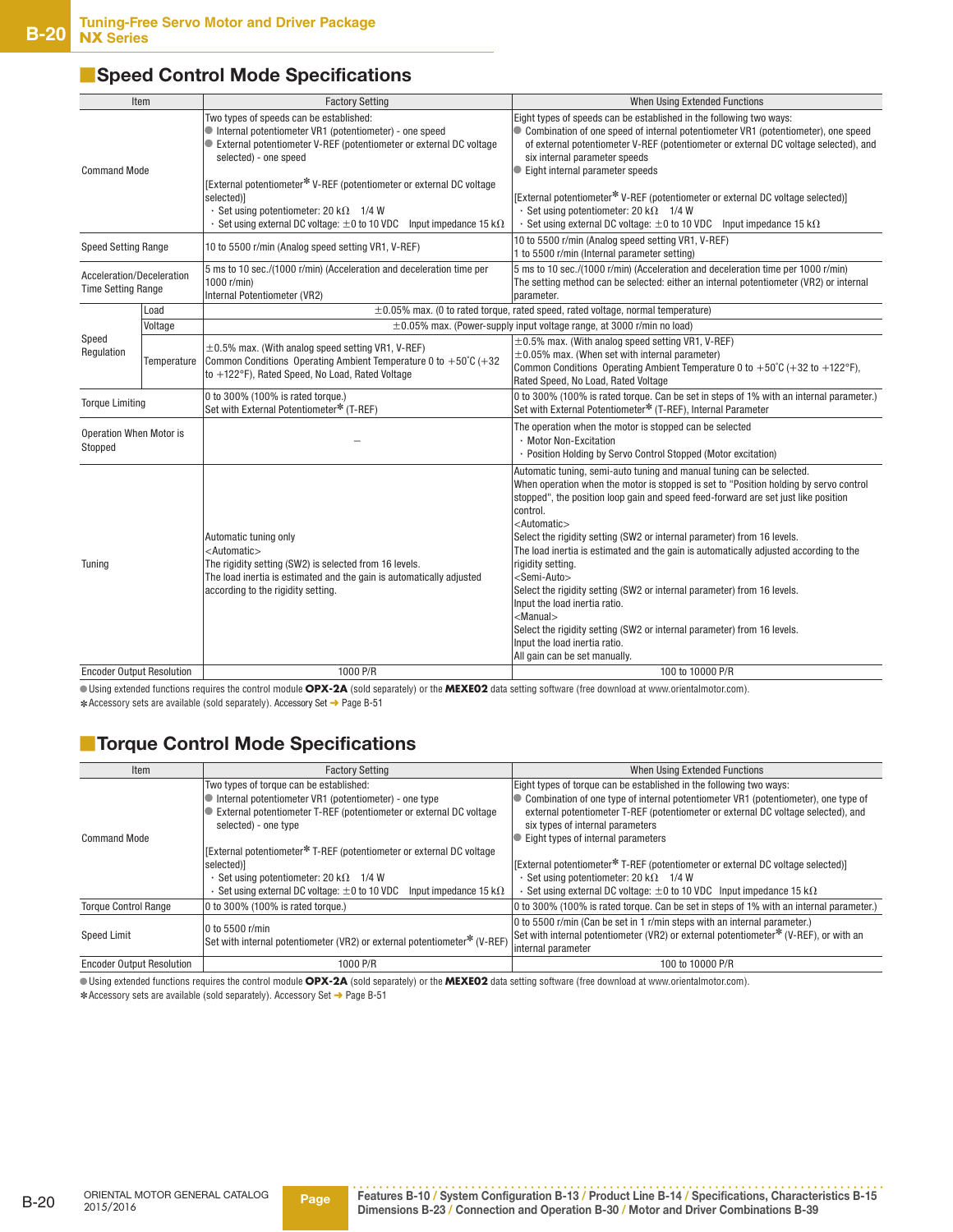## **■ Tension Control Mode Specifications**

|                     | Item                                       | <b>Factory Setting</b>                                                                                                                                                                                                                     | When Using Extended Functions                                                                                                                                                                                                                                                       |
|---------------------|--------------------------------------------|--------------------------------------------------------------------------------------------------------------------------------------------------------------------------------------------------------------------------------------------|-------------------------------------------------------------------------------------------------------------------------------------------------------------------------------------------------------------------------------------------------------------------------------------|
| <b>Command Mode</b> |                                            | Two types of tension can be established:<br>Internal potentiometer VR1 (potentiometer) - one type<br>External potentiometer T-REF (potentiometer or external DC<br>voltage selected) - one type                                            | Eight types of tension can be established in the following two ways:<br>Combination of one type of internal potentiometer VR1 (potentiometer), one type of external<br>potentiometer T-REF (potentiometer or external DC voltage selected), and six types of<br>internal parameters |
|                     |                                            | [External potentiometer* T-REF (potentiometer or external DC<br>voltage selected)]<br>$\cdot$ Set using potentiometer: 20 k $\Omega$ 1/4 W<br>$\cdot$ Set using external DC voltage: $\pm$ 0 to 10 VDC<br>Input<br>impedance 15 k $\Omega$ | Eight types of internal parameters<br>[External potentiometer* T-REF (potentiometer or external DC voltage selected)]<br>$\cdot$ Set using potentiometer: 20 k $\Omega$ 1/4 W<br>$\cdot$ Set using external DC voltage: $\pm 0$ to 10 VDC Input impedance 15 k $\Omega$             |
|                     | Simple Mode                                | The tension is controlled to be constant when the feed speed is constant.                                                                                                                                                                  | The tension is controlled to be constant when the feed speed is constant.                                                                                                                                                                                                           |
| Control<br>Method   | <b>High Function</b><br>Mode I             |                                                                                                                                                                                                                                            | The current winding (winding out) diameter is automatically calculated based on the initial<br>diameter, the material thickness and the final diameter. The tension is controlled to stay<br>constant regardless of the operating speed.                                            |
|                     | <b>High Function</b><br>Mode <sub>II</sub> |                                                                                                                                                                                                                                            | In addition to the contents of high function mode I, the load inertia is calculated within the<br>driver from the material inertia and the core inertia. The tension is controlled to stay constant<br>even during acceleration/deceleration.                                       |
|                     | <b>Tension Control Range</b>               | 0 to 100% (100% is rated torque.)                                                                                                                                                                                                          | 0 to 100% (100% is rated torque. Can be set in steps of 1%.)                                                                                                                                                                                                                        |
| <b>Speed Limit</b>  |                                            | 0 to 5500 r/min<br>Set with internal potentiometer (VR2), external potentiometer* (V-REF)                                                                                                                                                  | 0 to 5500 r/min (Can be set in 1 r/min steps.)<br>Set with internal potentiometer (VR2) or external potentiometer <sup>*</sup> (V-REF), or with an internal parameter                                                                                                               |
| Minimum Speed       |                                            | The minimum speed for simple mode can be selected with SW2.<br>The setting range has 16 levels from 0 (10 r/min) to F (3000 r/min).                                                                                                        |                                                                                                                                                                                                                                                                                     |
|                     | <b>Encoder Output Resolution</b>           | 1000 P/R                                                                                                                                                                                                                                   | 100 to 10000 P/R                                                                                                                                                                                                                                                                    |

●Using extended functions requires the control module **OPX-2A** (sold separately) or the **MEXE02** data setting software (free download at www.orientalmotor.com).

#### ✽Accessory sets are available (sold separately). Accessory Set ➜ Page B-51

## ■**General Specifications**

|                                                     | Specifications                   | Motor                                                                                                                                                                                       | <b>Driver</b>                                                                                                                                                                                                                                                                                                                                                          |  |  |
|-----------------------------------------------------|----------------------------------|---------------------------------------------------------------------------------------------------------------------------------------------------------------------------------------------|------------------------------------------------------------------------------------------------------------------------------------------------------------------------------------------------------------------------------------------------------------------------------------------------------------------------------------------------------------------------|--|--|
| <b>Thermal Class</b>                                |                                  | 130(B)                                                                                                                                                                                      |                                                                                                                                                                                                                                                                                                                                                                        |  |  |
| <b>Insulation Resistance</b>                        |                                  | 100 M $\Omega$ min. when measured with a 500 VDC megger between the<br>following locations:<br>$\cdot$ Case - Motor Windings<br>$\cdot$ Case $-$ Electromagnetic Brake Windings             | 100 M $\Omega$ min. when measured with a 500 VDC megger between the following locations:<br>· PE terminal - AC Main Power Supply Connector, Motor Connector<br>· DC Control Power Supply Connector, I/O Connector, Encoder Connector, Control<br>Module Connector, Battery Connector<br>- AC Main Power Supply Connector, Motor Connector                              |  |  |
| Dielectric Voltage                                  |                                  | No abnormality is judged with the following application for 1 minute:<br>- Case - Motor Windings 1.5 kVAC 50 Hz or 60 Hz<br>. Case - Electromagnetic Brake Windings 1.0 kVAC 50 Hz or 60 Hz | No abnormality is judged with the following application for 1 minute:<br>· PE terminal - AC Main Power Supply Connector, Motor Connector 1.5 kVAC 50 Hz or 60 Hz<br>· DC Control Power Supply Connector, I/O Connector, Encoder Connector, Control<br>Module Connector, Battery Connector<br>- AC Main Power Supply Connector, Motor Connector 1.8 kVAC 50 Hz or 60 Hz |  |  |
| Operating                                           | Ambient<br>Temperature           | 0 to +50°C (+32 to +122°F) <sup>*2</sup> (Non-freezing)<br>0 to $+40^{\circ}$ C (+32 to $+104^{\circ}$ F) (Non-freezing)                                                                    |                                                                                                                                                                                                                                                                                                                                                                        |  |  |
| Environment<br>$(\ln$<br>operation)                 | Ambient<br>Humidity              |                                                                                                                                                                                             | 85% max. (Non-condensing)                                                                                                                                                                                                                                                                                                                                              |  |  |
|                                                     | Atmosphere                       | No corrosive gases. Must not be exposed to oil or other liquids.                                                                                                                            | No corrosive gases or dust. The product should not be exposed to water, oil or other liquids.                                                                                                                                                                                                                                                                          |  |  |
| Degree of Protection                                |                                  | IP65<br>(Excluding installation surface and connector locations.)                                                                                                                           | <b>IP20</b>                                                                                                                                                                                                                                                                                                                                                            |  |  |
| <b>Shaft Runout</b>                                 |                                  | 0.05 mm (0.002 in.) T. I. R. $*1$                                                                                                                                                           | $\overline{\phantom{0}}$                                                                                                                                                                                                                                                                                                                                               |  |  |
| Concentricity of Installation<br>Pilot to the Shaft |                                  | 0.075 mm (0.003 in.) T. I. R. $*1$                                                                                                                                                          |                                                                                                                                                                                                                                                                                                                                                                        |  |  |
| Surface to the Shaft                                | Perpendicularity of Installation | 0.075 mm (0.003 in.) T. I. R. $*1$                                                                                                                                                          |                                                                                                                                                                                                                                                                                                                                                                        |  |  |

✽1 T. I. R. (Total Indicator Reading): The total dial gauge reading when the measurement section is rotated 1 rotation centered on the reference axis. ✽2 If the driver's ambient temperature exceeds 40˚C (104˚F), hold the continuous motor output below the derating curve in the figure below.

**Note**

 ●Do not perform the insulation resistance test or dielectric voltage withstand test while the motor and driver are connected. Also, do not conduct these tests on the motor encoder section.



**Tuning-Free NX**

**Overview**

**Accessories**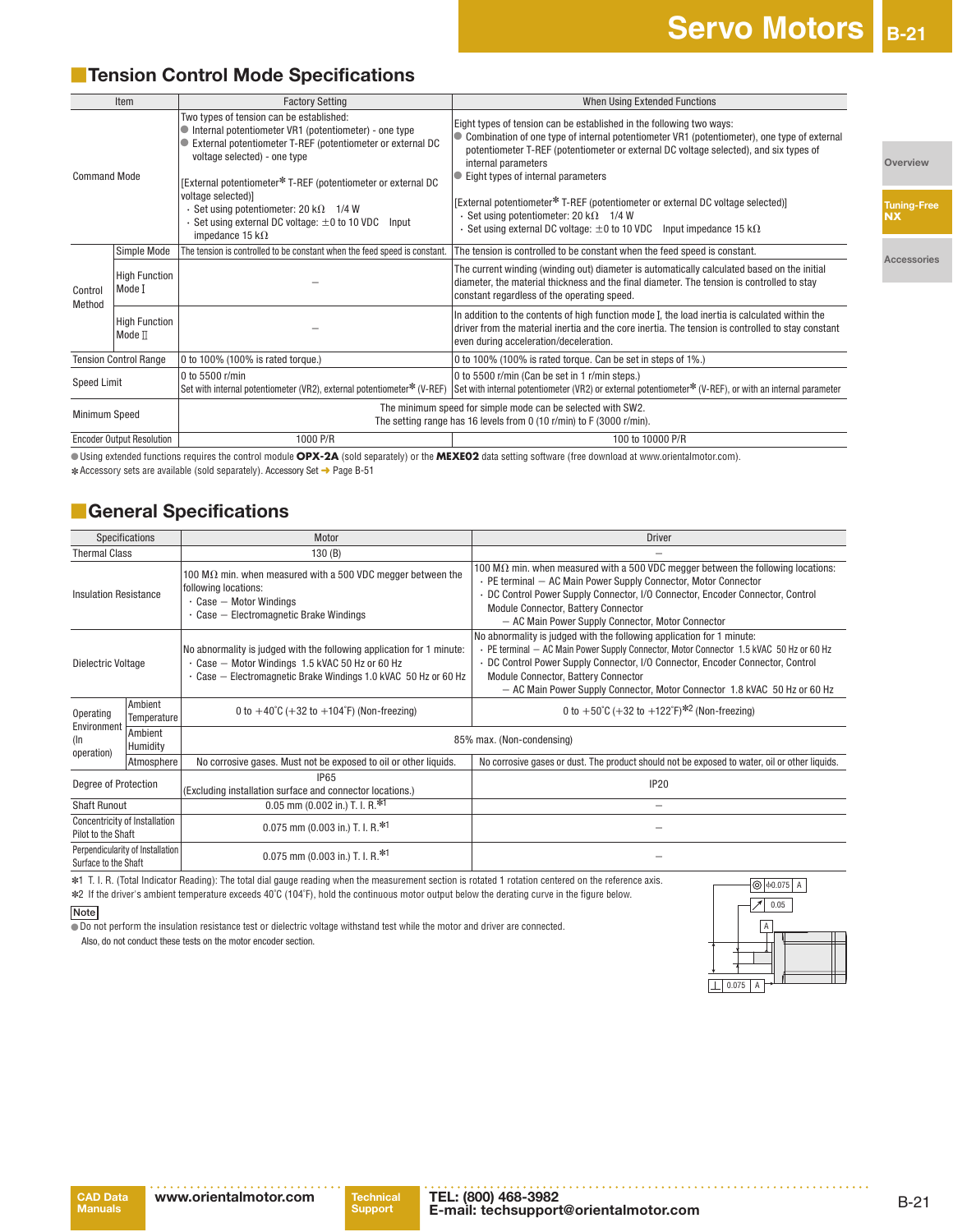#### ●**Motor Continuous Output Derating Curve**

If the driver's operating ambient temperature exceeds 40˚C (104˚F), hold the continuous motor output below the derating curve in the figure below. There is no need for derating for the types with rated output power of 50 W (1/15 HP) or 400 W (1/2 HP).



### **Permissible Radial Load, Permissible Axial Load**

|                       |                   |                   | Permissible Radial Load [N (lb.)] |          |                                    |        |        |        |        |              |                           |
|-----------------------|-------------------|-------------------|-----------------------------------|----------|------------------------------------|--------|--------|--------|--------|--------------|---------------------------|
| Type                  | <b>Frame Size</b> | Type              | Gear                              |          | Distance from Shaft End [mm (in.)] |        |        |        |        |              | Permissible<br>Axial Load |
|                       | [mm (in.)]        |                   | Ratio                             | $\Omega$ | 5                                  | 10     | 15     | 20     | 25     | 30           | [N (lb.)]                 |
|                       |                   |                   |                                   | (0)      | (0.2)                              | (0.39) | (0.59) | (0.79) | (0.98) | (1.18)       |                           |
|                       | 42                | <b>NX45</b>       |                                   | 81       | 88                                 | 95     | 104    |        |        |              | 59 (13.2)                 |
|                       | (1.65)            | <b>NX410</b>      |                                   | (18.2)   | (19.8)                             | (21)   | (23)   |        |        | -            |                           |
| <b>Standard Type</b>  | 60                | <b>NX620</b>      |                                   | 230      | 245                                | 262    | 281    | 304    |        |              | 98 (22)                   |
|                       | (2.36)            | <b>NX640</b>      |                                   | (51)     | (55)                               | (58)   | (63)   | (68)   | -      |              |                           |
|                       | 85                | <b>NX975</b>      |                                   | 376      | 392                                | 408    | 426    | 446    | 467    | 491<br>(110) | 147 (33)                  |
|                       | (3.35)            |                   |                                   | (84)     | (88)                               | (91)   | (95)   | (100)  | (105)  |              |                           |
|                       |                   |                   | 5                                 | 200      | 220                                | 250    | 280    | 320    | -      | -            |                           |
|                       |                   | <b>NX65</b><br>60 |                                   | (45)     | (49)                               | (56)   | (63)   | (72)   |        |              |                           |
|                       |                   |                   | 10                                | 250      | 270                                | 300    | 340    | 390    |        |              | 100 (22)                  |
|                       | (2.36)            | <b>NX610</b>      |                                   | (56)     | (60)                               | (67)   | (76)   | (87)   |        |              |                           |
| <b>PS</b> Geared Type |                   |                   | 25                                | 330      | 360                                | 400    | 450    | 520    | -      |              |                           |
|                       |                   |                   |                                   | (74)     | (81)                               | (90)   | (101)  | (117)  |        | -            |                           |
|                       |                   |                   | 5.10                              | 480      | 540                                | 600    | 680    | 790    |        |              |                           |
|                       | 90                | <b>NX920</b>      |                                   | (108)    | (121)                              | (135)  | (153)  | (177)  |        |              |                           |
|                       | (3.54)            | <b>NX940</b>      | 25                                | 850      | 940                                | 1050   | 1190   | 1380   |        |              | 300(67)                   |
|                       |                   |                   |                                   | (191)    | (210)                              | (230)  | (260)  | (310)  |        |              |                           |

Distance from Shaft End [mm (in.)]

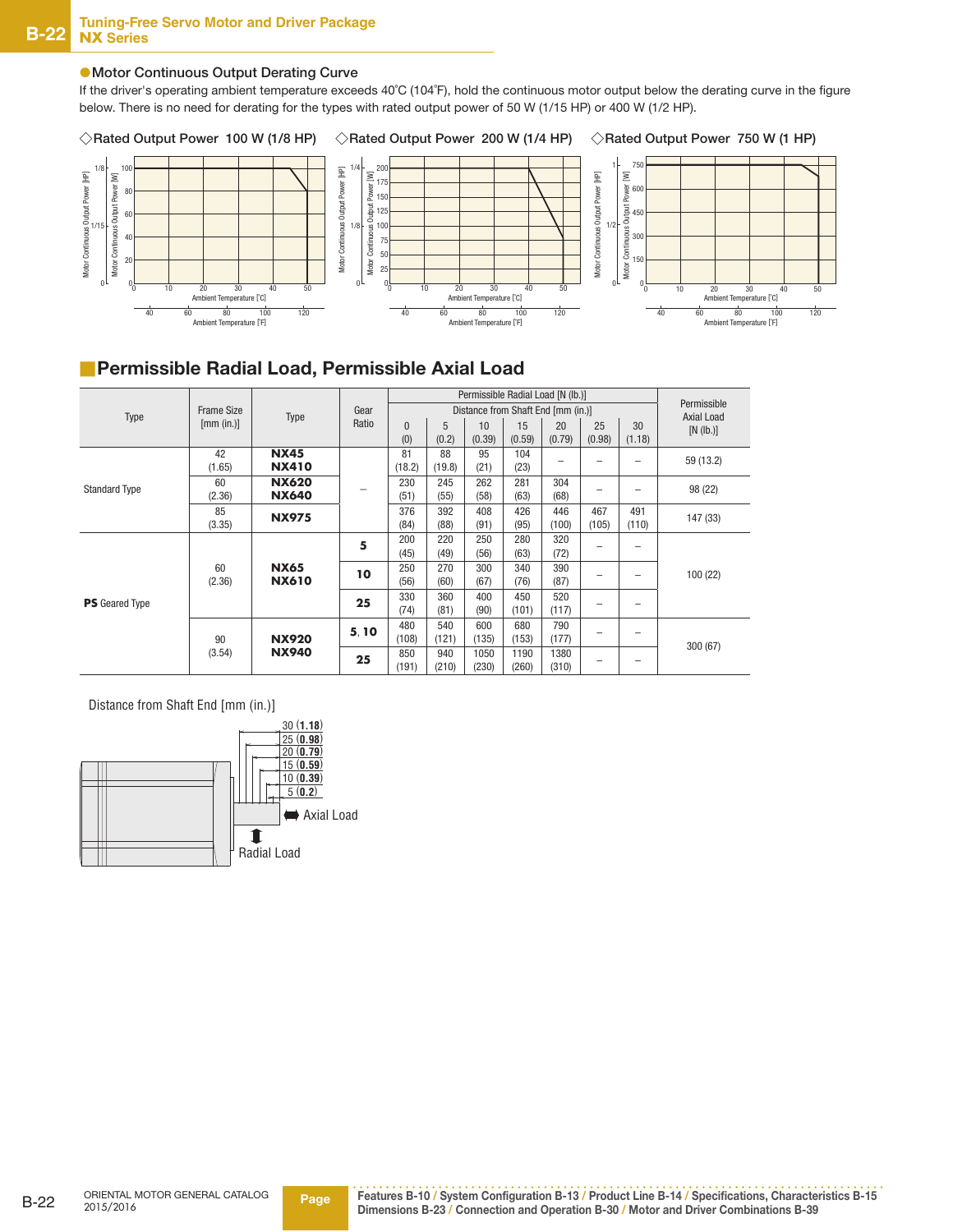#### ■**Dimensions Unit = mm (in.)**

#### ●**Motor**

#### ◇**Standard Type**

**Motor Frame Size 42 mm (1.65 in.)** 



## **Motor Frame Size 42 mm (1.65 in.) Electromagnetic Brake Type**

|                     |                    |              |               | $-12.512.712.7127$ |
|---------------------|--------------------|--------------|---------------|--------------------|
| <b>Product Name</b> | Motor Product Name |              | Mass kg (lb.) | 2D CAD             |
| $NX45M - 3$         | NXM45M             | 110.5 (4.35) | 0.7(1.5)      | C212               |
| $NX410M - 3$        | NXM410M            | 124.8 (4.91) | 0.8(1.8)      | C <sub>213</sub>   |



●Either **A** (single-phase 100-115 VAC) or **C** (single-phase 200-230 VAC/three-phase 200-230 VAC) indicating the power supply input is entered where the box ■ is located within the product name.



**Support TEL: (800) 468-3982 E-mail: techsupport@orientalmotor.com**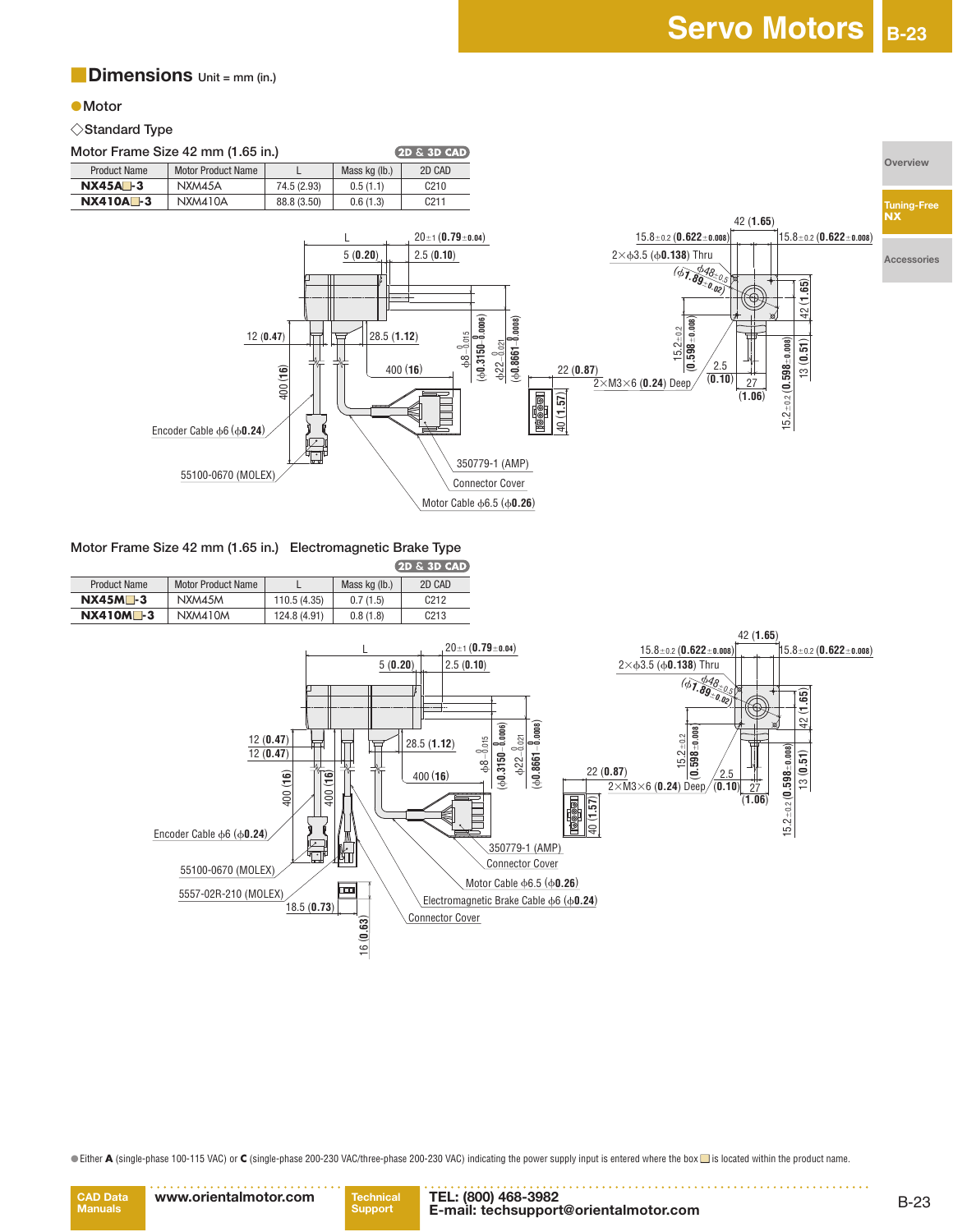| Motor Frame Size 60 mm (2.36 in.) |                           |              |               | $(2D \& 3D$ CAD) |
|-----------------------------------|---------------------------|--------------|---------------|------------------|
| <b>Product Name</b>               | <b>Motor Product Name</b> |              | Mass kg (lb.) | 2D CAD           |
| $NX620A - 3$                      | <b>NXM620A</b>            | 84.5 (3.33)  | 1(2.2)        | C <sub>203</sub> |
| <b>NX640AS-3</b>                  | NXM640A                   | 114.8 (4.52) | 1.5(3.3)      | C <sub>216</sub> |





**Motor Frame Size 60 mm (2.36 in.) Electromagnetic Brake Type**  $9D - 3D - CAD$ 

|                      |                    |              |               | LED Q JD GAD.    |
|----------------------|--------------------|--------------|---------------|------------------|
| <b>Product Name</b>  | Motor Product Name |              | Mass kg (lb.) | 2D CAD           |
| NX620M <sup>-3</sup> | NXM620M            | 126.3 (4.97) | 1.5(3.3)      | C <sub>204</sub> |
| <b>NX640MS-3</b>     | NXM640M            | 156.6 (6.17) | 2(4.4)        | C <sub>217</sub> |





●Either **A** (single-phase 100-115 VAC) or **C** (single-phase 200-230 VAC/three-phase 200-230 VAC) indicating the power supply input is entered where the box ■ is located within the product name.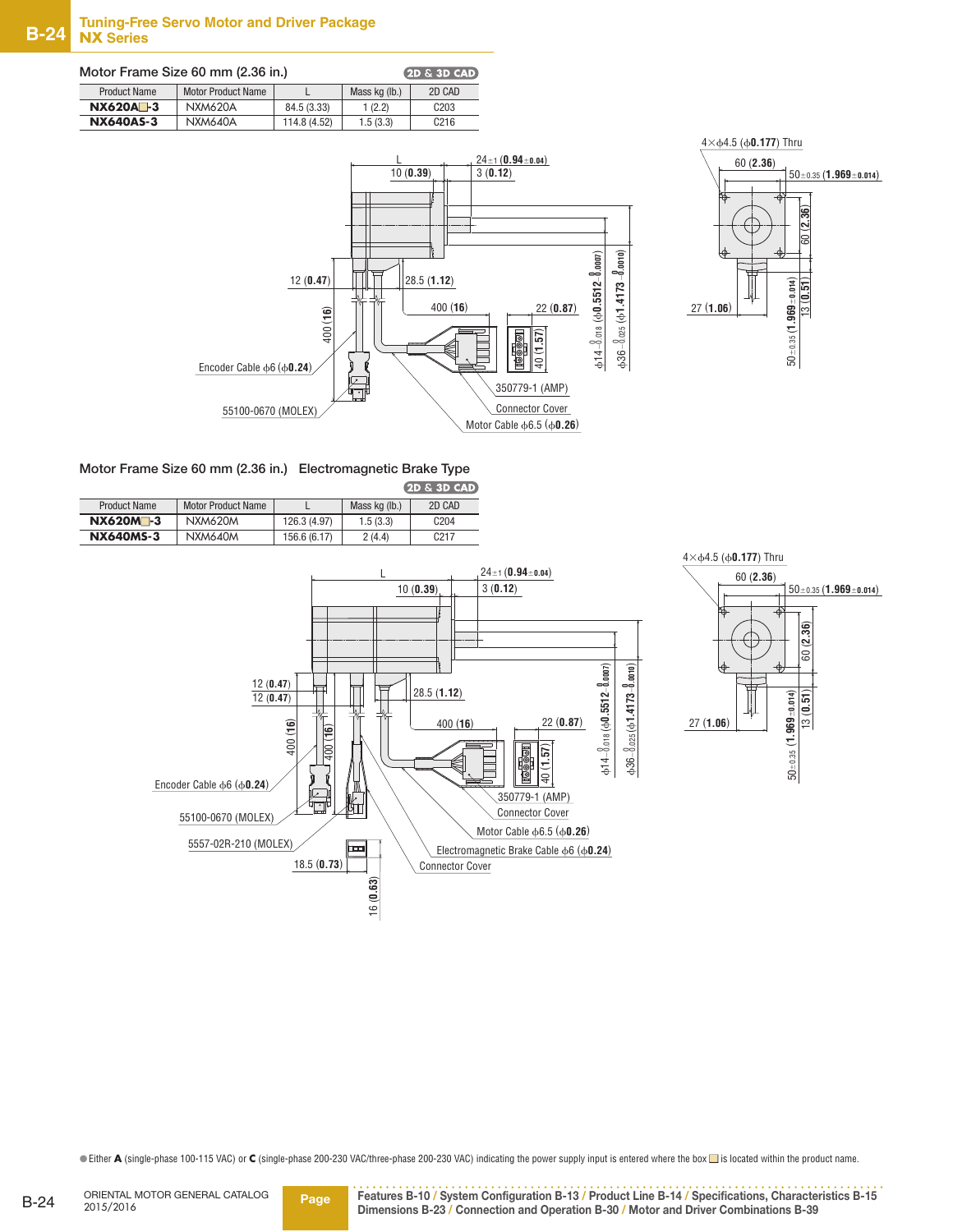



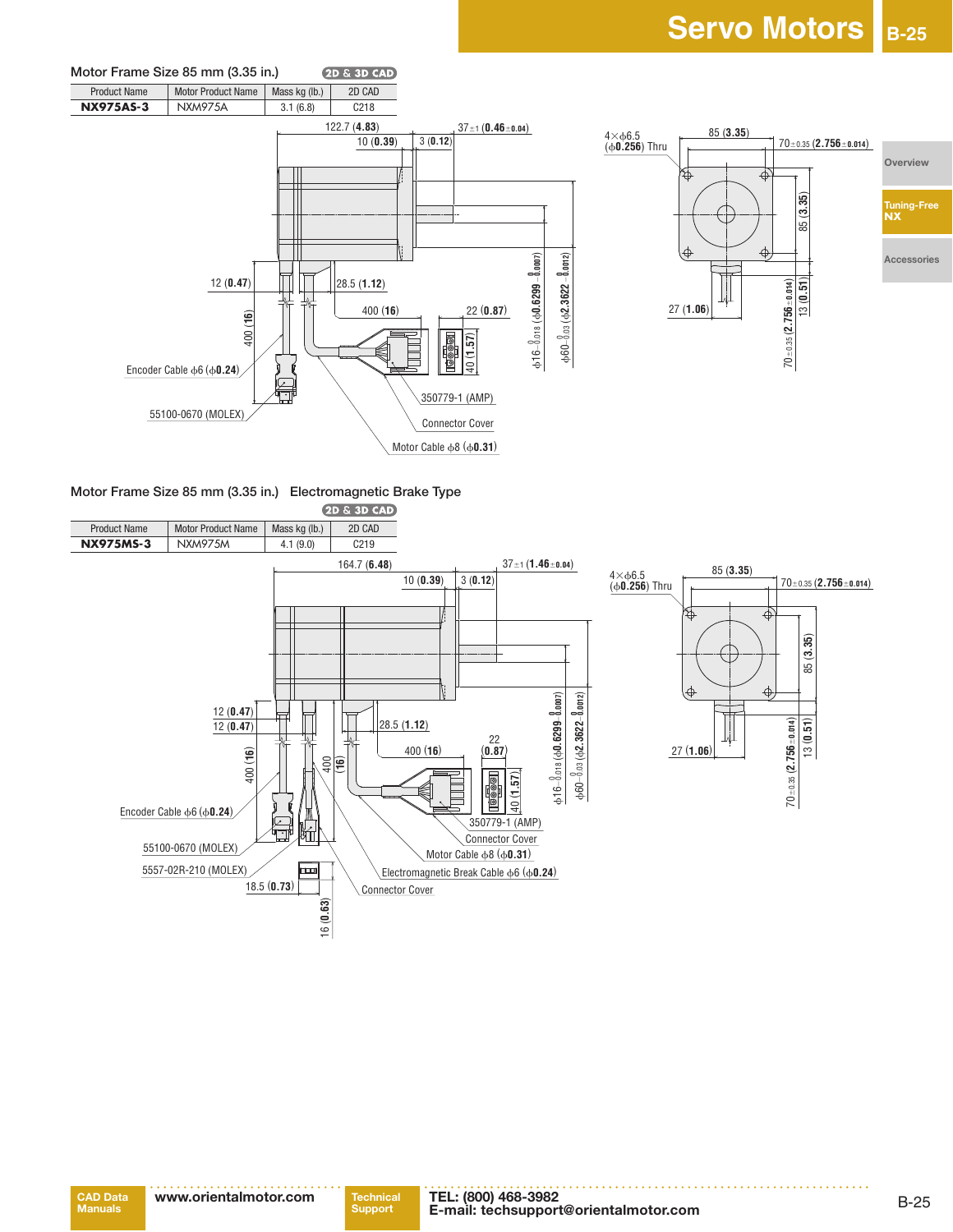

| Motor Frame Size 60 mm (2.36 in.) |                           | <b>Electromagnetic Brake Type</b> |             |              |               | $(2D \& 3D$ CAD) |
|-----------------------------------|---------------------------|-----------------------------------|-------------|--------------|---------------|------------------|
| <b>Product Name</b>               | <b>Motor Product Name</b> | Gear Ratio                        | L1          | L2           | Mass kg (lb.) | 2D CAD           |
| $NX65M$ -PS $\Box$ -3             | $N$ XM65M-PS $\square$    | 5.10                              | 43 (1.69)   | 168.5 (6.63) | 1.35(3.0)     | C <sub>245</sub> |
|                                   |                           | 25                                | 63.2 (2.49) | 189 (7.44)   | 1.65(3.6)     | C <sub>246</sub> |
| $NX610M$ -PS $\Box$ -3            | $NXM610M-PS$              | 5.10                              | 43 (1.69)   | 183 (7.20)   | 1.45(3.2)     | C <sub>247</sub> |
|                                   |                           | 25                                | 63.2 (2.49) | 203 (7.99)   | 1.75(3.9)     | C <sub>248</sub> |



●Either **A** (single-phase 100-115 VAC) or C (single-phase 200-230 VAC/three-phase 200-230 VAC) indicating the power supply input is entered where the box ■ is located within the product name. A number indicating the gear ratio is entered where the box  $\Box$  is located within the product name.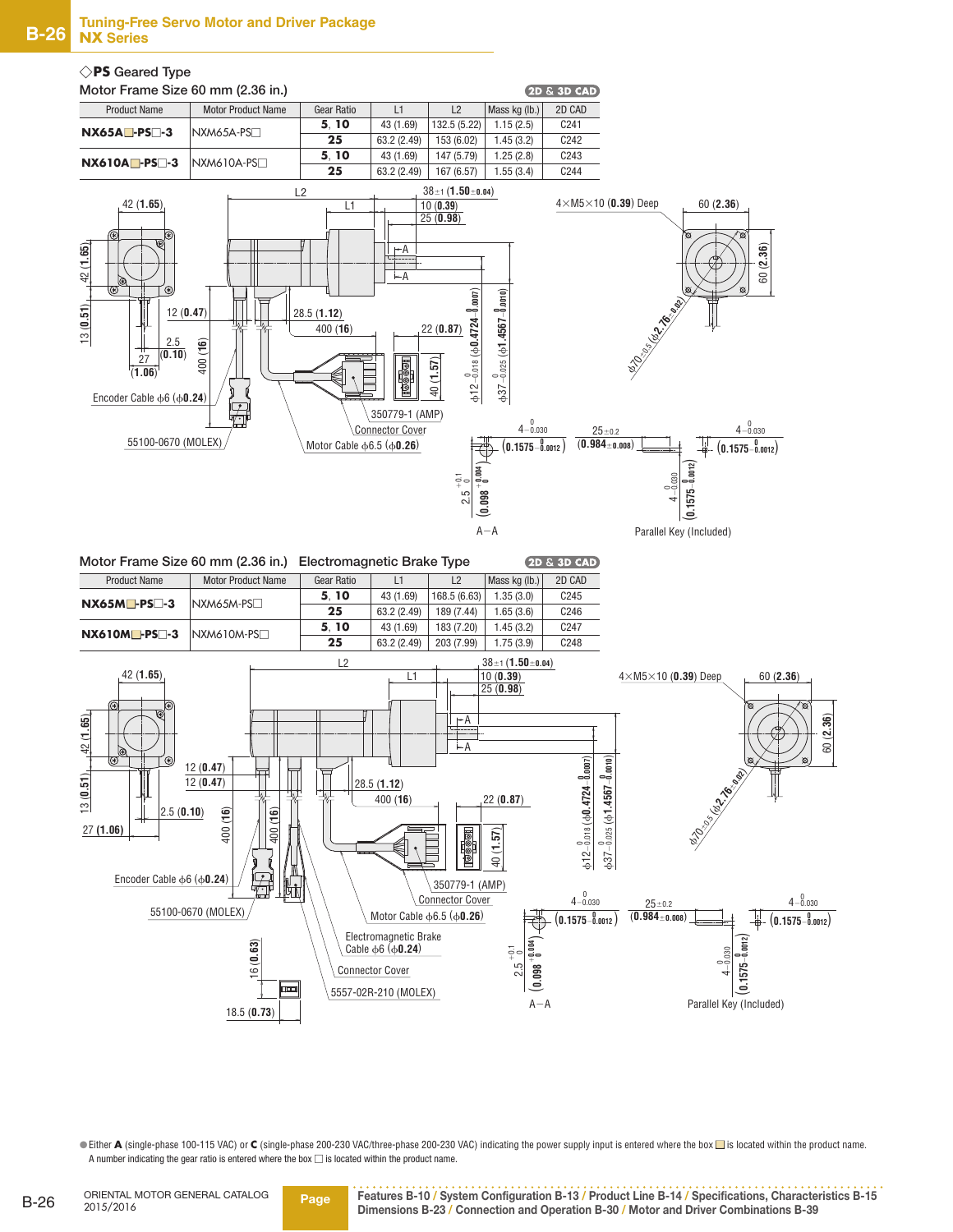

●Either **A** (single-phase 100-115 VAC) or C (single-phase 200-230 VAC/three-phase 200-230 VAC) indicating the power supply input is entered where the box ■ is located within the product name. A number indicating the gear ratio is entered where the box  $\Box$  is located within the product name.

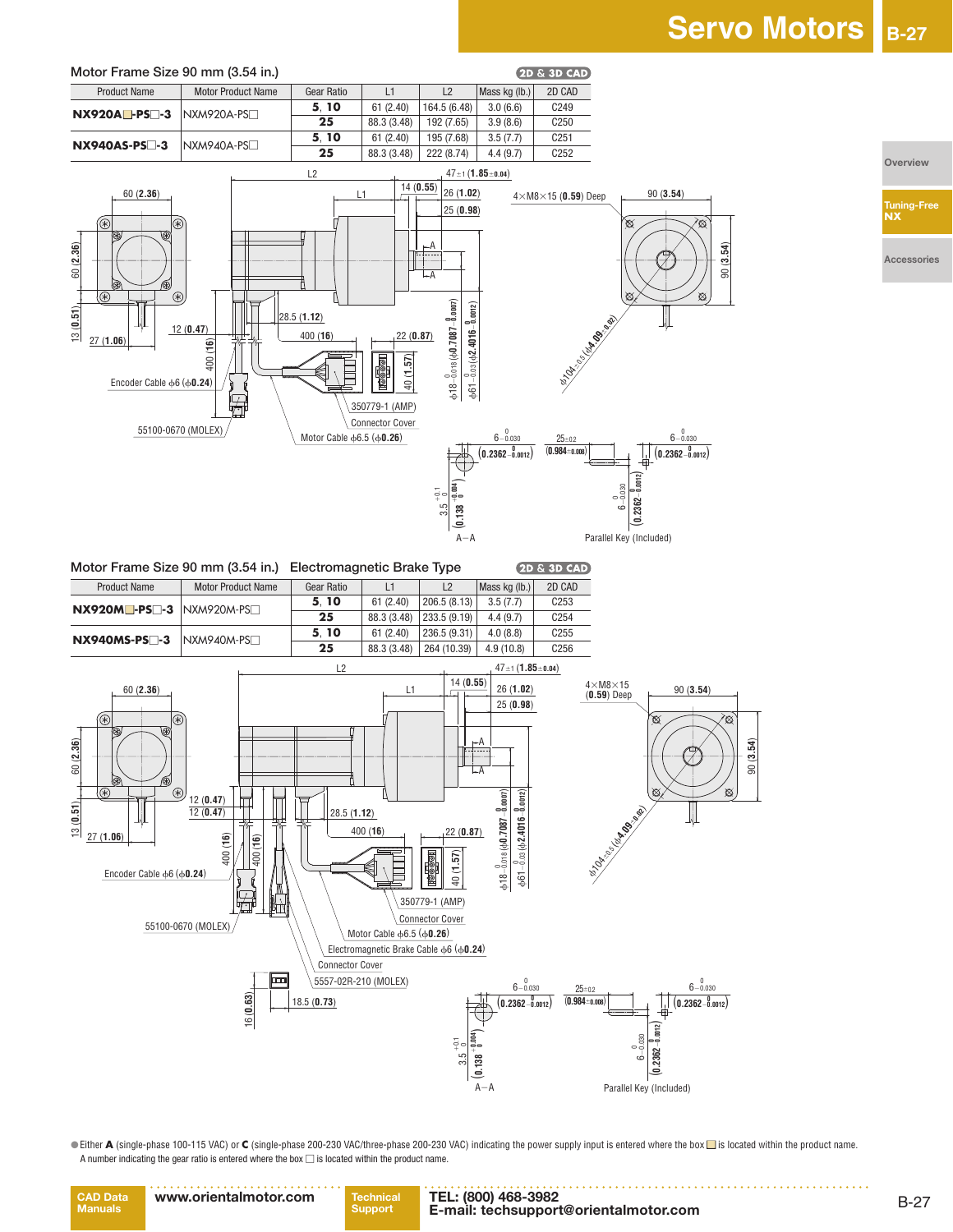#### ●**Driver**

Driver Product Name: NXD20-A, NXD20-C Mass: 0.9 kg (1.98 lb.) 2D CAD C209 3D CAD



Motor Connector (CN2)

Connector: 54928-0370 (MOLEX)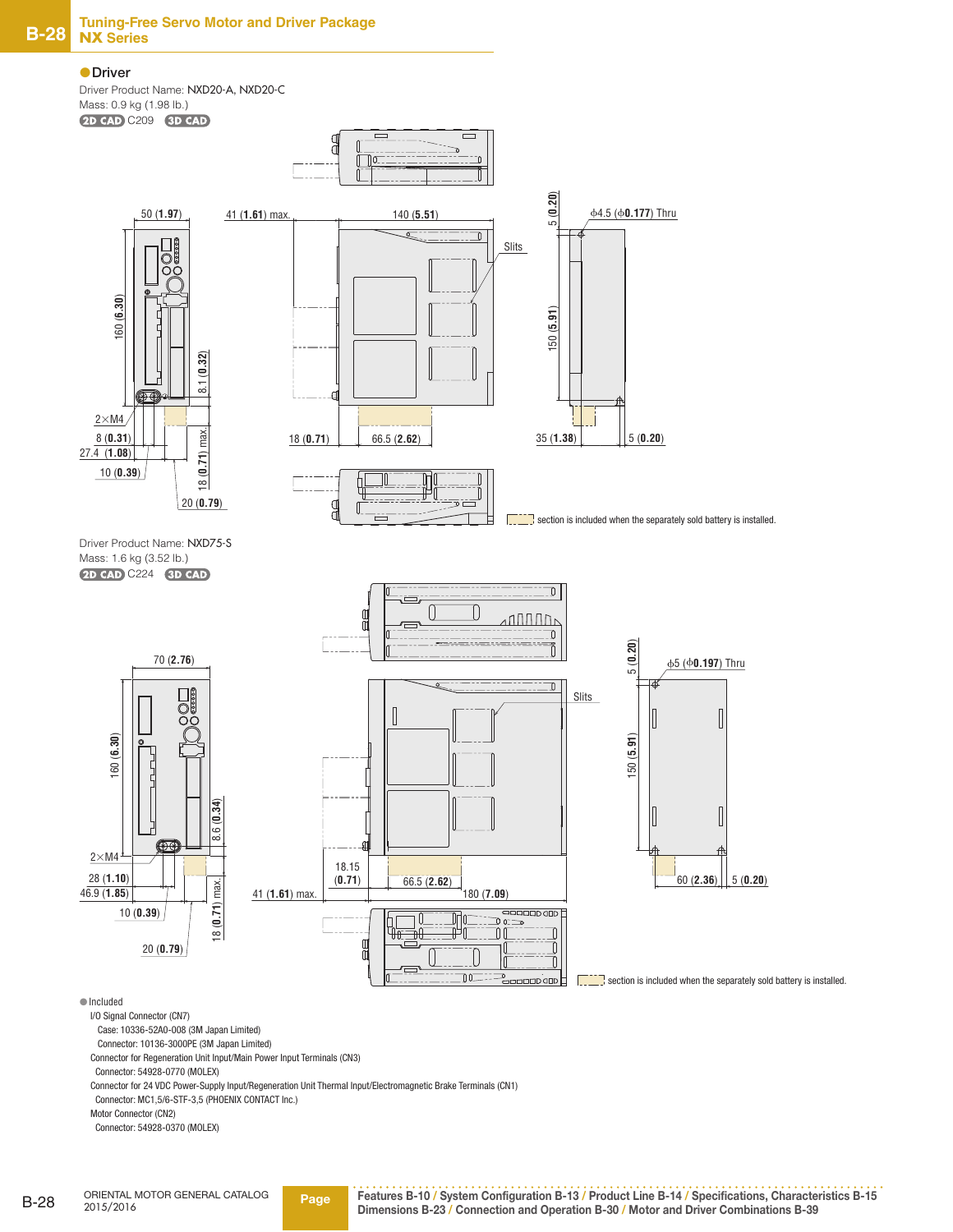●**Cable for Motor (Included), Cable for Encoder (Included), Cable for Electromagnetic Brake (Included)**

#### ● **Cable for Motor**



#### ● **Cable for Encoder**



## ● **Cable for Electromagnetic Brake**

**(Electromagnetic brake type only)**



**Overview**

**Tuning-Free NX**

**Accessories**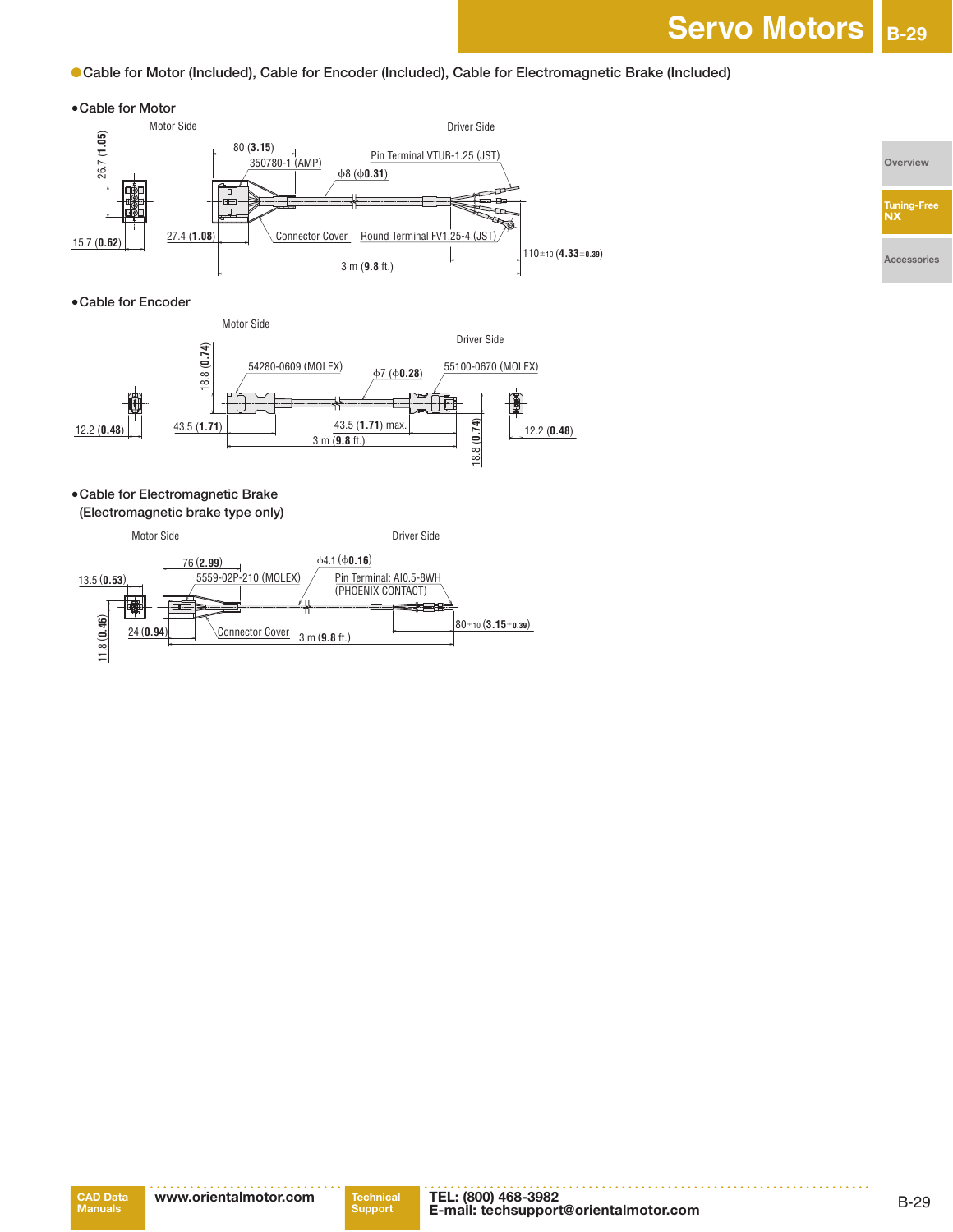## ■**Connection and Operation**

 ●**Names and Functions of Driver Parts (Common to position control, speed control, torque control, tension control modes)**



#### **Signal Monitor Indication**

#### ◇**LED Indicator**

| Indication       | Color | <b>Function</b>                | <b>Lighting Condition</b>                                  |
|------------------|-------|--------------------------------|------------------------------------------------------------|
| <b>POWER</b>     | Green | <b>Power Supply Indication</b> | When the main power supply or 24 VDC power supply is input |
| <b>ALARM</b>     | Red   | Alarm Indication               | When a protective function is activated (blinking)         |
| P <sub>O</sub> S | Green | <b>Control Mode Indication</b> | For Position Control Mode                                  |
| <b>SPD</b>       | Green | <b>Control Mode Indication</b> | For Speed Control Mode                                     |
| TRQ              | Green | <b>Control Mode Indication</b> | For Torque Control Mode                                    |
| TEN              | Green | <b>Control Mode Indication</b> | For Tension Control Mode                                   |
| <b>CHARGE</b>    | Red   | <b>Power Supply Indication</b> | When the main power supply is on                           |

#### ◇**Alarm Contents**

| <b>Blink Count</b> | Function                             | <b>Operating Condition</b>                                                                                          |
|--------------------|--------------------------------------|---------------------------------------------------------------------------------------------------------------------|
|                    | <b>Overheat Protection</b>           | When the temperature inside the driver exceeds 85°C (185°F)                                                         |
| $\overline{2}$     | <b>Motor Overheat Protection</b>     | When the motor temperature reaches 85°C (185°F)                                                                     |
|                    | <b>Overload Protection</b>           | When a load exceeding the rated torque is applied for longer than the permissible time                              |
|                    | Overspeed                            | When the motor output shaft speed exceeds 6000 r/min                                                                |
|                    | Command Pulse Error*                 | When a command pulse frequency that exceeds the maximum speed has been input with the motor output shaft speed      |
|                    | <b>Regeneration Unit Overheat</b>    | When the signal thermal protector for the regeneration unit has been activated                                      |
|                    | <b>Overvoltage Protection</b>        | When the primary voltage of the driver's inverter exceeds the upper limit value                                     |
| 3                  | Main Power Supply Error              | When the main power supply has been cut off while an operation command is being input to the driver                 |
|                    | Undervoltage                         | When the primary voltage of the driver's inverter has fallen below the lower limit                                  |
| 4                  | Overflow*                            | When the positioning deviation has exceeded the overflow rotation amount (Initial value: 10 rotations)              |
| 5                  | <b>Overcurrent Protection</b>        | An excessive current has flowed through the inverter power component inside the driver                              |
|                    | Position Range Error*                | When the command position has exceeded the absolute control coordinates while the absolute functions are enabled    |
|                    |                                      | (control coordinates: -2 147 483 648 to 2 147 483 647)                                                              |
|                    | Absolute Position Loss*              | When the absolute position is lost while the absolute functions are enabled                                         |
|                    | ABS Not Supported*                   | When the battery is connected while the absolute functions are disabled                                             |
|                    | No Battery*                          | When the battery is not connected or the battery cable is disconnected while the absolute functions are enabled     |
|                    | <b>Electronic Gear Setting Error</b> | When the resolution set by the electronic gear is outside the range of the specifications                           |
|                    | Sensor Error during Operation        | When an abnormality has occurred in a sensor while the motor is rotating                                            |
|                    | <b>Encoder Communication Error</b>   | When an abnormality has occurred in communications between the driver and encoder                                   |
| 8                  | Sensor Error during Initialization   | When the main power supply or control power supply was turned on before the motor cable was connected to the driver |
|                    | Rotor Rotation during Initialization | The main power supply or control power supply was turned on while the motor was rotating                            |
|                    | <b>Encoder EEPROM Error</b>          | The saved data for the encoder communications circuit was damaged                                                   |
|                    | <b>Motor Combination Error</b>       | A motor that cannot be combined with the other components was connected                                             |
| 9                  | <b>EEPROM Error</b>                  | A motor control parameter is damaged                                                                                |

✽An alarm generated when used in position control mode.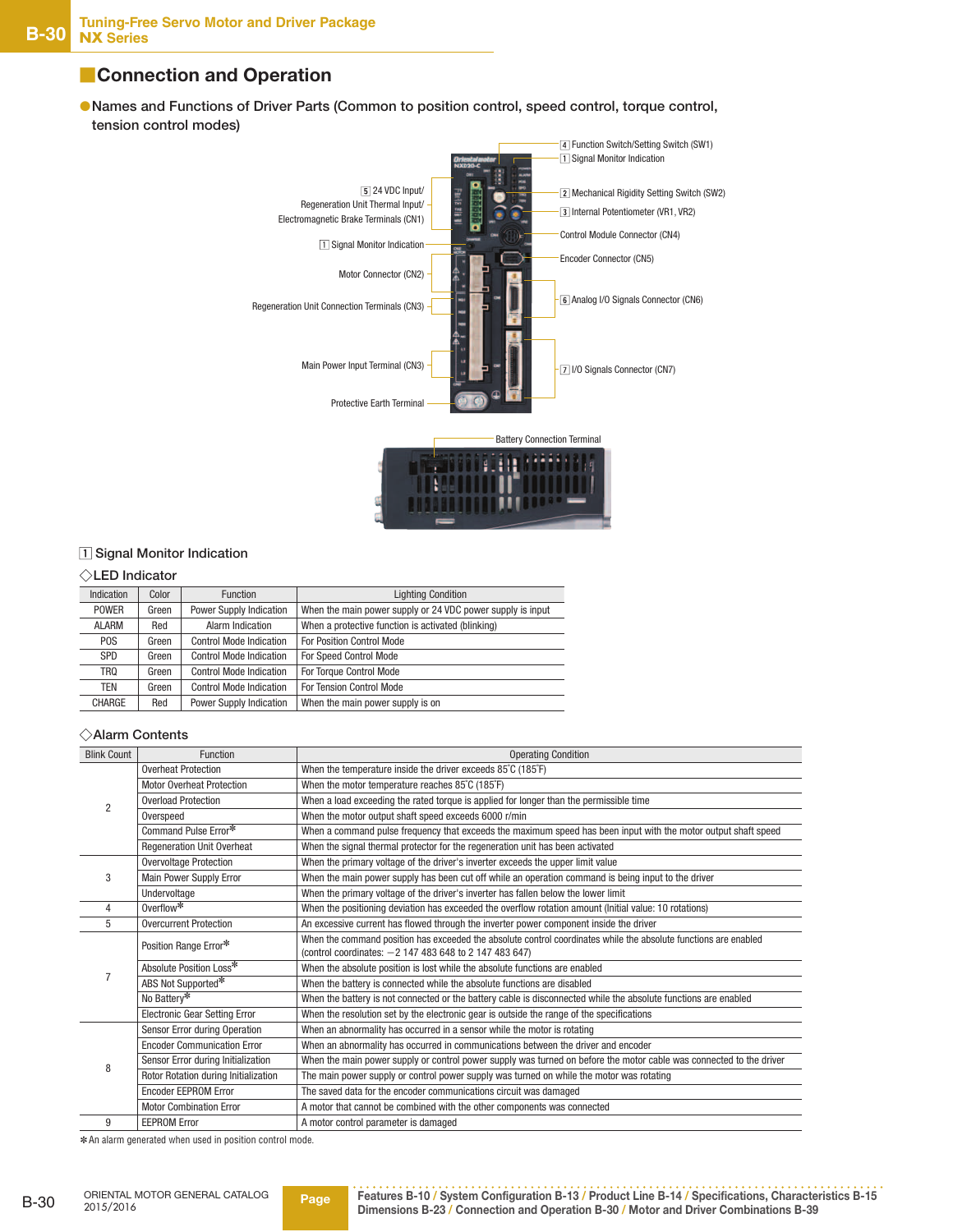ries

#### **Mechanical Rigidity Setting Switch (SW2)**

| Indication      | <b>Switch Name</b>                              |                                                                 | Function                                                                                                                                           |
|-----------------|-------------------------------------------------|-----------------------------------------------------------------|----------------------------------------------------------------------------------------------------------------------------------------------------|
| SW <sub>2</sub> | Mechanical<br><b>Rigidity Setting</b><br>Switch | <b>Position Control</b><br>Mode<br><b>Speed Control</b><br>Mode | Sets the mechanical rigidity and the<br>corresponding gain adjustment level with<br>automatic tuning and semi-auto tuning.<br>Factory setting: "6" |
|                 |                                                 | <b>Torque Control</b><br>Mode                                   | Not used.                                                                                                                                          |
|                 |                                                 | <b>Tension Control</b><br>Mode                                  | Sets the minimum speed in simple control<br>mode.<br>(Not used in high function mode I and high<br>function mode $\Pi$ .)<br>Factory setting: "6"  |

#### **Internal Potentiometer (VR1, VR2)**

| Indication                         | <b>Switch Name</b>        |                                 | Function                                                                            |
|------------------------------------|---------------------------|---------------------------------|-------------------------------------------------------------------------------------|
| VR <sub>1</sub><br>VR <sub>2</sub> | Internal<br>Potentiometer | <b>Position Control</b><br>Mode | VR1: Sets the vibration suppression frequency.<br>VR2: Not used.                    |
|                                    |                           | <b>Speed Control</b><br>Mode    | VR1: Sets the speed command value.<br>VR2: Sets the acceleration/deceleration time. |
|                                    |                           | <b>Torque Control</b><br>Mode   | VR1: Sets the torque command value.<br>VR2: Sets the speed limit.                   |
|                                    |                           | <b>Tension Control</b><br>Mode  | VR1: Sets the tension command value.<br>VR2: Sets the speed limit.                  |

#### **Function Switch/Setting Switch (SW1)**

| Indication     | <b>Switch Name</b>                          | Function                                                                                                                                                                                                                                 |  |  |
|----------------|---------------------------------------------|------------------------------------------------------------------------------------------------------------------------------------------------------------------------------------------------------------------------------------------|--|--|
|                | Control Mode                                | Selects the control mode.<br>1 "OFF"<br>2 "OFF"→Position Control Mode [Factory setting]                                                                                                                                                  |  |  |
| $\overline{2}$ | <b>Setting Switch</b>                       | 1 "ON"<br>2 "OFF"→Speed Control Mode<br>1 "OFF" 2 "ON"→Torque Control Mode<br>1 "ON"<br>2 "ON"→Tension Control Mode                                                                                                                      |  |  |
| 3              | Absolute<br>System<br><b>Setting Switch</b> | Set when the accessory battery (sold separately) is installed to<br>use the absolute functions. (This is effective in position control<br>mode.)<br>ON: Absolute Functions Enabled<br>OFF: Absolute Functions Disabled [Factory setting] |  |  |
| 4              | Pulse Input<br>Mode<br><b>Select Switch</b> | Switches the pulse input mode between 1-pulse input mode<br>and 2-pulse input mode.<br>ON: 1-Pulse Input Mode [Factory setting]<br>OFF: 2-Pulse Input Mode                                                                               |  |  |

#### **24 VDC Input/Regeneration Unit Thermal Input/ Electromagnetic Brake Terminals (CN1)**

| Indication      | 1/0    | <b>Terminal Name</b>                                      | Content                                                                                                                                                     |                    |
|-----------------|--------|-----------------------------------------------------------|-------------------------------------------------------------------------------------------------------------------------------------------------------------|--------------------|
| $24V +$         |        | 24 VDC Power Input<br>Terminal $+$                        | To separate the main power supply<br>and control power supply, connect the<br>power supplies here. The control power<br>supply is not mandatory. When using | Overview           |
| $24V -$         | Input  | 24 VDC Power Input<br>Terminal $-$                        | an electromagnetic brake type motor,<br>connect it as the power supply for the<br>electromagnetic brake.                                                    | <b>Tuning-Free</b> |
| TH <sub>1</sub> |        | <b>Regeneration Unit Thermal</b><br><b>Input Terminal</b> | Connect the RGB100 or RGB200<br>regeneration unit which are sold<br>separately.                                                                             | <b>NX</b>          |
| TH <sub>2</sub> |        | Regeneration Unit Thermal<br><b>Input Terminal</b>        | When not connecting a regeneration unit,<br>short these 2 terminals to each other.                                                                          | Accessories        |
| MB <sub>1</sub> |        | <b>Electromagnetic Brake</b><br>$Terminal -$              | For an electromagnetic brake type motor,<br>connect the electromagnetic brake line                                                                          |                    |
| MB <sub>2</sub> | Output | <b>Electromagnetic Brake</b><br>Terminal $+$              | here.                                                                                                                                                       |                    |

#### **Analog I/O Signals Connector (CN6)**

| Indication      | 1/0           | Pin Number     | Code   | <b>Signal Name</b>                                                    |  |
|-----------------|---------------|----------------|--------|-----------------------------------------------------------------------|--|
|                 | Input         | 1              | V-REF  | Analog Speed (Command/limit) Input                                    |  |
|                 | GND           | $\overline{2}$ | SG     | Signal Ground                                                         |  |
|                 | Output        | 3              | P-VREF | Reference Output Voltage for Analog Speed<br>(Command/limit)<br>Input |  |
|                 |               | $\overline{4}$ | P-TREF | Analog Torque (Command/limit)<br>Input                                |  |
|                 | Input         | 5              | T-REF  | Analog Torque (Command/limit) Input                                   |  |
|                 | GND           | 6              | SG     | Signal Ground                                                         |  |
|                 | Output        | 7              | V-MON  | Analog Speed Monitor Output                                           |  |
|                 | GND           | 8              | SG     | <b>Signal Ground</b>                                                  |  |
| CN <sub>6</sub> | <b>Output</b> | 9              | T-MON  | Analog Torque Monitor Output                                          |  |
|                 | GND           | 10             | SG     | Signal Ground                                                         |  |
|                 |               | 11             |        |                                                                       |  |
|                 |               | 12             |        |                                                                       |  |
|                 |               | 13             |        |                                                                       |  |
|                 |               | 14             |        |                                                                       |  |
|                 |               | 15             |        |                                                                       |  |
|                 |               | 16             |        |                                                                       |  |
|                 |               | 17             |        |                                                                       |  |
|                 |               | 18             |        |                                                                       |  |
|                 |               | 19             |        |                                                                       |  |
|                 |               | 20             |        |                                                                       |  |

 **I/O Signals Connector (CN7)**

- **Position control mode** ➜ Page B-37
- ●**Speed control mode** ➜ Page B-37
- ●**Torque control mode** ➜ Page B-38
- ●**Tension control mode** ➜ Page B-38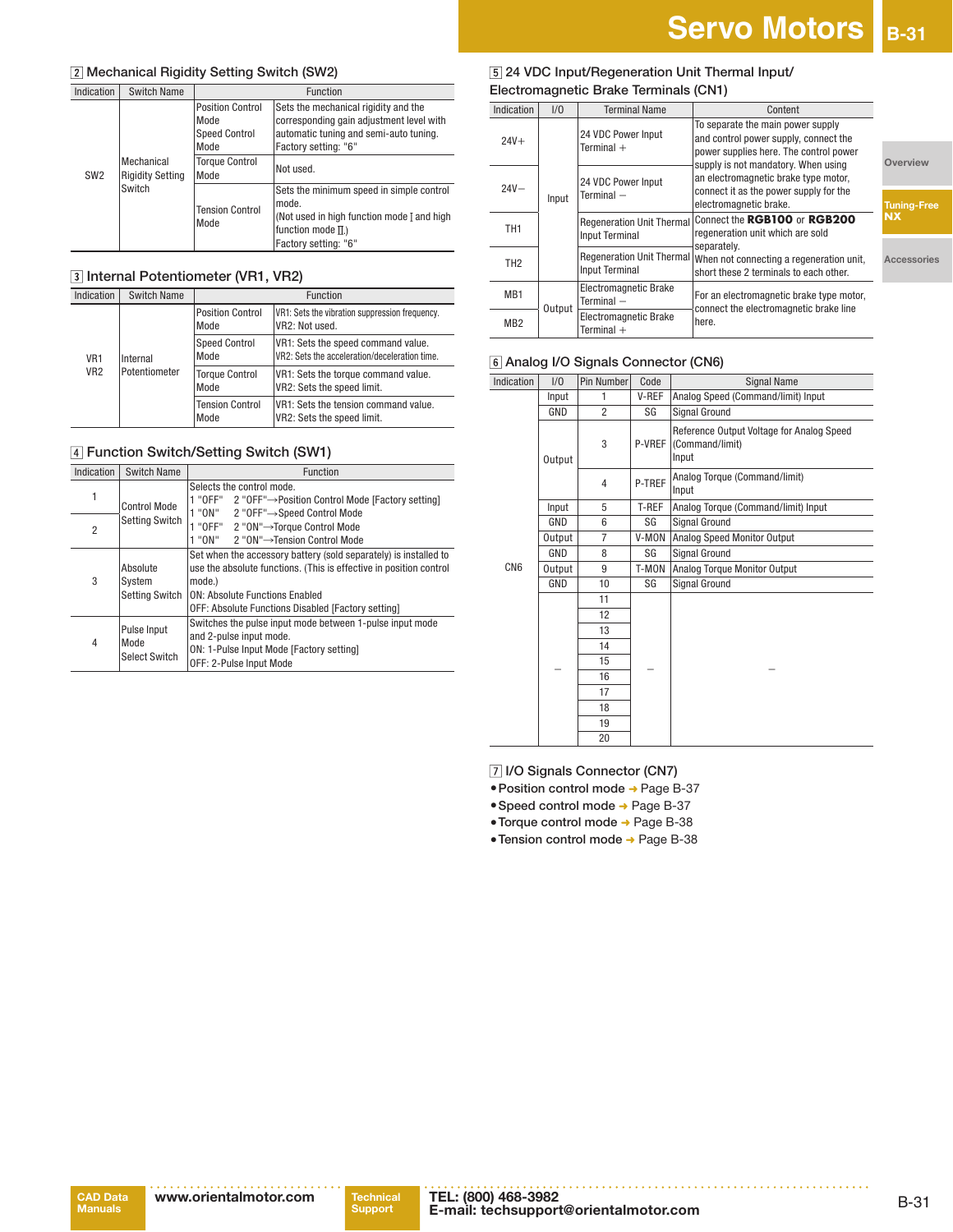●**Connection Diagram (Common to position control, speed control, torque control, and tension control modes)**

#### ◇**Connections with Peripheral Equipment**

#### ●For **NX620AC-3**



- ✽1 3 m (9.8 ft.) cables are included with the product. If you need cables longer than 3 m or flexible cables, select appropriate cables from the accessories (sold separately).
- ✽2 The control I/O connector (CN7) is included with the product, but you can also purchase an accessory general-purpose cable or connector terminal block conversion unit (sold separately). Choose one or the other.
- ✽3 The Analog I/O Signals Connector (CN6) is not included with the product. You can also purchase an accessory set, general-purpose cable or connector terminal block conversion unit (sold separately). Choose one that suits your needs.
- ✽4 Not supplied.

#### ◇**Connecting the Main Power Supply**

Prepare the following cable for the power supply lines. Single-Phase 100-115 VAC: Three-Core Cable (AWG16 to 14) Single-Phase 200-230 VAC: Three-Core Cable (AWG16 to 14) Three-Phase 200-230 VAC: Four-Core Cable (AWG16 to 14)

●Single-Phase 100-115 VAC





●Three-Phase 200-230 VAC

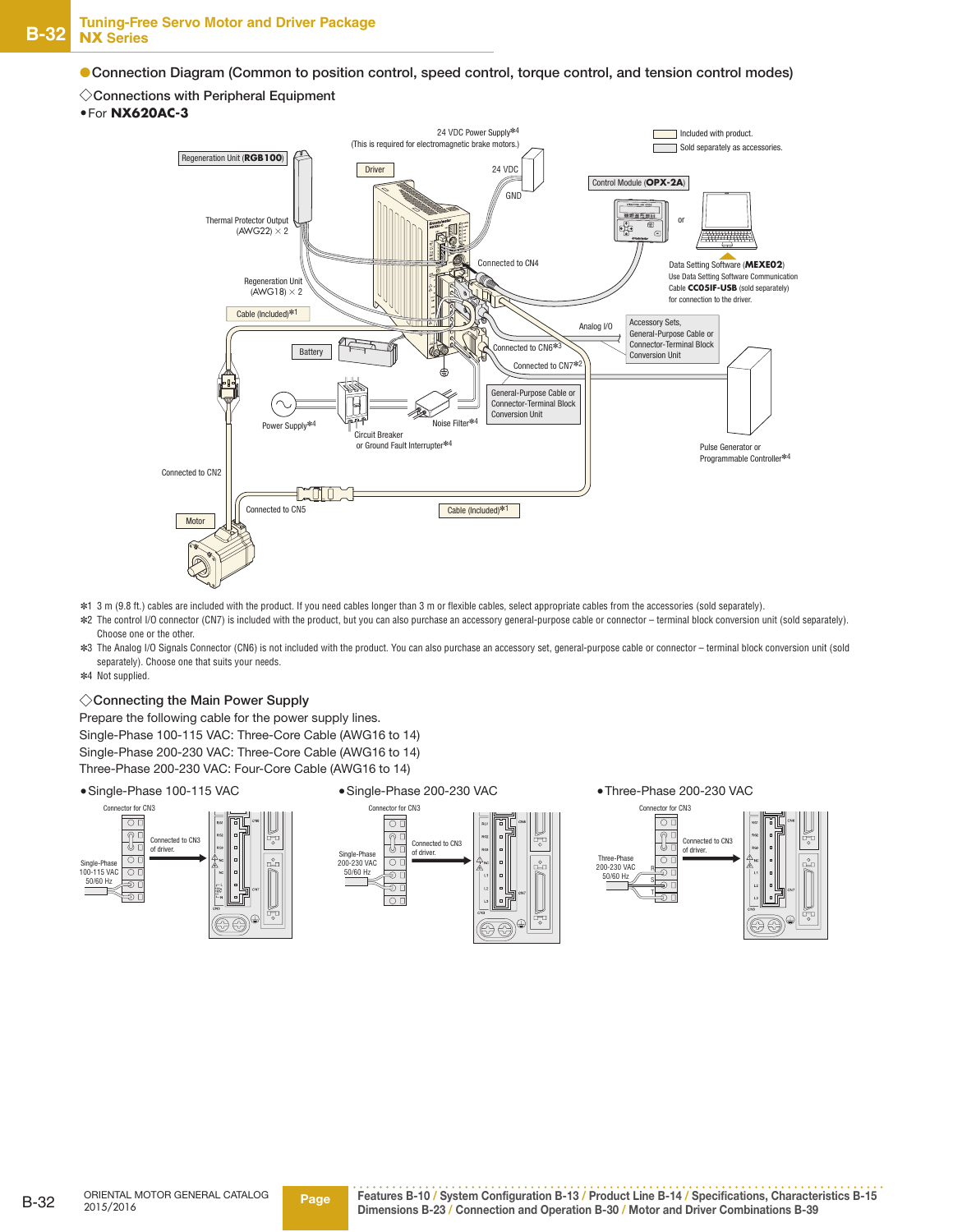#### ◇**Connecting the Control Power Supply**

To separate the main power supply and control power supply, connect 24 VDC.

The control power supply is not mandatory.



# Servo Motors **B-33**

#### ◇**Connecting the Electromagnetic Brake** Connect 24 VDC.

The main power supply and control power supply are separated in this case too.

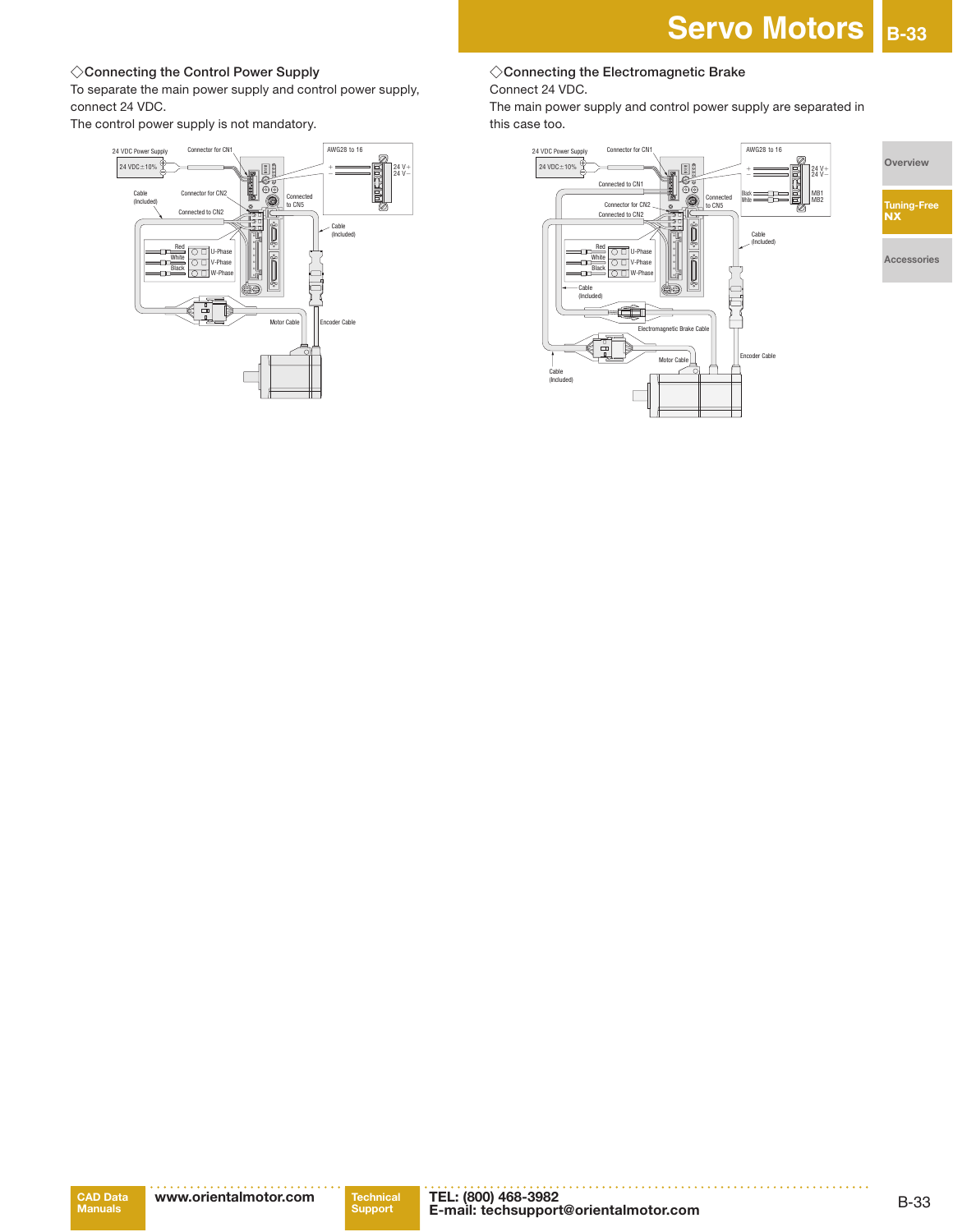#### ◇**Connection to Programmable Controller**

 ●Connection Diagram for Connection with Current Sink Output Circuit

When pulse input is performed using the line driver mode



When the pulse input is open collector (Input voltage 5 VDC)



When the pulse input is open collector (Input voltage 24 VDC)



#### **Note**

■Use output signals of 30 VDC max. When the current value exceeds 10 mA, connect the external resistor Ro.

 $\bullet$  Connect a terminating resistor of 100  $\Omega$  min. between the line receiver inputs.

 ●For the control I/O signal lines (CN7), use a multi-core shielded twisted-pair wire (AWG28 to 26) and keep the wiring length as short as possible [no more than 2 m (6.6 ft.)].

●Note that as the length of the pulse line increases, the maximum frequency decreases.

 ●Provide a distance of 200 mm (7.87 ft.) min. between the control I/O signal lines and power lines (power supply lines, motor lines and other large-current circuits).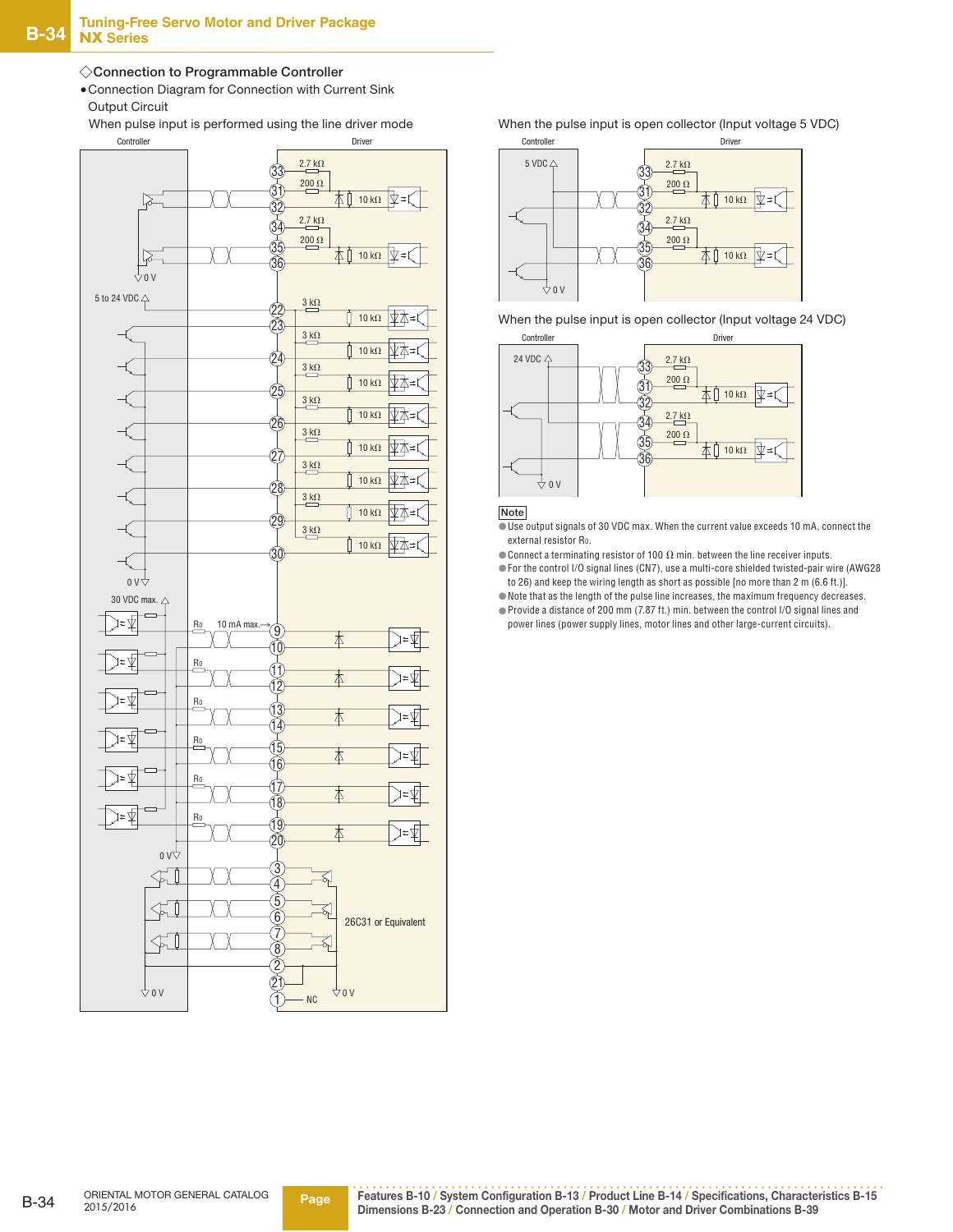●Connection Diagram for Connection with Current Source Output Circuit

When pulse input is performed using the line driver mode



When the pulse input is open collector (Input voltage 5 VDC)



**Overview**

**Tuning-Free NX**

**Accessories**

When the pulse input is open collector (Input voltage 24 VDC)



#### **Note**

 $\overline{\bullet}$  Use output signals of 30 VDC max. When the current value exceeds 10 mA, connect the external resistor R0.

 $\bullet$  Connect a terminating resistor of 100  $\Omega$  min. between the line receiver inputs. ●For the control I/O signal lines (CN7), use a multi-core shielded twisted-pair wire (AWG28

to 26) and keep the wiring length as short as possible [no more than 2 m (6.6 ft.)]. ●Note that as the length of the pulse line increases, the maximum frequency decreases.

 ●Provide a distance of 200 mm (7.87 ft.) min. between the control I/O signal lines and power lines (power supply lines, motor lines and other large-current circuits).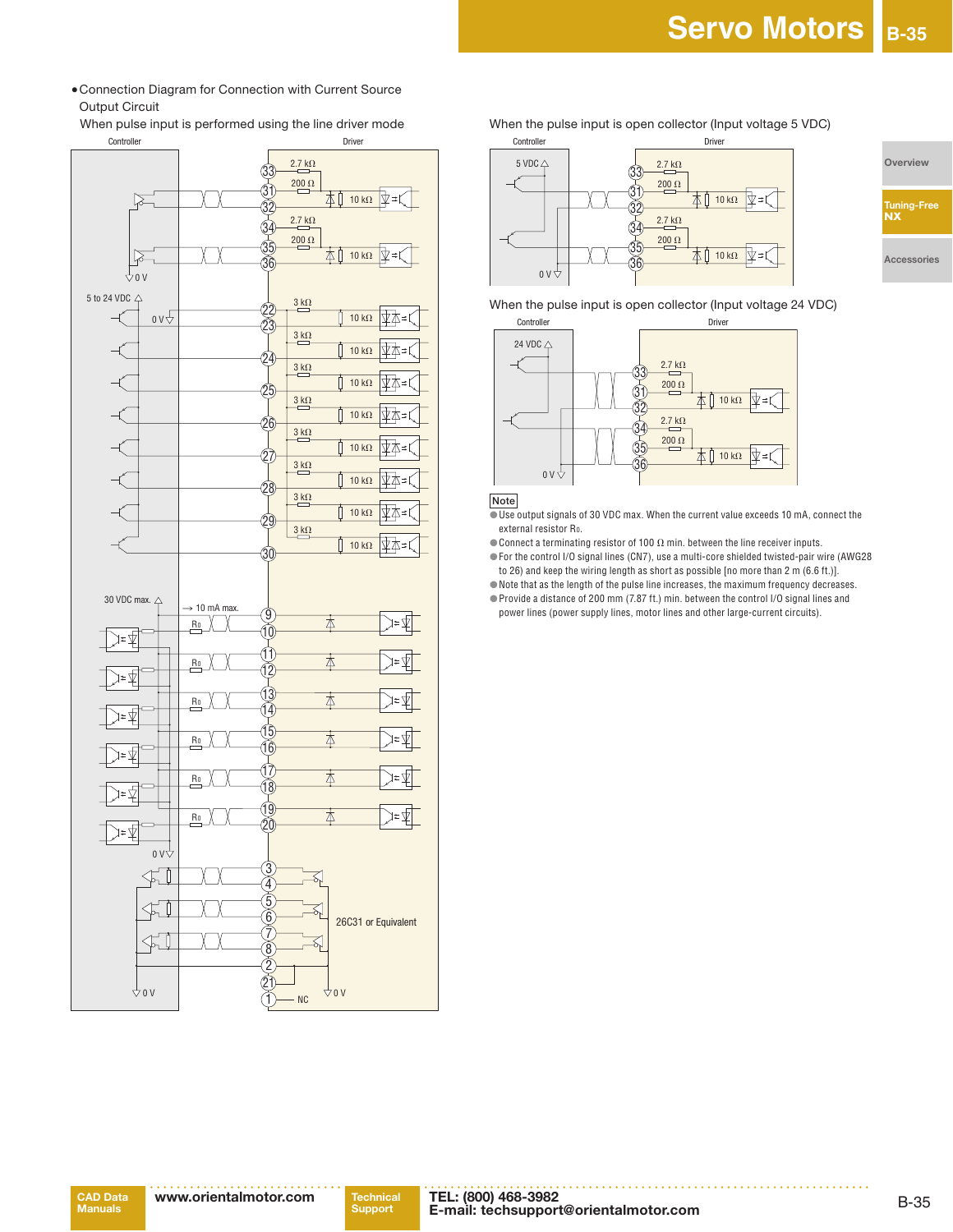#### ◇**Analog I/O Connection**

When using analog I/O, the accessory set is required (sold separately). Accessory Set ➜ Page B-51





●Output Circuit

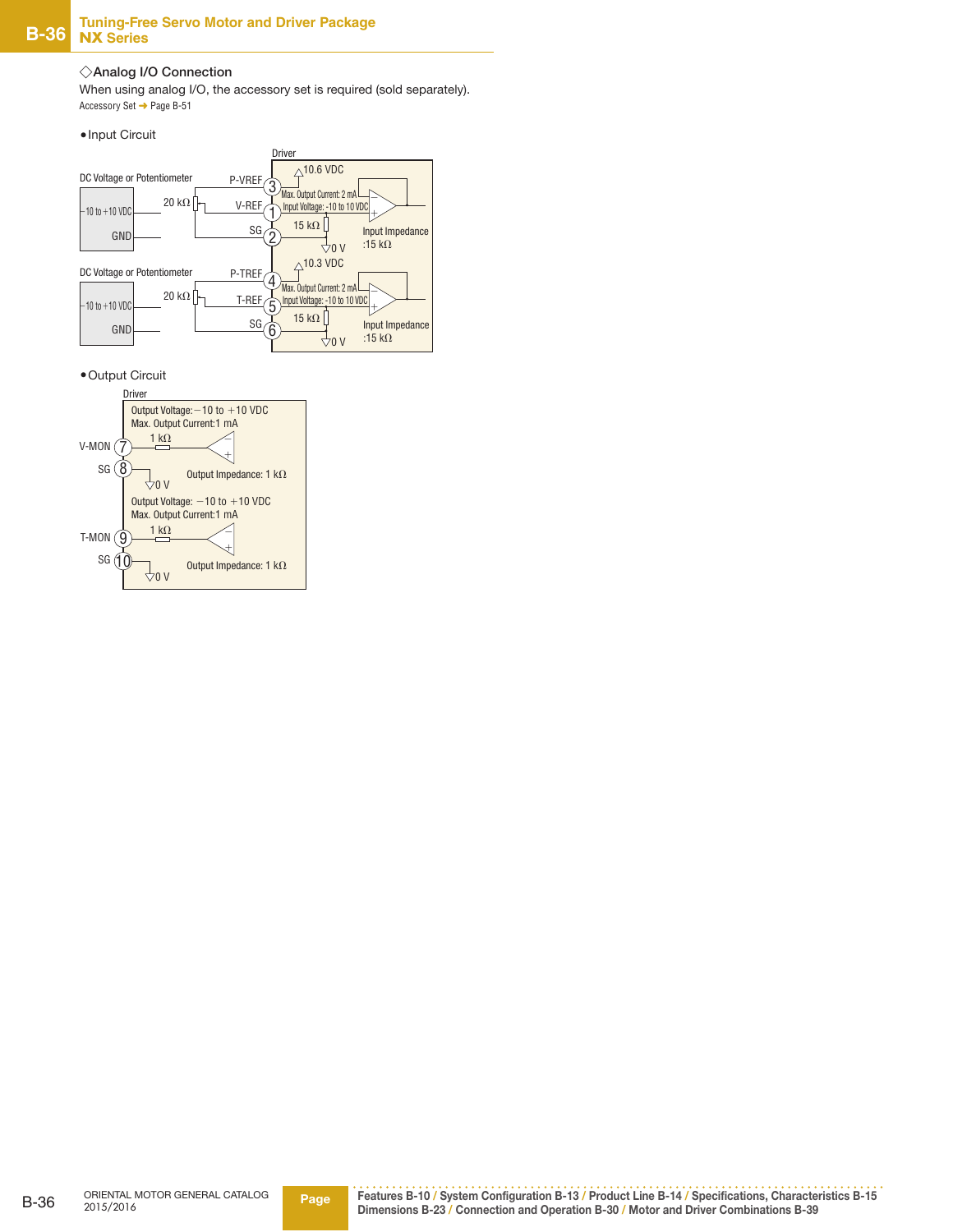#### **Description of Position Control Mode I/O Signals**

#### ● **Position Control Mode**

In position control mode, the following functions are enabled:

- ●External positioning operation using pulse input
- ●Torque limiting
- ●Absolute system
- ●Current position output
- ●Tuning ● Damping control
- ●**I/O Signals (CN7, 36 pins)**

| Indication      | 1/0    | <b>Pin</b><br>Number | Code                                                | <b>Signal Name</b>                                                                          |                  |
|-----------------|--------|----------------------|-----------------------------------------------------|---------------------------------------------------------------------------------------------|------------------|
|                 |        | 1                    |                                                     |                                                                                             |                  |
|                 | GND    | 2                    | GND                                                 | <b>Ground Connection</b>                                                                    |                  |
|                 |        | 3                    | $ASG+$                                              | A-Phase Pulse Line Driver                                                                   |                  |
|                 |        | 4                    | $ASG -$                                             | Output                                                                                      |                  |
|                 |        | 5                    | $BSG+$                                              | <b>B-Phase Pulse Line Driver</b>                                                            |                  |
|                 |        | 6                    | $BSG -$                                             | Output                                                                                      |                  |
|                 |        | 7                    | $ZSG1+$                                             | Z-Phase Pulse Line Driver                                                                   |                  |
|                 |        | 8                    | $ZSG1 -$                                            | Output                                                                                      |                  |
|                 |        | 9                    | $ALM+$                                              |                                                                                             |                  |
|                 |        | 10                   | $ALM -$                                             | Alarm Output                                                                                |                  |
|                 |        | 11                   | $WNG+$ /MOVE $+$ <sup>*</sup> /MBC $+$ <sup>*</sup> | Warning Output/<br>Motor Moving Output*/                                                    |                  |
|                 |        | 12                   | WNG-/MOVE-*/MBC-*                                   | Electromagnetic Brake<br>Control Signal Output*                                             |                  |
|                 | Output | 13                   | $END+$                                              | <b>Positioning Completion</b>                                                               |                  |
|                 |        | 14                   | $END-$                                              | Output                                                                                      |                  |
|                 |        | 15                   | $READV + /AL0 + * /P - OUTR +$                      | Operation Ready Output/<br>Alarm Code Output Bit 0*/                                        |                  |
|                 |        | 16                   | READY-/AL0-*/P-OUTR-                                | <b>Position Data Output Ready</b><br>Output                                                 |                  |
|                 |        | 17                   | $TLC+/AL1+*/P-OUT0+$                                | <b>Torque Limiting Output/Alarm</b>                                                         |                  |
| CN <sub>7</sub> |        | 18                   | TLC-/AL1-*/P-0UT0-                                  | Code Output Bit 1*/Position<br>Data Output Bit 0                                            |                  |
|                 |        | 19                   | ZSG2+/NEAR+*/AL2+*/<br>$P-OUT1+$                    | Z-Phase Pulse Open Collector<br><b>Output/Positioning Near</b><br>Output*/Alarm Code Output |                  |
|                 |        | 20                   | ZSG2-/NEAR-*/AL2-*/<br>$P-OUT1-$                    | Bit 2*/Position Data Output<br>Bit 1                                                        |                  |
|                 | GND    | 21                   | GND                                                 | <b>Ground Connection</b>                                                                    |                  |
|                 |        | 22                   | IN-COM                                              | Input Common                                                                                |                  |
|                 |        | 23                   | $S-ON$                                              | Position Holding Input by<br>Servo Control                                                  |                  |
|                 |        |                      |                                                     | 24                                                                                          | CLR/ALM-RST/P-CK |
|                 |        | 25                   | P-REQ                                               | <b>Position Data Request Input</b>                                                          |                  |
|                 |        | 26                   | TL                                                  | <b>Torque Limit Enable Input</b>                                                            |                  |
|                 |        | 27                   | M <sub>0</sub>                                      |                                                                                             |                  |
|                 | Input  | 28                   | M1                                                  | Data Selection Input                                                                        |                  |
|                 |        | 29                   | P-PRESET                                            | <b>Position Preset Input</b>                                                                |                  |
|                 |        | 30                   | <b>FREE</b>                                         | <b>Shaft Free Input</b>                                                                     |                  |
|                 |        | 31                   | $PLS+/CW+$                                          | Pulse Input/CW Pulse Input                                                                  |                  |
|                 |        | 32                   | $PLS - / CW -$                                      |                                                                                             |                  |
|                 |        | 33                   | PLS+24 V/CW+24 V                                    | Pulse Input for 24 VDC/<br><b>CW Pulse Input</b>                                            |                  |
|                 |        | 34                   | DIR+24 V/CCW+24 V                                   | <b>Rotation Direction Input for</b><br>24 VDC/CCW Pulse Input                               |                  |
|                 |        | 35                   | $DIR+/CCW+$                                         | Rotation Direction Input/                                                                   |                  |
|                 |        | 36                   | $DIR - /CCW -$                                      | <b>CCW Pulse Input</b>                                                                      |                  |

 ✽ Enabled when the settings are changed with the control module **OPX-2A** (sold separately) or the **MEXE02** data setting software (free download at www.orientalmotor.com).

#### **Description of Speed Control Mode I/O Signals**

- Speed Control Mode
- In speed control mode, the following functions are enabled:
- ●Speed control operation
- ●Torque limiting
- ●Tuning

**Overview**

**Accessories**

#### ●**I/O Signals (CN7, 36 pins)**

| Indication      | 1/0    | Pin<br>Number  | Code                       | <b>Signal Name</b>                                      |
|-----------------|--------|----------------|----------------------------|---------------------------------------------------------|
|                 |        | 1              |                            |                                                         |
|                 | GND    | $\overline{2}$ | GND                        | <b>Ground Connection</b>                                |
|                 |        | 3              | $ASG+$                     | A-Phase Pulse Line Driver                               |
|                 |        | 4              | $ASG -$                    | Output                                                  |
|                 |        | 5              | $BSG+$                     | B-Phase Pulse Line Driver                               |
|                 |        | 6              | $BSG -$                    | Output                                                  |
|                 |        | 7              | $ZSG1+$                    | Z-Phase Pulse Line Driver                               |
|                 |        | 8              | $ZSG1-$                    | Output                                                  |
|                 |        | 9              | $ALM+$                     | Alarm Output                                            |
|                 |        | 10             | $ALM -$                    |                                                         |
|                 |        | 11             | $WNG+ /MOVE+* /MBC+*$      | Warning Output/<br>Motor Moving Output*/                |
|                 | Output | 12             | $WNG - /M0VE - * /MBC - *$ | Electromagnetic Brake<br>Control Signal Output*         |
|                 |        | 13             | $VA+$                      | Speed Attainment Output                                 |
|                 |        | 14             | VA-                        |                                                         |
|                 |        | 15             | READY+/AL0+*               | Operation Ready Output/                                 |
|                 |        | 16             | READY-ALO-*                | Alarm Code Output Bit 0*                                |
|                 |        | 17             | $TLC + /AL1 +$             | Torque Limiting Output/Alarm                            |
|                 |        | 18             | $TLC - /AL1 -$ *           | Code Output Bit 1*                                      |
| CN <sub>7</sub> |        | 19             | ZSG2+/ZV+*/AL2+*           | Z-Phase Pulse Open Collector<br>Output/Motor Zero Speed |
|                 |        | 20             | $ZSG2 - / ZV - * /AL2 - *$ | Output*/Alarm Code Output<br>Rit 2*                     |
|                 | GND    | 21             | GND                        | <b>Ground Connection</b>                                |
|                 |        | 22             | IN-COM                     | Input Common                                            |
|                 |        | 23             | $S-ON$                     | Position Holding Input by<br>Servo Control              |
|                 |        | 24             | ALM-RST                    | Alarm Reset Input                                       |
|                 |        | 25             | <b>BRAKE</b>               | Instantaneous Stop Input                                |
|                 |        | 26             | TL.                        | <b>Torque Limit Enable Input</b>                        |
|                 |        | 27             | M <sub>0</sub>             |                                                         |
|                 |        | 28             | M <sub>1</sub>             | <b>Data Selection Input</b>                             |
|                 | Input  | 29             | M <sub>2</sub>             |                                                         |
|                 |        | 30             | <b>FREE</b>                | <b>Shaft Free Input</b>                                 |
|                 |        | 31             | $CW +$                     | <b>CW Input</b>                                         |
|                 |        | 32             | $CW -$                     |                                                         |
|                 |        | 33             | $CW+24V$                   | CW Input for 24 VDC                                     |
|                 |        | 34             | $CCW + 24V$                | CCW Input for 24 VDC                                    |
|                 |        | 35             | $CCW +$                    |                                                         |
|                 |        | 36             | $CCW -$                    | <b>CCW Input</b>                                        |

 ✽ Enabled when the settings are changed with the control module **OPX-2A** (sold separately) or the **MEXE02** data setting software (free download at www.orientalmotor.com).

CN7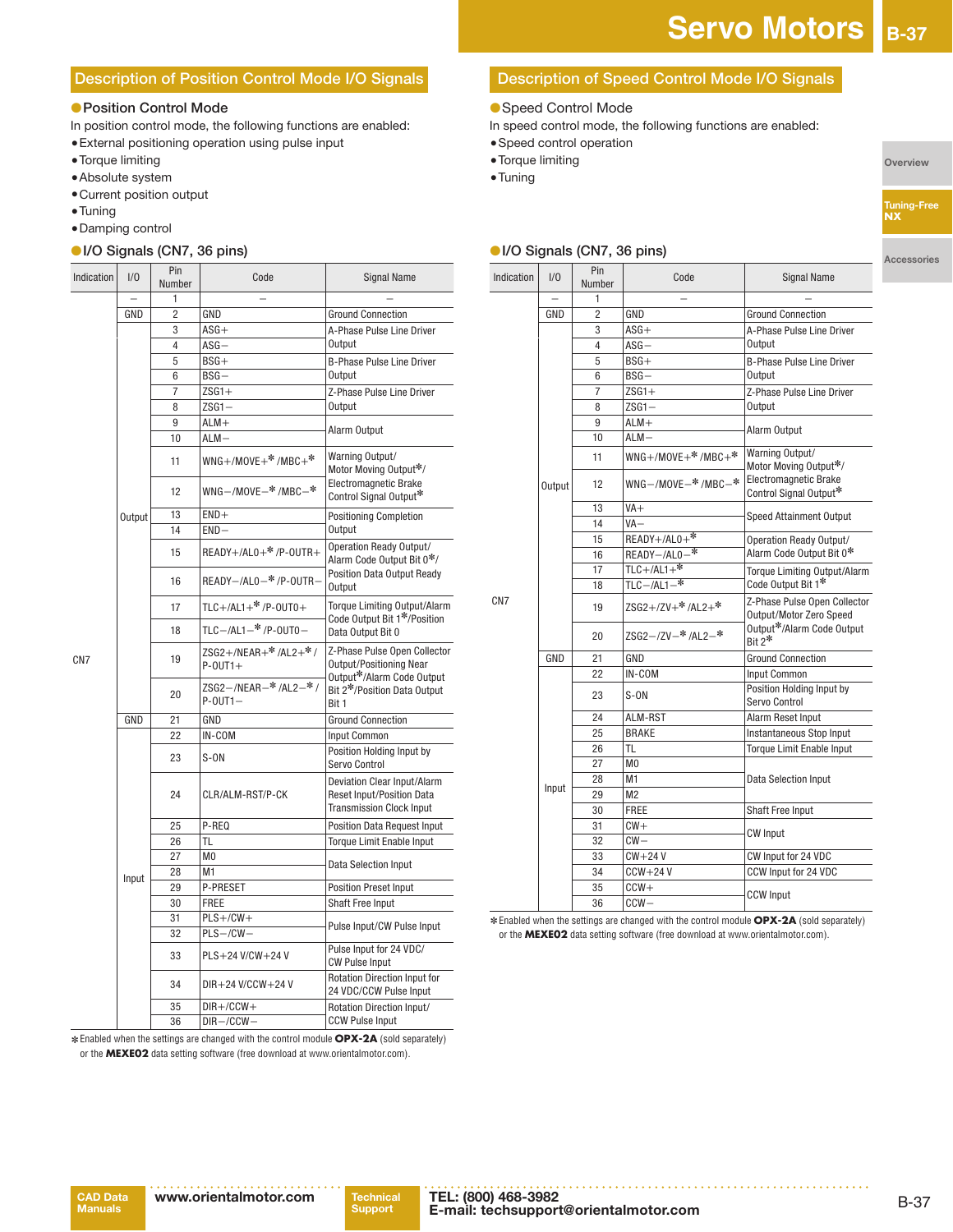#### **Description of Torque Control Mode I/O Signals**

#### ●**Torque Control Mode**

In torque control mode, the following functions are enabled:

- ●Torque control operation
- ●Speed limit

#### ●**I/O Signals (CN7, 36 pins)**

| Indication      | 1/0    | Pin<br>Number  | Code                                                | <b>Signal Name</b>                                      |
|-----------------|--------|----------------|-----------------------------------------------------|---------------------------------------------------------|
|                 |        | $\mathbf{1}$   |                                                     |                                                         |
|                 | GND    | $\overline{2}$ | GND                                                 | <b>Ground Connection</b>                                |
|                 |        | 3              | $ASG+$                                              | A-Phase Pulse Line Driver                               |
|                 |        | 4              | $ASG -$                                             | Output                                                  |
|                 |        | 5              | $BSG+$                                              | <b>B-Phase Pulse Line Driver</b>                        |
|                 |        | 6              | $BSG -$                                             | <b>Output</b>                                           |
|                 |        | 7              | $ZSG1+$                                             | Z-Phase Pulse Line Driver                               |
|                 |        | 8              | $ZSG1 -$                                            | <b>Output</b>                                           |
|                 |        | 9              | $ALM+$                                              |                                                         |
|                 |        | 10             | $ALM -$                                             | Alarm Output                                            |
|                 |        | 11             | $WNG+$ /MOVE $+$ <sup>*</sup> /MBC $+$ <sup>*</sup> | Warning Output/<br>Motor Moving Output*/                |
|                 | Output | 12             | $WNG - /MONE - * /MBC - *$                          | Electromagnetic Brake<br>Control Signal Output*         |
|                 |        | 13             |                                                     |                                                         |
|                 |        | 14             |                                                     |                                                         |
|                 |        | 15             | $READV + /AL0 +$                                    | Operation Ready Output/                                 |
|                 |        | 16             | READY-/AL0-*                                        | Alarm Code Output Bit 0*                                |
|                 |        | 17             | $VLC+/AL1+$ *                                       | Speed Limit Output/Alarm                                |
| CN <sub>7</sub> |        | 18             | $VLC - /AL1 -$ *                                    | Code Output Bit 1*                                      |
|                 |        | 19             | ZSG2+/ZV+*/AL2+*                                    | Z-Phase Pulse Open Collector<br>Output/Motor Zero Speed |
|                 |        | 20             | $ZSG2 - /ZV - * /AL2 - *$                           | Output*/Alarm Code Output<br>Bit $2^*$                  |
|                 | GND    | 21             | GND                                                 | <b>Ground Connection</b>                                |
|                 |        | 22             | IN-COM                                              | Input Common                                            |
|                 |        | 23             |                                                     |                                                         |
|                 |        | 24             | ALM-RST                                             | Alarm Reset Input                                       |
|                 |        | 25             |                                                     |                                                         |
|                 |        | 26             |                                                     |                                                         |
|                 |        | 27             | M <sub>0</sub>                                      |                                                         |
|                 |        | 28             | M1                                                  | <b>Data Selection Input</b>                             |
|                 | Input  | 29             | M <sub>2</sub>                                      |                                                         |
|                 |        | 30             | <b>FREE</b>                                         | Shaft Free Input                                        |
|                 |        | 31             | $CW +$                                              | <b>CW Input</b>                                         |
|                 |        | 32             | $CW -$                                              |                                                         |
|                 |        | 33             | $CW+24V$                                            | CW Input for 24 VDC                                     |
|                 |        | 34             | $CCW+24V$                                           | CCW Input for 24 VDC                                    |
|                 |        | 35             | $CCW+$                                              | <b>CCW Input</b>                                        |
|                 |        | 36             | $CCW -$                                             |                                                         |

 ✽ Enabled when the settings are changed with the control module **OPX-2A** (sold separately) or the **MEXE02** data setting software (free download at www.orientalmotor.com).

#### **Description of Tension Control Mode I/O Signals**

#### ● **Tension Control Mode**

When winding a roll of film, paper or the like, the diameter of the material is different at the start of the winding and at the end of the winding. Accordingly, control is required to vary the torque with the diameter in order to hold the tension constant. In tension control mode, such control is enabled.

In tension control mode, there are 3 operating modes. The operating mode can be selected and the operating data is set with the control module **OPX-2A** (sold separately) or the **MEXE02** data setting software.

| Operating Mode                 | Content                                                                                                                                                                                                                                       |
|--------------------------------|-----------------------------------------------------------------------------------------------------------------------------------------------------------------------------------------------------------------------------------------------|
| Simple Mode                    | The tension is controlled so it is constant when the feed speed is constant such as<br>during winding operation. The motor speed and the torque are inversely proportional.                                                                   |
| <b>High Function</b><br>Mode T | The current winding (winding out) diameter is automatically calculated<br>based on the initial diameter, the material thickness and the final diameter.<br>The tension is controlled to stay constant regardless of the operating speed.      |
| <b>High Function</b><br>Mode ∏ | In addition to the contents of high function mode I, the load inertia is calculated<br>within the driver from the material inertia and the core inertia. The tension is<br>controlled to stay constant even during acceleration/deceleration. |

|                              | <b>Operating Mode</b> |  |                                              |  |
|------------------------------|-----------------------|--|----------------------------------------------|--|
| Setting Item                 | Simple Mode           |  | High Function Mode I   High Function Mode II |  |
| <b>Tension Command Value</b> |                       |  |                                              |  |
| <b>Material Thickness</b>    |                       |  |                                              |  |
| <b>Initial Diameter</b>      |                       |  |                                              |  |
| <b>Final Diameter</b>        |                       |  |                                              |  |
| Material Inertia             |                       |  |                                              |  |
| Core Inertia                 |                       |  |                                              |  |
| <b>Taper Setting</b>         |                       |  |                                              |  |
| Speed Limit                  |                       |  |                                              |  |

#### ●**I/O Signals (CN7, 36 pins)**

| Indication      | 1/0    | Pin<br>Number  | Code                         | <b>Signal Name</b>                                      |
|-----------------|--------|----------------|------------------------------|---------------------------------------------------------|
|                 |        | 1              |                              |                                                         |
|                 | GND    | $\overline{2}$ | GND                          | <b>Ground Connection</b>                                |
|                 |        | 3              | $ASG+$                       | A-Phase Pulse Line Driver                               |
|                 |        | 4              | $ASG -$                      | <b>Output</b>                                           |
|                 |        | 5              | BSG+                         | <b>B-Phase Pulse Line Driver</b>                        |
|                 |        | 6              | $BSG -$                      | Output                                                  |
|                 |        | 7              | $ZSG1+$                      | Z-Phase Pulse Line Driver                               |
|                 |        | 8              | $ZSG1 -$                     | Output                                                  |
|                 |        | 9              | $ALM+$                       |                                                         |
|                 |        | 10             | $ALM -$                      | Alarm Output                                            |
|                 |        | 11             | $WNG+$ /MOVE $+$ */MBC $+$ * | Warning Output/<br>Motor Moving Output*/                |
|                 | Output | 12             | $WNG - / MOVE - * / MBC - *$ | Electromagnetic Brake<br>Control Signal Output*         |
|                 |        | 13             |                              |                                                         |
|                 |        | 14             |                              |                                                         |
|                 |        | 15             | $READV + /AL0 +$             | Operation Ready Output/                                 |
|                 |        | 16             | READY-/AL0-*                 | Alarm Code Output Bit 0*                                |
|                 |        | 17             | $VLC+ /AL1+$ *               | Speed Limit Output/Alarm                                |
| CN <sub>7</sub> |        | 18             | $VLC - /AL1 -$ *             | Code Output Bit 1*                                      |
|                 |        | 19             | ZSG2+/ZV+*/AL2+*             | Z-Phase Pulse Open Collector<br>Output/Motor Zero Speed |
|                 |        | 20             | ZSG2-/ZV-*/AL2-*             | Output*/Alarm Code Output<br>$Rit 2*$                   |
|                 | GND    | 21             | GND                          | <b>Ground Connection</b>                                |
|                 |        | 22             | IN-COM                       | Input Common                                            |
|                 |        | 23             |                              |                                                         |
|                 |        | 24             | ALM-RST                      | Alarm Reset Input                                       |
|                 |        | 25             |                              |                                                         |
|                 |        | 26             | <b>W-RESET</b>               | Winding Diameter Reset Input                            |
|                 |        | 27             | M <sub>0</sub>               |                                                         |
|                 |        | 28             | M1                           | <b>Data Selection Input</b>                             |
|                 | Input  | 29             | M <sub>2</sub>               |                                                         |
|                 |        | 30             | <b>FREE</b>                  | <b>Shaft Free Input</b>                                 |
|                 |        | 31             | $CW +$                       | <b>CW Input</b>                                         |
|                 |        | 32             | $CW -$                       |                                                         |
|                 |        | 33             | $CW+24V$                     | CW Input for 24 VDC                                     |
|                 |        | 34             | $CCW+24V$                    | CCW Input for 24 VDC                                    |
|                 |        | 35             | $CCW+$                       | <b>CCW Input</b>                                        |
|                 |        | 36             | $CCW -$                      |                                                         |

 ✽ Enabled when the settings are changed with the control module **OPX-2A** (sold separately) or the **MEXE02** data setting software (free download at www.orientalmotor.com).